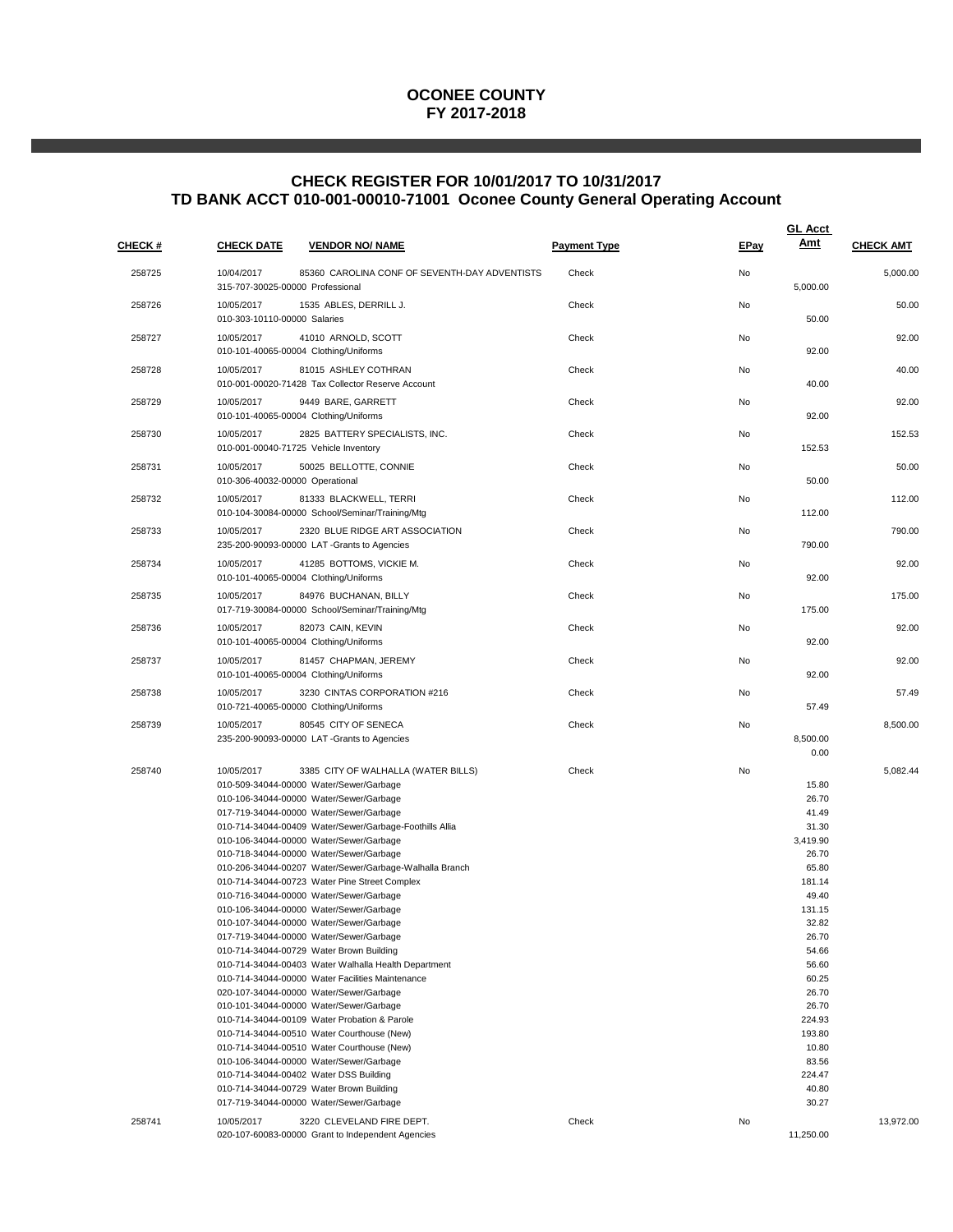|        | 020-107-40031-00610 Non-Cap Equip-Cleveland FD                                                                                                                                                                                                                                                                                                                                                                                                                                                                                                                                                                                                                                                                                                                                                                                                                                                                                                                                                                                                                                                                                                                                                                                                                                                                        |       | 2,722.00                                                                                                                                                                                                                                                                                                                    |           |
|--------|-----------------------------------------------------------------------------------------------------------------------------------------------------------------------------------------------------------------------------------------------------------------------------------------------------------------------------------------------------------------------------------------------------------------------------------------------------------------------------------------------------------------------------------------------------------------------------------------------------------------------------------------------------------------------------------------------------------------------------------------------------------------------------------------------------------------------------------------------------------------------------------------------------------------------------------------------------------------------------------------------------------------------------------------------------------------------------------------------------------------------------------------------------------------------------------------------------------------------------------------------------------------------------------------------------------------------|-------|-----------------------------------------------------------------------------------------------------------------------------------------------------------------------------------------------------------------------------------------------------------------------------------------------------------------------------|-----------|
| 258742 | 10/05/2017<br>81584 COMMERCE MICROCOMPUTER CENTER INC<br>010-104-30056-00000 Data Processing Communications                                                                                                                                                                                                                                                                                                                                                                                                                                                                                                                                                                                                                                                                                                                                                                                                                                                                                                                                                                                                                                                                                                                                                                                                           | Check | No<br>225.00                                                                                                                                                                                                                                                                                                                | 225.00    |
| 258743 | 85286 LYNN COOPER INC.<br>10/05/2017<br>020-107-50870-00620 Capital Vehicle- Haz-Mat                                                                                                                                                                                                                                                                                                                                                                                                                                                                                                                                                                                                                                                                                                                                                                                                                                                                                                                                                                                                                                                                                                                                                                                                                                  | Check | No<br>28,192.00                                                                                                                                                                                                                                                                                                             | 28,192.00 |
| 258744 | 3215 CORINTH-SHILOH FIRE DEPT<br>10/05/2017<br>020-107-60083-00000 Grant to Independent Agencies<br>020-107-40031-00603 Non-Cap Equip -Corinth-Shiloh FD                                                                                                                                                                                                                                                                                                                                                                                                                                                                                                                                                                                                                                                                                                                                                                                                                                                                                                                                                                                                                                                                                                                                                              | Check | No<br>11,250.00<br>3,750.00                                                                                                                                                                                                                                                                                                 | 15,000.00 |
| 258745 | 10/05/2017<br>3010 COTT SYSTEMS, INC.<br>010-735-30056-00000 Data Processing                                                                                                                                                                                                                                                                                                                                                                                                                                                                                                                                                                                                                                                                                                                                                                                                                                                                                                                                                                                                                                                                                                                                                                                                                                          | Check | No<br>434.59                                                                                                                                                                                                                                                                                                                | 434.59    |
| 258746 | 10/05/2017<br>3325 CREDIT BUREAU OF OCONEE COUNTY<br>017-719-60055-00000 Credit Application Fee                                                                                                                                                                                                                                                                                                                                                                                                                                                                                                                                                                                                                                                                                                                                                                                                                                                                                                                                                                                                                                                                                                                                                                                                                       | Check | No<br>10.00                                                                                                                                                                                                                                                                                                                 | 10.00     |
| 258747 | 10/05/2017<br>41100 CRENSHAW, MICHAEL L.<br>010-101-40065-00004 Clothing/Uniforms                                                                                                                                                                                                                                                                                                                                                                                                                                                                                                                                                                                                                                                                                                                                                                                                                                                                                                                                                                                                                                                                                                                                                                                                                                     | Check | No<br>92.00                                                                                                                                                                                                                                                                                                                 | 92.00     |
| 258748 | 10/05/2017<br>3225 CROSS ROADS FIRE DEPT<br>020-107-60083-00000 Grant to Independent Agencies<br>020-107-40031-00613 Non-Cap Equip-Cross Roads FD                                                                                                                                                                                                                                                                                                                                                                                                                                                                                                                                                                                                                                                                                                                                                                                                                                                                                                                                                                                                                                                                                                                                                                     | Check | No<br>11,250.00<br>2,836.00                                                                                                                                                                                                                                                                                                 | 14,086.00 |
| 258749 | 85265 CUMMINS INC<br>10/05/2017<br>010-001-00040-71725 Vehicle Inventory<br>010-001-00040-71725 Vehicle Inventory                                                                                                                                                                                                                                                                                                                                                                                                                                                                                                                                                                                                                                                                                                                                                                                                                                                                                                                                                                                                                                                                                                                                                                                                     | Check | No<br>216.77<br>71.61                                                                                                                                                                                                                                                                                                       | 288.38    |
| 258750 | 10/05/2017<br>80037 DANIEL ELLEDGE<br>010-080-00805-00204 CS South Cove Park                                                                                                                                                                                                                                                                                                                                                                                                                                                                                                                                                                                                                                                                                                                                                                                                                                                                                                                                                                                                                                                                                                                                                                                                                                          | Check | No<br>18.00                                                                                                                                                                                                                                                                                                                 | 18.00     |
| 258751 | 10/05/2017<br>80774 DAVIS AND FLOYD, INC<br>315-707-30025-90110 Professional-Blue Ridge Elec<br>320-601-30885-00000 Maintenance/Repair Bridge/Culvert<br>013-601-30025-36949 Professional-C-Fund C PCN P036949                                                                                                                                                                                                                                                                                                                                                                                                                                                                                                                                                                                                                                                                                                                                                                                                                                                                                                                                                                                                                                                                                                        | Check | No<br>2.341.98<br>7,360.00<br>20,156.93                                                                                                                                                                                                                                                                                     | 29,858.91 |
| 258752 | 10/05/2017<br>41075 DAVIS, KEVIN<br>010-101-40065-00004 Clothing/Uniforms                                                                                                                                                                                                                                                                                                                                                                                                                                                                                                                                                                                                                                                                                                                                                                                                                                                                                                                                                                                                                                                                                                                                                                                                                                             | Check | No<br>92.00                                                                                                                                                                                                                                                                                                                 | 92.00     |
| 258753 | 9458 DEPARTMENT OF ADMINISTRATION<br>10/05/2017<br>010-104-30056-00000 Data Processing Communications                                                                                                                                                                                                                                                                                                                                                                                                                                                                                                                                                                                                                                                                                                                                                                                                                                                                                                                                                                                                                                                                                                                                                                                                                 | Check | No<br>112.00                                                                                                                                                                                                                                                                                                                | 112.00    |
| 258754 | 10/05/2017<br>82996 DICKSON, JASON<br>010-101-40065-00004 Clothing/Uniforms                                                                                                                                                                                                                                                                                                                                                                                                                                                                                                                                                                                                                                                                                                                                                                                                                                                                                                                                                                                                                                                                                                                                                                                                                                           | Check | No<br>92.00                                                                                                                                                                                                                                                                                                                 | 92.00     |
| 258755 | 10/05/2017<br>4330 DISCOVER UPCOUNTRY CAROLINA ASSOCIATION<br>235-200-90093-00000 LAT-Grants to Agencies                                                                                                                                                                                                                                                                                                                                                                                                                                                                                                                                                                                                                                                                                                                                                                                                                                                                                                                                                                                                                                                                                                                                                                                                              | Check | No<br>5,000.00                                                                                                                                                                                                                                                                                                              | 5,000.00  |
| 258756 | 10/05/2017<br>4335 DIVE TEAM<br>020-107-60083-00000 Grant to Independent Agencies                                                                                                                                                                                                                                                                                                                                                                                                                                                                                                                                                                                                                                                                                                                                                                                                                                                                                                                                                                                                                                                                                                                                                                                                                                     | Check | No<br>7,500.00<br>0.00                                                                                                                                                                                                                                                                                                      | 7,500.00  |
| 258757 | 10/05/2017<br>80037 DONALD BROWN<br>010-080-00805-00204 CS South Cove Park                                                                                                                                                                                                                                                                                                                                                                                                                                                                                                                                                                                                                                                                                                                                                                                                                                                                                                                                                                                                                                                                                                                                                                                                                                            | Check | No<br>50.00<br>0.00                                                                                                                                                                                                                                                                                                         | 50.00     |
| 258758 | 10/05/2017<br>4020 DUKE ENERGY CAROLINAS LLC<br>010-204-34043-00000 Electricity<br>010-204-34043-00000 Electricity<br>010-204-34043-00000 Electricity<br>010-204-34043-00000 Electricity<br>010-204-34043-00000 Electricity<br>010-204-34043-00000 Electricity<br>010-204-34043-00000 Electricity<br>010-204-34043-00000 Electricity<br>010-204-34043-00000 Electricity<br>010-204-34043-00000 Electricity<br>010-204-34043-00000 Electricity<br>010-204-34043-00000 Electricity<br>010-204-34043-00000 Electricity<br>010-509-34043-00000 Electricity<br>010-714-34043-00729 Electricity Brown Building<br>010-714-34043-00510 Electricity Courthouse (New)<br>010-714-34043-00409 Electricity-Foothills Alliance<br>010-106-34043-00000 Electricity<br>010-714-34043-00723 Electricity Pine Street Complex<br>010-714-34043-00403 Electricity Walhall Health Depart<br>010-714-34043-00729 Electricity Brown Building<br>010-106-34043-00000 Electricity<br>010-714-34043-00402 Electricity DSS Building<br>010-714-34043-00109 Electricity Probation & Parole<br>010-106-34043-00000 Electricity<br>010-106-34043-00000 Electricity<br>010-714-34043-00510 Electricity Courthouse (New)<br>010-106-34043-00000 Electricity<br>010-206-34043-00207 Electricity - Walhalla Branch<br>010-107-34043-00000 Electricity | Check | No<br>422.63<br>197.66<br>175.42<br>227.58<br>150.80<br>285.18<br>289.81<br>314.97<br>134.78<br>312.32<br>697.51<br>2,273.13<br>68.84<br>285.84<br>126.37<br>21.89<br>109.99<br>3,567.60<br>185.78<br>1,555.95<br>645.09<br>419.71<br>4,404.12<br>500.50<br>37.40<br>8,343.43<br>12,733.46<br>8,547.49<br>1,850.69<br>22.20 | 53,498.25 |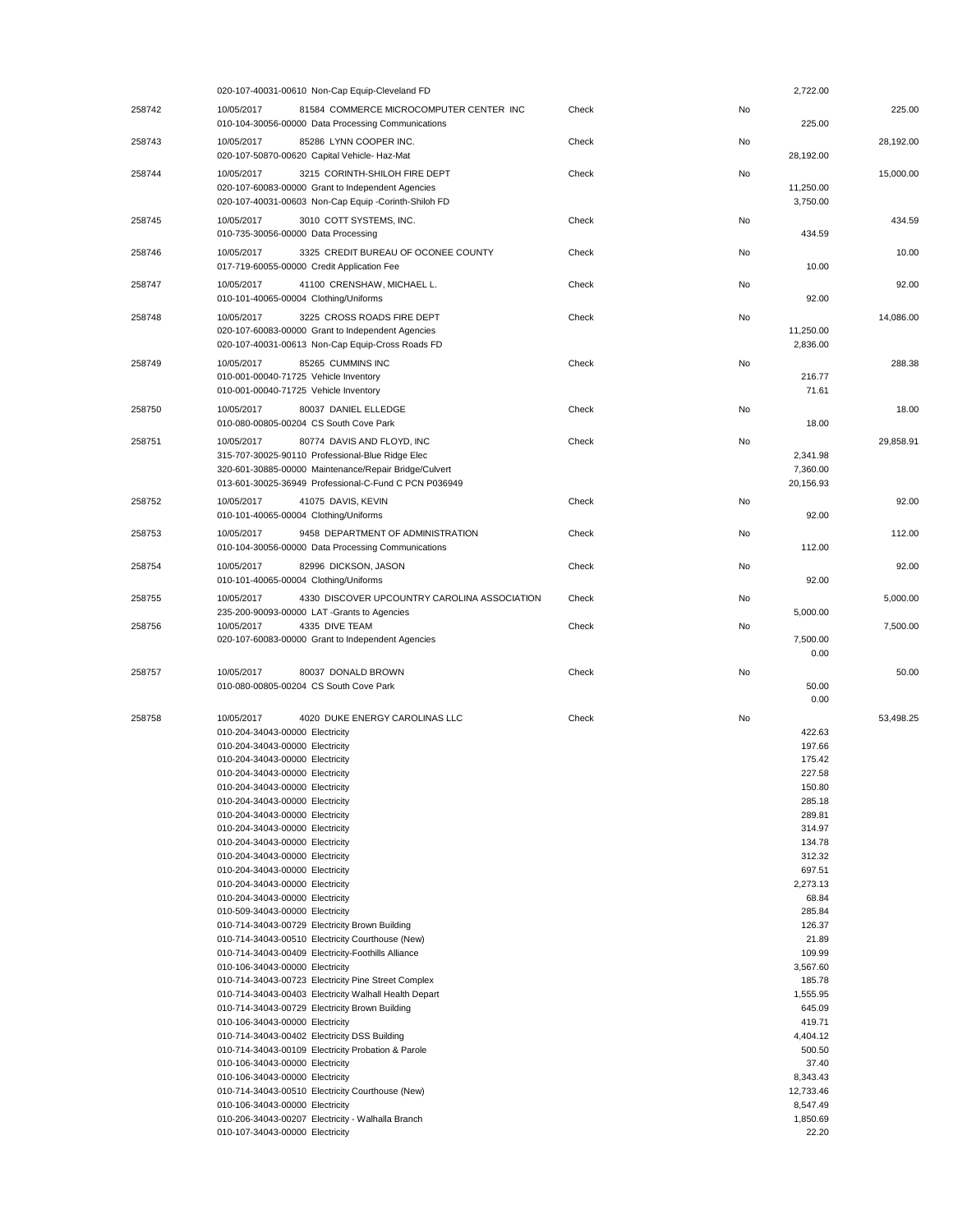|        | 010-714-34043-00510 Electricity Courthouse (New)<br>010-714-34043-00000 Electricity Building Maint Bldg<br>010-716-34043-00000 Electricity<br>010-714-34043-00723 Electricity Pine Street Complex<br>010-714-34043-00723 Electricity Pine Street Complex<br>010-714-34043-00723 Electricity Pine Street Complex                                                                                                                                                                                                                                                                                                                                                                                                                                                                                                                                                                                                                                                                                                                                                                                                                                                                                                                                                    |       | 8.88<br>26.99<br>441.52<br>621.53<br>2,650.27<br>840.92                                                                                                                                                                                                         |           |
|--------|--------------------------------------------------------------------------------------------------------------------------------------------------------------------------------------------------------------------------------------------------------------------------------------------------------------------------------------------------------------------------------------------------------------------------------------------------------------------------------------------------------------------------------------------------------------------------------------------------------------------------------------------------------------------------------------------------------------------------------------------------------------------------------------------------------------------------------------------------------------------------------------------------------------------------------------------------------------------------------------------------------------------------------------------------------------------------------------------------------------------------------------------------------------------------------------------------------------------------------------------------------------------|-------|-----------------------------------------------------------------------------------------------------------------------------------------------------------------------------------------------------------------------------------------------------------------|-----------|
| 258759 | 5455 EASTERN AVIATION FUELS, INC.<br>10/05/2017<br>010-720-40990-00000 Airport Jet Fuel<br>010-720-30024-00000 Maintenance on Equipment<br>010-720-30024-00000 Maintenance on Equipment                                                                                                                                                                                                                                                                                                                                                                                                                                                                                                                                                                                                                                                                                                                                                                                                                                                                                                                                                                                                                                                                            | Check | No<br>16,134.22<br>132.03<br>139.25                                                                                                                                                                                                                             | 16,405.50 |
| 258760 | 10/05/2017<br>5060 PRO AUTO PARTS<br>010-001-00040-71725 Vehicle Inventory                                                                                                                                                                                                                                                                                                                                                                                                                                                                                                                                                                                                                                                                                                                                                                                                                                                                                                                                                                                                                                                                                                                                                                                         | Check | No<br>151.29                                                                                                                                                                                                                                                    | 168.04    |
| 258761 | 010-001-00040-71725 Vehicle Inventory<br>10/05/2017<br>5290 ETCON STAFFING SERVICES, INC.<br>010-714-30025-00000 Professional                                                                                                                                                                                                                                                                                                                                                                                                                                                                                                                                                                                                                                                                                                                                                                                                                                                                                                                                                                                                                                                                                                                                      | Check | 16.75<br>No<br>528.36                                                                                                                                                                                                                                           | 528.36    |
| 258762 | 10/05/2017<br>6080 FAIR PLAY FIRE DEPT<br>020-107-60083-00000 Grant to Independent Agencies<br>020-107-40031-00608 Non-Capital Equip - Fair Play FD                                                                                                                                                                                                                                                                                                                                                                                                                                                                                                                                                                                                                                                                                                                                                                                                                                                                                                                                                                                                                                                                                                                | Check | No<br>11,250.00<br>2,836.00<br>0.00                                                                                                                                                                                                                             | 14,086.00 |
| 258763 | 6240 FLEETCOR TECHNOLOGIES<br>10/05/2017<br>010-001-00020-71110 Accounts Rec Senior Solutions<br>010-101-81101-00000 Gasoline Sheriff<br>010-103-81103-00000 Gasoline Coroner<br>010-107-81107-00000 Gasoline Emergency Ser/Rural Fire<br>010-110-81110-00000 Gasoline Animal Control<br>010-202-81202-00000 Gasoline PRT<br>010-206-81206-00000 Gasoline Library<br>010-301-81301-00000 Gasoline Assessor<br>010-001-00020-71129 Accounts Rec Anderson Solicitor<br>010-601-81601-00000 Gasoline Road Department<br>010-702-81702-00000 Gasoline-Community Dev.<br>010-711-81711-00000 Gasoline Information Tech<br>010-714-81714-00000 Gasoline Public Buildings<br>010-718-81718-00000 Gasoline Solid Waste Department<br>010-720-81720-00000 Gasoline Airport<br>010-721-81721-00000 Gasoline Vehicle Maintenance<br>010-509-81509-00000 Gasoline Magistrate<br>010-502-81502-00000 Gasoline Probate Court<br>010-101-82101-00000 Diesel Sheriff<br>010-107-82107-00000 Diesel Emergency Services<br>010-202-82202-00000 Diesel PRT<br>010-206-82206-00000 Diesel Library<br>010-601-82601-00000 Diesel Road Department<br>010-718-82718-00000 Diesel Solid Waste Department<br>010-720-82720-00000 Diesel Airport<br>017-719-81719-00000 Rock Quarry Gasoline | Check | No<br>1,157.89<br>4,651.74<br>57.67<br>607.09<br>286.80<br>392.96<br>33.67<br>91.15<br>176.10<br>347.98<br>73.30<br>41.68<br>314.70<br>34.09<br>23.22<br>140.05<br>27.94<br>34.83<br>23.44<br>194.94<br>22.86<br>79.50<br>1,912.66<br>923.70<br>81.99<br>140.96 | 11,872.91 |
| 258764 | 10/05/2017<br>84460 FLOYD, TIMOTHY<br>010-104-30084-00000 School/Seminar/Training/Mtg                                                                                                                                                                                                                                                                                                                                                                                                                                                                                                                                                                                                                                                                                                                                                                                                                                                                                                                                                                                                                                                                                                                                                                              | Check | No<br>147.00                                                                                                                                                                                                                                                    | 147.00    |
| 258765 | 6085 FRIENDSHIP FIRE DEPT<br>10/05/2017<br>020-107-60083-00000 Grant to Independent Agencies<br>020-107-40031-00612 Non-Cap Equip-Friendship FD                                                                                                                                                                                                                                                                                                                                                                                                                                                                                                                                                                                                                                                                                                                                                                                                                                                                                                                                                                                                                                                                                                                    | Check | No<br>11,250.00<br>3,293.00                                                                                                                                                                                                                                     | 14,543.00 |
| 258766 | 10/05/2017<br>84143 GALLOWAY, ASHLEY<br>010-104-30084-00000 School/Seminar/Training/Mtg                                                                                                                                                                                                                                                                                                                                                                                                                                                                                                                                                                                                                                                                                                                                                                                                                                                                                                                                                                                                                                                                                                                                                                            | Check | No<br>112.00                                                                                                                                                                                                                                                    | 112.00    |
| 258767 | 10/05/2017<br>82756 GEORGIA MOUNTAIN BROCHURE SERVICE<br>235-200-90093-00000 LAT -Grants to Agencies                                                                                                                                                                                                                                                                                                                                                                                                                                                                                                                                                                                                                                                                                                                                                                                                                                                                                                                                                                                                                                                                                                                                                               | Check | No<br>2,910.00                                                                                                                                                                                                                                                  | 2,910.00  |
| 258768 | 41255 GIORDANO, CHARLES E.<br>10/05/2017<br>010-101-40065-00004 Clothing/Uniforms                                                                                                                                                                                                                                                                                                                                                                                                                                                                                                                                                                                                                                                                                                                                                                                                                                                                                                                                                                                                                                                                                                                                                                                  | Check | No<br>92.00                                                                                                                                                                                                                                                     | 92.00     |
| 258769 | 36140 HARDEN, LARRY A.<br>10/05/2017<br>010-601-40027-00000 Safety Equipment                                                                                                                                                                                                                                                                                                                                                                                                                                                                                                                                                                                                                                                                                                                                                                                                                                                                                                                                                                                                                                                                                                                                                                                       | Check | No<br>125.00                                                                                                                                                                                                                                                    | 125.00    |
| 258770 | 10/05/2017<br>84000 HARFORD W CAPPS<br>010-735-30056-00000 Data Processing                                                                                                                                                                                                                                                                                                                                                                                                                                                                                                                                                                                                                                                                                                                                                                                                                                                                                                                                                                                                                                                                                                                                                                                         | Check | No<br>250.22                                                                                                                                                                                                                                                    | 250.22    |
| 258771 | 10/05/2017<br>41005 HAWK, GENTRY<br>010-101-40065-00004 Clothing/Uniforms                                                                                                                                                                                                                                                                                                                                                                                                                                                                                                                                                                                                                                                                                                                                                                                                                                                                                                                                                                                                                                                                                                                                                                                          | Check | No<br>92.00                                                                                                                                                                                                                                                     | 92.00     |
| 258772 | 10/05/2017<br>8275 HAZ-MAT TEAM<br>020-107-60083-00000 Grant to Independent Agencies<br>020-107-40031-00620 Non-Capital Equipment - Haz-Mat                                                                                                                                                                                                                                                                                                                                                                                                                                                                                                                                                                                                                                                                                                                                                                                                                                                                                                                                                                                                                                                                                                                        | Check | No<br>4,000.00<br>2,043.00                                                                                                                                                                                                                                      | 6,043.00  |
| 258773 | 10/05/2017<br>85352 HOLLY SPRINGS FIRE DEPT.<br>020-107-60083-00000 Grant to Independent Agencies<br>020-107-40031-00618 Non-Cap Equip-Holly Springs FD                                                                                                                                                                                                                                                                                                                                                                                                                                                                                                                                                                                                                                                                                                                                                                                                                                                                                                                                                                                                                                                                                                            | Check | No<br>11,250.00<br>3,750.00                                                                                                                                                                                                                                     | 15,000.00 |
| 258774 | 10/05/2017<br>41190 HOLMES, MIKE<br>010-101-40065-00004 Clothing/Uniforms                                                                                                                                                                                                                                                                                                                                                                                                                                                                                                                                                                                                                                                                                                                                                                                                                                                                                                                                                                                                                                                                                                                                                                                          | Check | No<br>92.00                                                                                                                                                                                                                                                     | 92.00     |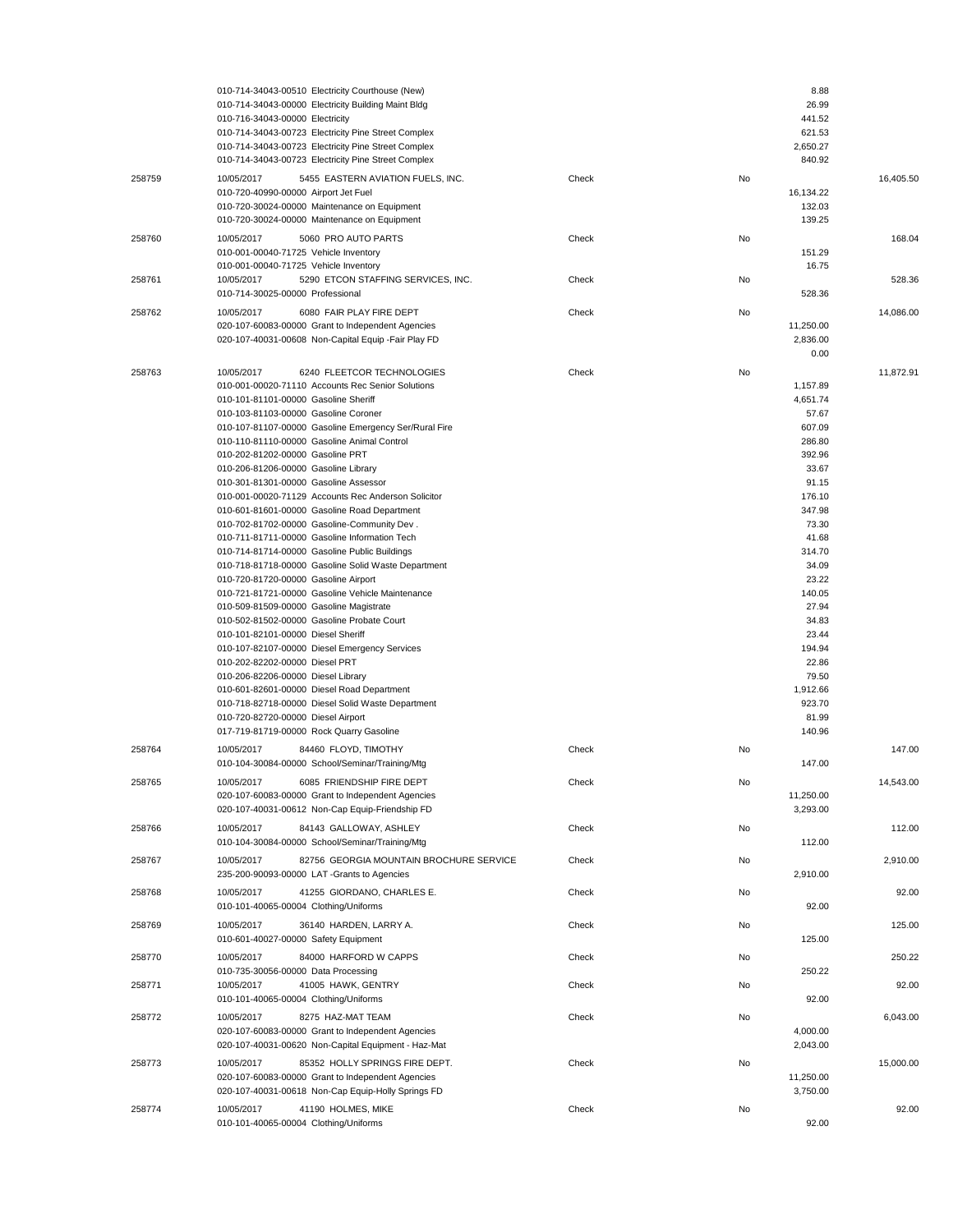|             | 258775               | 10/05/2017<br>260-601-40032-00000 Operational                                                                                                                                             | 8685 HUBBARD PAVING & GRADING, INC.                                                                                                                                           | Check | No | 7,846.08                                      | 7,846.08  |
|-------------|----------------------|-------------------------------------------------------------------------------------------------------------------------------------------------------------------------------------------|-------------------------------------------------------------------------------------------------------------------------------------------------------------------------------|-------|----|-----------------------------------------------|-----------|
|             | 258776               | 10/05/2017                                                                                                                                                                                | 85249 INMATE TRUST FUND ACCOUNT<br>010-106-30028-00000 State Inmate Stipend<br>010-106-30028-00000 State Inmate Stipend<br>010-106-30028-00000 State Inmate Stipend           | Check | No | 120.00<br>120.00<br>120.00                    | 360.00    |
|             | 258777               | 10/05/2017<br>010-403-40032-00000 Operation                                                                                                                                               | 9150 I P C SUPPLY, INC.                                                                                                                                                       | Check | No | 331.14                                        | 331.14    |
|             | 258778               | 10/05/2017                                                                                                                                                                                | 83115 ISSAQUEENA'S LAST RIDE<br>235-200-90093-00000 LAT -Grants to Agencies                                                                                                   | Check | No | 1,710.00                                      | 1,710.00  |
|             | 258779               | 10/05/2017<br>010-205-40032-00000 Operational<br>010-720-40032-00000 Operational<br>010-720-40032-00000 Operational<br>017-719-40032-00000 Operational<br>010-203-40032-00000 Operational | 10110 JAY'S PRINTING CO.                                                                                                                                                      | Check | No | 1,094.98<br>82.68<br>91.16<br>91.16<br>249.10 | 1,609.08  |
| **Voided ** | 258780<br>Void Date: | 10/05/2017<br>10/16/2017                                                                                                                                                                  | 82190 J DAVIS CONSTRUCTION INC.                                                                                                                                               | Check | No |                                               | 0.00      |
|             | 258781               | 10/05/2017                                                                                                                                                                                | 020-107-50850-00092 Cap Buildings-Village Creek Sub-Sta<br>84165 JOHNSON, JOHN PAUL                                                                                           | Check | No | 108,970.25                                    | 125.00    |
|             |                      | 010-601-40027-00000 Safety Equipment                                                                                                                                                      |                                                                                                                                                                               |       |    | 125.00                                        |           |
|             | 258782               | 10/05/2017                                                                                                                                                                                | 11035 KEOWEE EBENEZER FIRE DEPT<br>020-107-60083-00000 Grant to Independent Agencies<br>020-107-40031-00611 Non-Cap Equip-Keowee Ebenezer FD                                  | Check | No | 11,250.00<br>2,988.52                         | 14,238.52 |
|             | 258783               | 10/05/2017                                                                                                                                                                                | 11525 KEOWEE FIRE DEPARTMENT<br>020-107-60083-00000 Grant to Independent Agencies<br>020-107-40031-00617 Non-Cap Equip-Keowee FD                                              | Check | No | 11,250.00<br>3,750.00                         | 15,000.00 |
|             | 258784               | 10/05/2017                                                                                                                                                                                | 84045 KEOWEE RESCUE SQUAD (22)<br>020-107-60083-00000 Grant to Independent Agencies                                                                                           | Check | No | 7,500.00                                      | 7,500.00  |
|             | 258785               | 10/05/2017                                                                                                                                                                                | 33055 KERR, CHARLIE<br>017-719-30084-00000 School/Seminar/Training/Mtg                                                                                                        | Check | No | 175.00                                        | 175.00    |
|             | 258786               | 10/05/2017<br>010-101-40065-00004 Clothing/Uniforms                                                                                                                                       | 84570 KILPATRICK, JASON                                                                                                                                                       | Check | No | 92.00                                         | 92.00     |
|             | 258787               | 10/05/2017                                                                                                                                                                                | 11055 KING ASPHALT, INC.                                                                                                                                                      | Check | No |                                               | 536.06    |
|             | 258788               | 260-601-40032-00000 Operational<br>10/05/2017<br>010-302-40032-00000 Operational                                                                                                          | 83647 LASER PRINT PLUS, INC.                                                                                                                                                  | Check | No | 536.06<br>485.84                              | 485.84    |
|             | 258789               | 10/05/2017                                                                                                                                                                                | 85236 LEGALSHIELD<br>010-001-00090-73938 Individual Legal Protection<br>010-001-00090-73939 Family Legal Protection<br>010-001-00090-73940 Individual ID Protection Liability | Check | No | 84.75<br>132.65<br>8.95                       | 226.35    |
|             | 258790               | 10/05/2017                                                                                                                                                                                | 12000 LINDSAY OIL CO<br>017-001-00040-71719 Rock Quarry Off Road Diesel<br>017-001-00040-71719 Rock Quarry Off Road Diesel                                                    | Check | No | 3,850.49<br>3,545.79                          | 7,396.28  |
|             | 258791               | 10/05/2017<br>010-101-40065-00004 Clothing/Uniforms                                                                                                                                       | 82378 LONG, BRANDON                                                                                                                                                           | Check | No | 92.00                                         | 92.00     |
|             | 258792               | 10/05/2017                                                                                                                                                                                | 12065 LONG CREEK FIRE DEPT<br>020-107-60083-00000 Grant to Independent Agencies<br>020-107-40031-00609 Non-Cap Equip-Long Creek FD                                            | Check | No | 11,250.00<br>3,750.00                         | 15,000.00 |
|             | 258793               | 10/05/2017                                                                                                                                                                                | 12010 LUNNEY MUSEUM<br>235-200-90093-00000 LAT -Grants to Agencies                                                                                                            | Check | No | 2,000.00                                      | 2,000.00  |
|             | 258794               | 10/05/2017<br>010-101-40065-00004 Clothing/Uniforms                                                                                                                                       | 41200 LYLES, JAMES MARK                                                                                                                                                       | Check | No | 92.00                                         | 92.00     |
|             | 258795               | 10/05/2017<br>010-501-30026-00000 Court Expense                                                                                                                                           | 83864 MARTHA'S MARKETPLACE CAFE                                                                                                                                               | Check | No | 19.39                                         | 19.39     |
|             | 258796               | 10/05/2017                                                                                                                                                                                | 9424 MCCARTHY TIRE SERVICE OF GA & SC INC<br>017-719-80719-00000 Rock Quarry Vehicle Maintenance                                                                              | Check | No | 10,000.00                                     | 10,000.00 |
|             | 258797               | 10/05/2017<br>010-101-40065-00004 Clothing/Uniforms                                                                                                                                       | 41225 MCGOWAN, MICHAEL G.                                                                                                                                                     | Check | No | 37.00                                         | 37.00     |
|             | 258798               | 10/05/2017<br>010-101-40065-00004 Clothing/Uniforms                                                                                                                                       | 82885 MCKEE, NINA M                                                                                                                                                           | Check | No | 92.00                                         | 92.00     |
|             | 258799               | 10/05/2017<br>010-101-40065-00004 Clothing/Uniforms                                                                                                                                       | 82031 MCMAHAN, DAVID                                                                                                                                                          | Check | No | 92.00                                         | 92.00     |
|             | 258800               | 10/05/2017                                                                                                                                                                                | 82918 MCNAIR LAW FIRM<br>010-741-30025-00000 Professional Legal Counsel                                                                                                       | Check | No | 8,288.46                                      | 8,288.46  |
|             | 258801               | 10/05/2017<br>010-206-40101-00000 Books<br>010-206-40101-00000 Books                                                                                                                      | 84820 MIDWEST TAPE, LLC                                                                                                                                                       | Check | No | 39.99<br>44.99                                | 193.93    |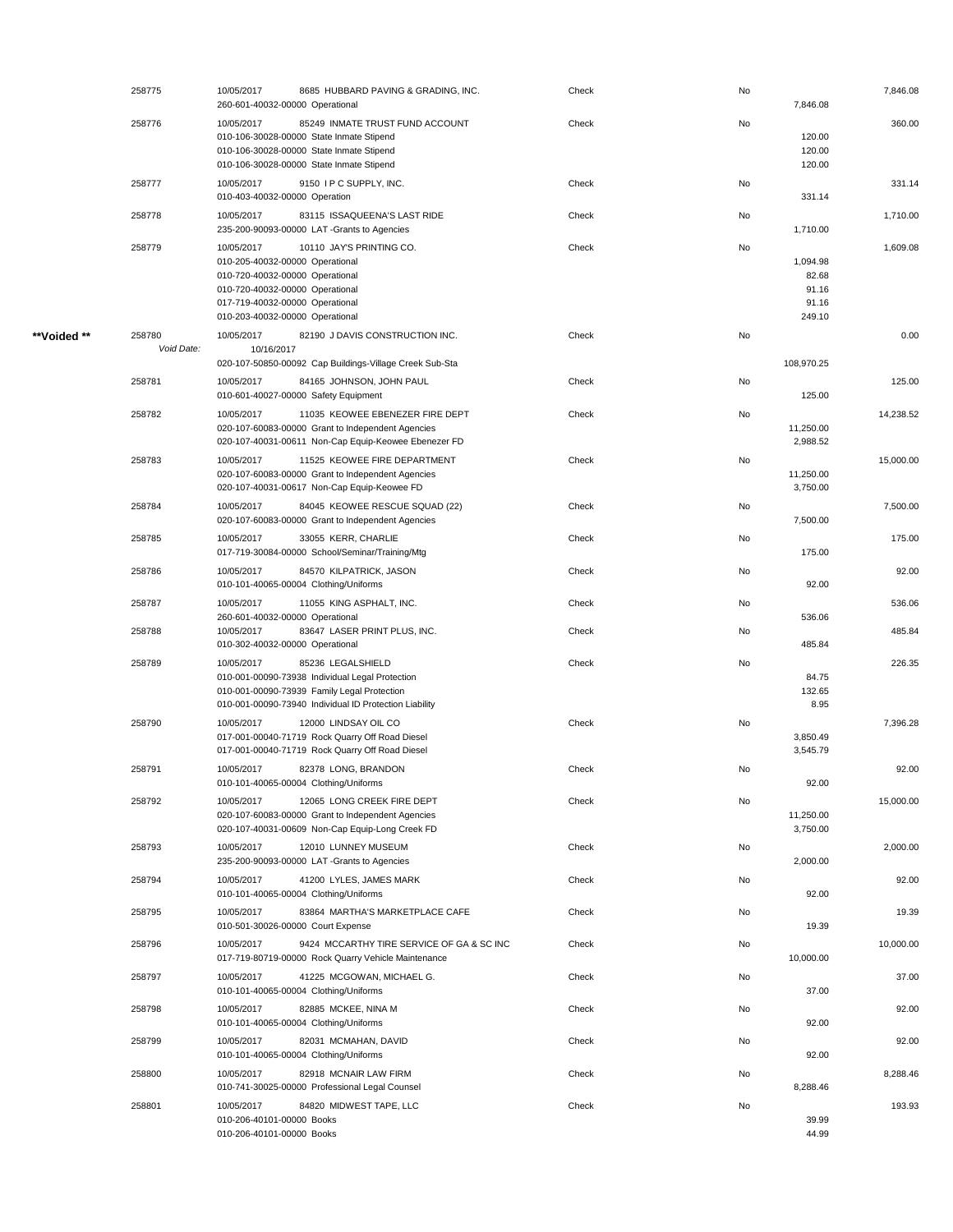|        | 240-206-40113-00255 Audio Visual<br>240-206-40113-00255 Audio Visual                                                                                                                                     |       |    | 39.98<br>68.97                           |            |
|--------|----------------------------------------------------------------------------------------------------------------------------------------------------------------------------------------------------------|-------|----|------------------------------------------|------------|
| 258802 | 10/05/2017<br>13100 MILEY & MACAULAY, BLDG. FUND<br>010-706-30071-00000 Rent                                                                                                                             | Check | No | 950.00                                   | 950.00     |
| 258803 | 10/05/2017<br>41040 MORGAN, RHONDA<br>010-101-40065-00004 Clothing/Uniforms                                                                                                                              | Check | No | 92.00                                    | 92.00      |
| 258804 | 10/05/2017<br>13190 MOUNTAIN REST FIRE DEPARTMENT<br>020-107-60083-00000 Grant to Independent Agencies<br>020-107-40031-00604 Non-Cap Equip -Mountain Rest FD                                            | Check | No | 11,250.00<br>3,750.00                    | 15.000.00  |
| 258805 | 10/05/2017<br>13210 MOUNTAIN REST RESCUE SQUAD<br>020-107-60083-00000 Grant to Independent Agencies                                                                                                      | Check | No | 7,500.00                                 | 7,500.00   |
| 258806 | 10/05/2017<br>85215 MURPHY, JUSTIN<br>010-101-40065-00004 Clothing/Uniforms                                                                                                                              | Check | No | 92.00                                    | 92.00      |
| 258807 | 84729 MUSEUM OF THE CHEROKEE IN SOUTH CAROLINA<br>10/05/2017<br>013-201-60907-92210 Cherokee Museum Pass-thru State                                                                                      | Check | No | 5,204.37                                 | 5,204.37   |
| 258808 | 10/05/2017<br>82210 NOWELL, GREGORIE W<br>010-306-40032-00000 Operational                                                                                                                                | Check | No | 50.00                                    | 50.00      |
| 258809 | 10/05/2017<br>15165 OAKWAY FIRE DEPT.<br>020-107-60083-00000 Grant to Independent Agencies<br>020-107-40031-00601 Non-Cap Equip -Oakway FD                                                               | Check | No | 11,250.00<br>2,836.00                    | 14,086.00  |
| 258810 | 10/05/2017<br>15240 OAKWAY RESCUE SQUAD<br>020-107-60083-00000 Grant to Independent Agencies                                                                                                             | Check | No | 7,500.00                                 | 7,500.00   |
| 258811 | 10/05/2017<br>81459 OCONEE CONSERVATORY OF FINE ARTS<br>235-200-90093-00000 LAT-Grants to Agencies                                                                                                       | Check | No | 1,500.00                                 | 1.500.00   |
| 258812 | 81137 OCONEE HERITAGE CENTER<br>10/05/2017<br>235-200-90093-00000 LAT -Grants to Agencies                                                                                                                | Check | No | 8,500.00                                 | 8,500.00   |
| 258813 | 10/05/2017<br>83920 OPUS TRUST<br>235-200-90093-00000 LAT-Grants to Agencies                                                                                                                             | Check | No | 500.00                                   | 500.00     |
| 258814 | 10/05/2017<br>15015 OCONEE PUBLISHING INC.<br>010-717-30068-00000 Advertising<br>010-717-30068-00000 Advertising<br>010-306-30068-00000 Advertising<br>010-717-30068-00000 Advertising                   | Check | No | 1,750.00<br>1,000.00<br>212.03<br>500.00 | 3,462.03   |
| 258815 | 10/05/2017<br>84321 OCONEE SOIL AND WATER CONSERVATION DISTR<br>010-717-30080-00000 Dues Organizations                                                                                                   | Check | No | 1,000.00                                 | 1,000.00   |
| 258816 | 10/05/2017<br>80923 ONETONE TELECOM, INC<br>010-711-30041-00000 Telecommunications<br>515-001-00020-71132 Accounts Receivable - USAC/SDOC                                                                | Check | No | 5,850.00<br>69,050.00                    | 74,900.00  |
| 258817 | 82733 OWENS, BARRY<br>10/05/2017<br>010-101-40065-00004 Clothing/Uniforms                                                                                                                                | Check | No | 92.00                                    | 92.00      |
| 258818 | 10/05/2017<br>80037 PERRY ELLIS<br>010-080-00805-00204 CS South Cove Park                                                                                                                                | Check | No | 100.00                                   | 100.00     |
| 258819 | 84696 PHILLIPS STAFFING<br>10/05/2017<br>010-205-30025-00000 PROFESSIONAL<br>010-205-30025-00000 PROFESSIONAL<br>010-205-30025-00000 PROFESSIONAL                                                        | Check | No | 818.55<br>684.91<br>817.80               | 2,321.26   |
| 258820 | 10/05/2017<br>16140 PICKETT POST-CAMP OAK F D<br>020-107-60083-00000 Grant to Independent Agencies<br>020-107-40031-00614 Non-Cap Equip-Pickett Post FD                                                  | Check | No | 11,250.00<br>3,293.00                    | 14,543.00  |
| 258821 | 10/05/2017<br>84680 PLANNED ADMINISTRATORS INC<br>010-001-00090-73928 PAI Health Plan Withholding<br>010-001-00090-73932 Sun Life Supplemental Life<br>010-001-00090-73931 SunLife Short Term Disability | Check | No | 91,884.63<br>8,638.86<br>5,832.30        | 106,355.79 |
| 258822 | 10/05/2017<br>85306 RCI OF SC INC<br>010-702-30025-00000 Professional                                                                                                                                    | Check | No | 6,043.25                                 | 6,043.25   |
| 258823 | 10/05/2017<br>41045 REED, WILLIAM G.<br>010-101-40065-00004 Clothing/Uniforms                                                                                                                            | Check | No | 92.00                                    | 92.00      |
| 258824 | 10/05/2017<br>84574 RICE, TIM<br>010-101-40065-00004 Clothing/Uniforms<br>013-117-40065-91131 Clothing/Uniforms-FFY18 Child/Elder<br>010-101-99999-00000 Miscellaneous Grant Match                       | Check | No | 17.00<br>67.50<br>7.50                   | 92.00      |
| 258825 | 56035 ROWLAND, THOMAS J<br>10/05/2017<br>010-601-30084-00000 School/Seminar/Training/Mtg                                                                                                                 | Check | No | 62.00                                    | 62.00      |
| 258826 | 82090 ROYAL, SONIA<br>10/05/2017<br>010-104-30084-00000 School/Seminar/Training/Mtg                                                                                                                      | Check | No | 112.00                                   | 112.00     |
| 258827 | 19215 SALEM RESCUE SQUAD<br>10/05/2017<br>020-107-60083-00000 Grant to Independent Agencies                                                                                                              | Check | No | 7,500.00                                 | 7,500.00   |
| 258828 | 10/05/2017<br>9861 SAMS CLUB DIRECT                                                                                                                                                                      | Check | No |                                          | 194.10     |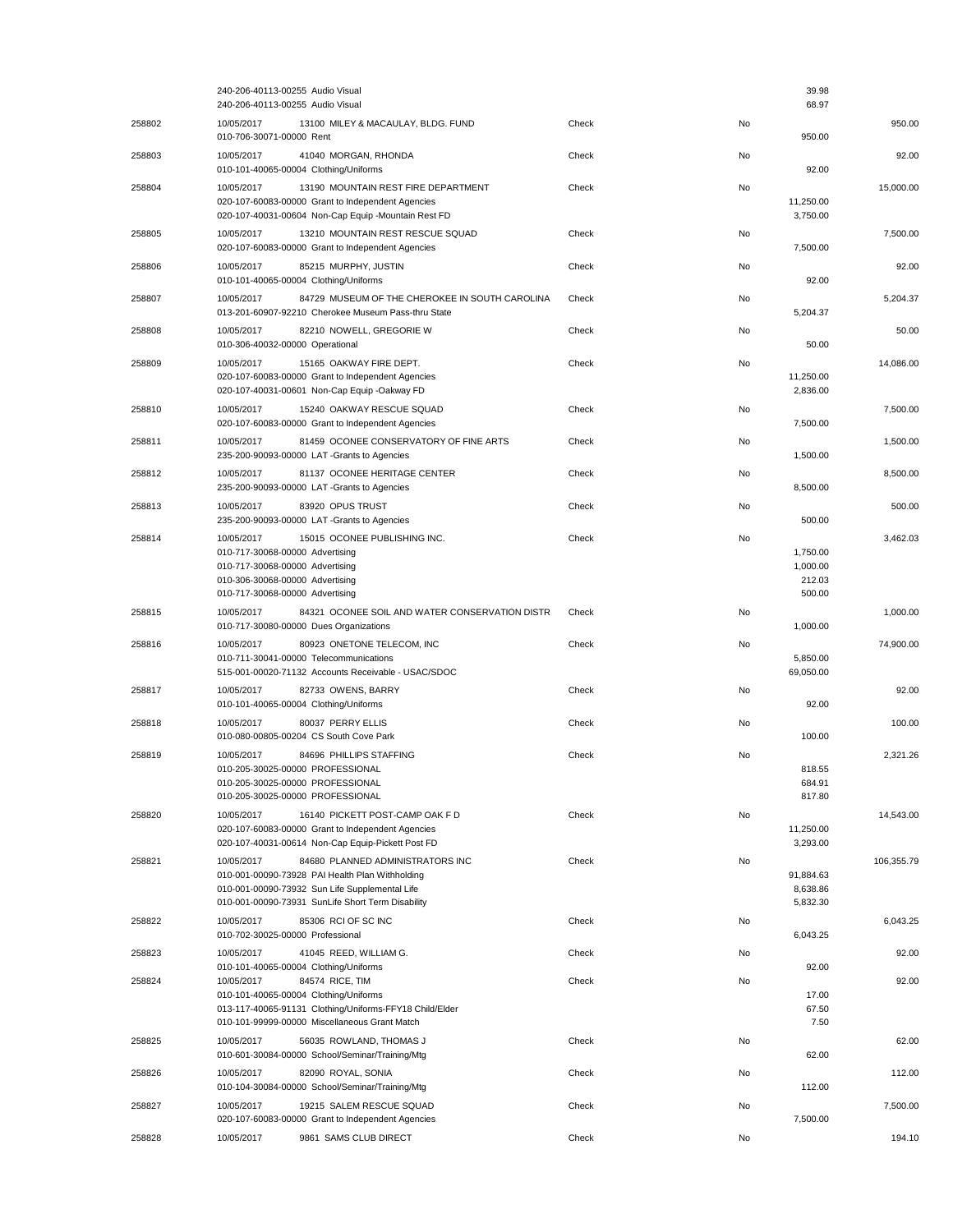|        | 010-204-40832-00000 Consessions                                                                                                                                                                                                                                                                                                                                                                                                                                                                                                                                                                          |       |    | 194.10                                                                                                                           |           |
|--------|----------------------------------------------------------------------------------------------------------------------------------------------------------------------------------------------------------------------------------------------------------------------------------------------------------------------------------------------------------------------------------------------------------------------------------------------------------------------------------------------------------------------------------------------------------------------------------------------------------|-------|----|----------------------------------------------------------------------------------------------------------------------------------|-----------|
| 258829 | 10/05/2017<br>82396 SASKI, MATT<br>010-101-40065-00004 Clothing/Uniforms                                                                                                                                                                                                                                                                                                                                                                                                                                                                                                                                 | Check | No | 92.00                                                                                                                            | 92.00     |
| 258830 | 19115 SC ASSOC CLERK OF COURTS & REG. OF DEED<br>10/05/2017<br>010-501-40032-00000 Operational                                                                                                                                                                                                                                                                                                                                                                                                                                                                                                           | Check | No | 125.00                                                                                                                           | 125.00    |
| 258831 | 10/05/2017<br>19760 SCATT-DEPT OF REVENUE<br>010-306-30084-00000 School/Seminar/Training/Mtg                                                                                                                                                                                                                                                                                                                                                                                                                                                                                                             | Check | No | 100.00                                                                                                                           | 100.00    |
| 258832 | 10/05/2017<br>19585 SC DIVISION OF MOTOR VEHICLES (DMV FEES)<br>010-001-00065-16200 SC Department of Motor Vehicle Fee                                                                                                                                                                                                                                                                                                                                                                                                                                                                                   | Check | No | 31,947.75                                                                                                                        | 31,947.75 |
| 258833 | 10/05/2017<br>55015 SCHARICH, JOY<br>010-715-30041-00000 Telecommunications                                                                                                                                                                                                                                                                                                                                                                                                                                                                                                                              | Check | No | 35.00                                                                                                                            | 35.00     |
| 258834 | 84845 SCHUTT, STEPHEN<br>10/05/2017<br>010-204-40032-00000 Operational                                                                                                                                                                                                                                                                                                                                                                                                                                                                                                                                   | Check | No | 120.00                                                                                                                           | 120.00    |
| 258835 | 10/05/2017<br>19380 SC LAW ENFORCEMENT DIVISION (SLED)<br>013-101-30025-71500 Professional-Sex Offender Reg #5397                                                                                                                                                                                                                                                                                                                                                                                                                                                                                        | Check | No | 100.00                                                                                                                           | 100.00    |
| 258836 | 10/05/2017<br>19785 SENECA RESCUE SQUAD<br>020-107-60083-00000 Grant to Independent Agencies                                                                                                                                                                                                                                                                                                                                                                                                                                                                                                             | Check | No | 7,500.00                                                                                                                         | 7,500.00  |
| 258837 | 10/05/2017<br>85346 SHEENA VICTORIA PORTER<br>010-107-30084-00000 School/Seminar/Training/Mtg                                                                                                                                                                                                                                                                                                                                                                                                                                                                                                            | Check | No | 120.00                                                                                                                           | 120.00    |
| 258838 | 84503 SLOAN, RICHARD<br>10/05/2017<br>010-601-40027-00000 Safety Equipment                                                                                                                                                                                                                                                                                                                                                                                                                                                                                                                               | Check | No | 125.00                                                                                                                           | 125.00    |
| 258839 | 10/05/2017<br>41120 SMITH, DAVID B.<br>010-101-40065-00004 Clothing/Uniforms                                                                                                                                                                                                                                                                                                                                                                                                                                                                                                                             | Check | No | 46.00                                                                                                                            | 46.00     |
| 258840 | 10/05/2017<br>9412 SOUTHERN HEALTH PARTNERS, INC<br>010-106-30062-00000 Medical                                                                                                                                                                                                                                                                                                                                                                                                                                                                                                                          | Check | No |                                                                                                                                  | 4,358.18  |
|        | 010-106-30062-00000 Medical                                                                                                                                                                                                                                                                                                                                                                                                                                                                                                                                                                              |       |    | 3,214.74<br>1,143.44                                                                                                             |           |
| 258841 | 19330 SOUTH UNION FIRE DEPT.<br>10/05/2017<br>020-107-60083-00000 Grant to Independent Agencies<br>020-107-40031-00615 Non-Cap Equip-South Union FD                                                                                                                                                                                                                                                                                                                                                                                                                                                      | Check | No | 11,250.00<br>2,379.00                                                                                                            | 13.629.00 |
| 258842 | 10/05/2017<br>19980 SPECIAL RESCUE TEAM<br>020-107-60083-00000 Grant to Independent Agencies                                                                                                                                                                                                                                                                                                                                                                                                                                                                                                             | Check | No | 7,500.00                                                                                                                         | 7,500.00  |
| 258843 | 84332 SPIRIT COMMUNICATIONS<br>10/05/2017<br>010-402-30041-00000 Telecommunications                                                                                                                                                                                                                                                                                                                                                                                                                                                                                                                      | Check | No | 232.11                                                                                                                           | 232.11    |
| 258844 | 10/05/2017<br>83088 CBS PERSONNEL SERVICES, LLC<br>010-203-30025-00000 PROFESSIONAL<br>010-204-30025-00000 PROFESSIONAL<br>010-206-30025-00000 Professional<br>010-206-30025-00000 Professional<br>260-601-30025-00098 Professional -Road Inventory/Assmt.<br>260-601-30025-00098 Professional -Road Inventory/Assmt.<br>260-601-30025-00098 Professional -Road Inventory/Assmt.<br>010-735-30025-00000 Professional<br>010-306-30025-00000 Professional<br>010-718-30025-00000 Professional<br>010-718-30025-00000 Professional<br>010-720-30025-00000 Professional<br>010-720-30025-00000 Professional | Check | No | 912.63<br>653.40<br>286.00<br>477.02<br>555.78<br>555.78<br>626.44<br>496.00<br>649.44<br>358.83<br>2,062.50<br>589.60<br>589.60 | 8,813.02  |
| 258845 | 10/05/2017<br>51065 STARNES, TAMMY M<br>010-104-30084-00000 School/Seminar/Training/Mtg                                                                                                                                                                                                                                                                                                                                                                                                                                                                                                                  | Check | No | 112.00                                                                                                                           | 112.00    |
| 258846 | 10/05/2017<br>19079 STEPHEN R. EDWARDS & ASSOCIATES, INC.<br>013-707-30025-36893 Professional-PCN036893 GCCP Ent Rd                                                                                                                                                                                                                                                                                                                                                                                                                                                                                      | Check | No | 1,400.00                                                                                                                         | 1,400.00  |
| 258847 | 13565 STERICYCLE, INC.<br>10/05/2017<br>010-106-34044-00000 Water/Sewer/Garbage                                                                                                                                                                                                                                                                                                                                                                                                                                                                                                                          | Check | No | 335.29                                                                                                                           | 335.29    |
| 258848 | 9995 STURGIS WEB SERVICES<br>10/05/2017<br>010-306-30056-00000 DATA PROCESSING                                                                                                                                                                                                                                                                                                                                                                                                                                                                                                                           | Check | No | 1,575.00                                                                                                                         | 1,575.00  |
| 258849 | 10/05/2017<br>85355 THE FOOTHILLS FARMSTEAD<br>235-200-90093-00000 LAT -Grants to Agencies                                                                                                                                                                                                                                                                                                                                                                                                                                                                                                               | Check | No | 4,000.00                                                                                                                         | 4,000.00  |
| 258850 | 10/05/2017<br>84954 THOMAS & HUTTON ENGINEERING CORP<br>315-707-30025-90110 Professional-Blue Ridge Elec                                                                                                                                                                                                                                                                                                                                                                                                                                                                                                 | Check | No | 7,200.00                                                                                                                         | 7,200.00  |
| 258851 | 10/05/2017<br>41150 TILSON, TRAVIS<br>010-101-40065-00004 Clothing/Uniforms<br>010-104-30084-00000 School/Seminar/Training/Mtg                                                                                                                                                                                                                                                                                                                                                                                                                                                                           | Check | No | 92.00<br>147.00                                                                                                                  | 239.00    |
| 258852 | 10/05/2017<br>82045 TINSLEY, AMANDA<br>010-101-40065-00004 Clothing/Uniforms                                                                                                                                                                                                                                                                                                                                                                                                                                                                                                                             | Check | No | 92.00                                                                                                                            | 92.00     |
| 258853 | 10/05/2017<br>20100 JOYCE TOWE<br>017-719-30037-00000 Eqipment (Leased or Rented)                                                                                                                                                                                                                                                                                                                                                                                                                                                                                                                        | Check | No | 1,575.00                                                                                                                         | 1,575.00  |
| 258854 | 0450 OCONEE COUNTY BOARD OF DISABILITIES & S<br>10/05/2017<br>010-601-30025-00000 Professional                                                                                                                                                                                                                                                                                                                                                                                                                                                                                                           | Check | No | 625.00                                                                                                                           | 625.00    |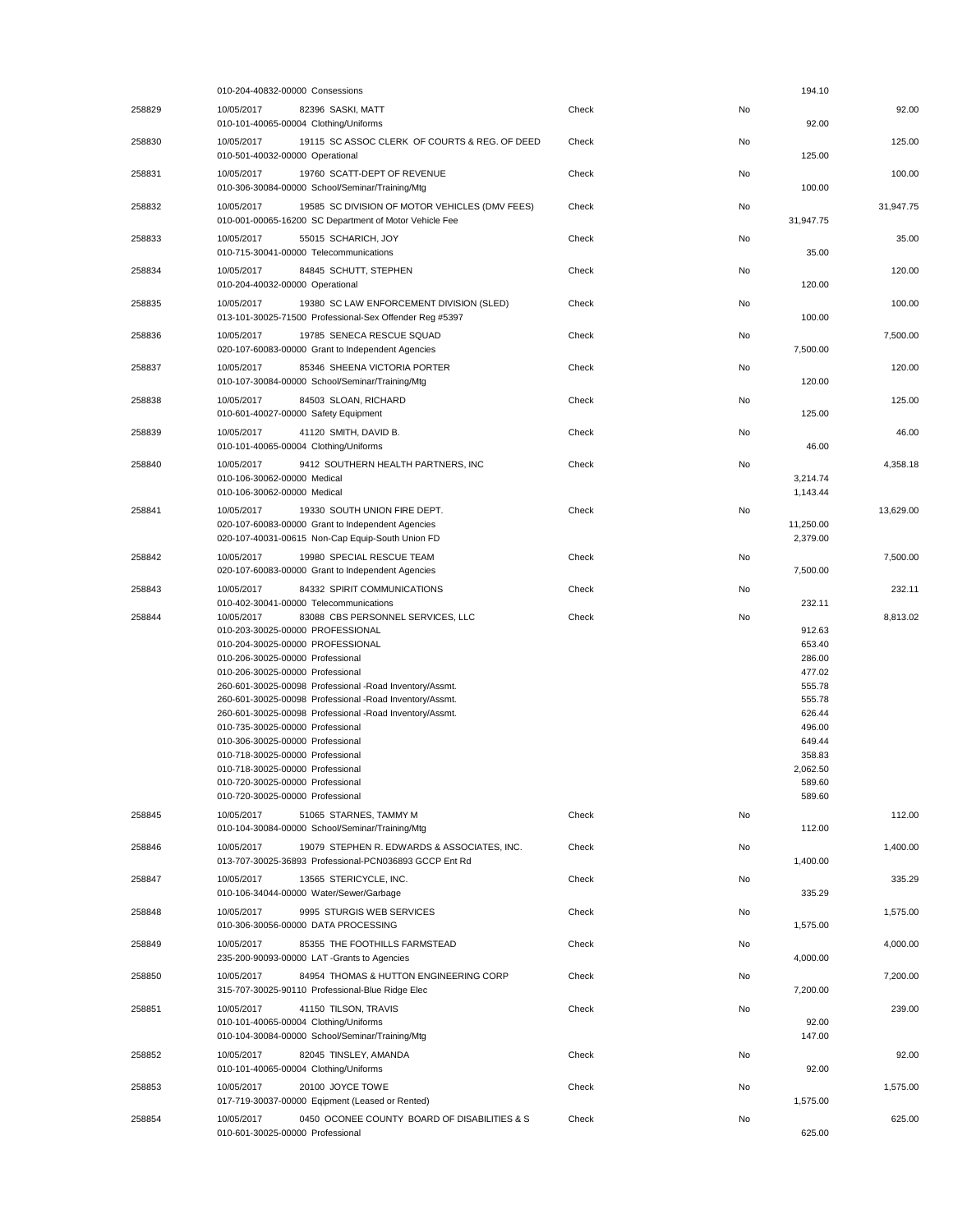| 258855 | 10/05/2017<br>9428 TRINITY SERVICES GROUP INC<br>010-106-40034-00000 Food                                                                                                                                                                                                                                                                                                                                                                 | Check | No<br>4,580.66                                                                                | 4,580.66  |
|--------|-------------------------------------------------------------------------------------------------------------------------------------------------------------------------------------------------------------------------------------------------------------------------------------------------------------------------------------------------------------------------------------------------------------------------------------------|-------|-----------------------------------------------------------------------------------------------|-----------|
| 258856 | 10/05/2017<br>80710 UNDERWOOD, JEFF<br>010-101-40065-00004 Clothing/Uniforms                                                                                                                                                                                                                                                                                                                                                              | Check | No<br>92.00                                                                                   | 92.00     |
| 258857 | 10/05/2017<br>81991 UNIFIRST CORP<br>017-719-40065-00000 Clothing/Uniforms<br>010-204-40032-00000 Operational<br>010-601-40065-00000 Clothing/Uniforms<br>010-601-40065-00000 Clothing/Uniforms<br>010-601-40065-00000 Clothing/Uniforms<br>010-720-40065-00000 Clothing/Uniforms<br>010-720-40032-00000 Operational<br>010-720-40065-00000 Clothing/Uniforms<br>010-720-40032-00000 Operational<br>010-718-40065-00000 Clothing/Uniforms | Check | No<br>68.48<br>46.64<br>143.15<br>170.12<br>143.15<br>21.26<br>0.00<br>0.00<br>18.55<br>95.64 | 706.99    |
| 258858 | 10/05/2017<br>85295 VAR RESOURCES LLC<br>010-711-40032-00000 Operational                                                                                                                                                                                                                                                                                                                                                                  | Check | No<br>75.00                                                                                   | 75.00     |
| 258859 | 10/05/2017<br>81175 WALHALLA CIVIC AUDITORIUM<br>235-200-90093-00000 LAT -Grants to Agencies                                                                                                                                                                                                                                                                                                                                              | Check | No<br>10,000.00                                                                               | 10,000.00 |
| 258860 | 10/05/2017<br>82098 WALHALLA OKTOBERFEST COMMITTEE<br>235-200-90093-00000 LAT -Grants to Agencies                                                                                                                                                                                                                                                                                                                                         | Check | No<br>3,500.00                                                                                | 3,500.00  |
| 258861 | 10/05/2017<br>18250 WALHALLA RESCUE SQUAD<br>020-107-60083-00000 Grant to Independent Agencies                                                                                                                                                                                                                                                                                                                                            | Check | No<br>7,500.00                                                                                | 7,500.00  |
| 258862 | 10/05/2017<br>82719 WARD, JUSTIN<br>010-101-40065-00004 Clothing/Uniforms                                                                                                                                                                                                                                                                                                                                                                 | Check | No<br>92.00                                                                                   | 92.00     |
| 258863 | 10/05/2017<br>41240 WASHINGTON, KENNETH<br>010-101-40065-00004 Clothing/Uniforms                                                                                                                                                                                                                                                                                                                                                          | Check | No<br>92.00                                                                                   | 92.00     |
| 258864 | 10/05/2017<br>18255 WESTMINSTER RESCUE SQUAD<br>020-107-60083-00000 Grant to Independent Agencies                                                                                                                                                                                                                                                                                                                                         | Check | No<br>7,500.00                                                                                | 7,500.00  |
| 258865 | 10/05/2017<br>85273 WESTMINSTER MUSIC CENTRE<br>235-200-90093-00000 LAT-Grants to Agencies                                                                                                                                                                                                                                                                                                                                                | Check | No<br>4,000.00                                                                                | 4,000.00  |
| 258866 | 10/05/2017<br>23210 WEST UNION FIRE DEPT.<br>020-107-60083-00000 Grant to Independent Agencies<br>020-107-40031-00616 Non-Cap Equip-West Union FD                                                                                                                                                                                                                                                                                         | Check | No<br>11,250.00<br>3,750.00                                                                   | 15,000.00 |
| 258867 | 10/05/2017<br>23890 WGOG<br>010-717-30068-00000 Advertising                                                                                                                                                                                                                                                                                                                                                                               | Check | No<br>200.00                                                                                  | 200.00    |
| 258868 | 10/05/2017<br>82205 WILLIAMS, JOHN<br>010-101-40065-00004 Clothing/Uniforms                                                                                                                                                                                                                                                                                                                                                               | Check | No<br>92.00                                                                                   | 92.00     |
| 258869 | 10/05/2017<br>81849 WILLIAM TATUM<br>010-104-30084-00000 School/Seminar/Training/Mtg                                                                                                                                                                                                                                                                                                                                                      | Check | No<br>147.00                                                                                  | 147.00    |
| 258870 | 10/05/2017<br>43065 WILLIS, LISA<br>010-104-30084-00000 School/Seminar/Training/Mtg                                                                                                                                                                                                                                                                                                                                                       | Check | No<br>112.00                                                                                  | 112.00    |
| 258871 | 10/05/2017<br>81637 WSNW RADIO AM 1150<br>010-717-30068-00000 Advertising                                                                                                                                                                                                                                                                                                                                                                 | Check | No<br>200.00                                                                                  | 200.00    |
| 258872 | 10/05/2017<br>23660 W & W BODY BUILDERS OF COLUMBIA, INC.<br>010-001-00040-71725 Vehicle Inventory                                                                                                                                                                                                                                                                                                                                        | Check | No<br>1,779.90                                                                                | 1,779.90  |
| 258873 | 10/05/2017<br>85002 ZUERCHER TECHNOLOGIES, LLC<br>225-104-30024-31010 Equipment Maint.-CLEC<br>225-104-30024-31010 Equipment Maint.-CLEC                                                                                                                                                                                                                                                                                                  | Check | No<br>11,297.48<br>12,106.26                                                                  | 23,403.74 |
| 258874 | 10/06/2017<br>80949 BAILEY, SHERRIO<br>010-501-30026-00000 Court Expense                                                                                                                                                                                                                                                                                                                                                                  | Check | No<br>32.12                                                                                   | 32.12     |
| 258875 | 10/06/2017<br>80949 BLACKWELL, MICHAEL H JR<br>010-501-30026-00000 Court Expense                                                                                                                                                                                                                                                                                                                                                          | Check | No<br>32.12                                                                                   | 32.12     |
| 258876 | 10/06/2017<br>80949 BRUNETT, JOHN A<br>010-501-30026-00000 Court Expense                                                                                                                                                                                                                                                                                                                                                                  | Check | No<br>24.63                                                                                   | 24.63     |
| 258877 | 10/06/2017<br>80949 BRYANT, JAMES W<br>010-501-30026-00000 Court Expense                                                                                                                                                                                                                                                                                                                                                                  | Check | No<br>72.84                                                                                   | 72.84     |
| 258878 | 80949 BURNS, MARILYN E<br>10/06/2017<br>010-501-30026-00000 Court Expense                                                                                                                                                                                                                                                                                                                                                                 | Check | No<br>115.64                                                                                  | 115.64    |
| 258879 | 80949 CAMPBELL, CHAD D<br>10/06/2017<br>010-501-30026-00000 Court Expense                                                                                                                                                                                                                                                                                                                                                                 | Check | No<br>26.77                                                                                   | 26.77     |
| 258880 | 10/06/2017<br>80949 CHAPMAN, CLETUS T<br>010-501-30026-00000 Court Expense                                                                                                                                                                                                                                                                                                                                                                | Check | No<br>24.63                                                                                   | 24.63     |
| 258881 | 10/06/2017<br>80949 CHAPMAN, JESSICA A<br>010-501-30026-00000 Court Expense                                                                                                                                                                                                                                                                                                                                                               | Check | No<br>19.28                                                                                   | 19.28     |
| 258882 | 10/06/2017<br>80949 CRANE, TAMMY L<br>010-501-30026-00000 Court Expense                                                                                                                                                                                                                                                                                                                                                                   | Check | No<br>17.14                                                                                   | 17.14     |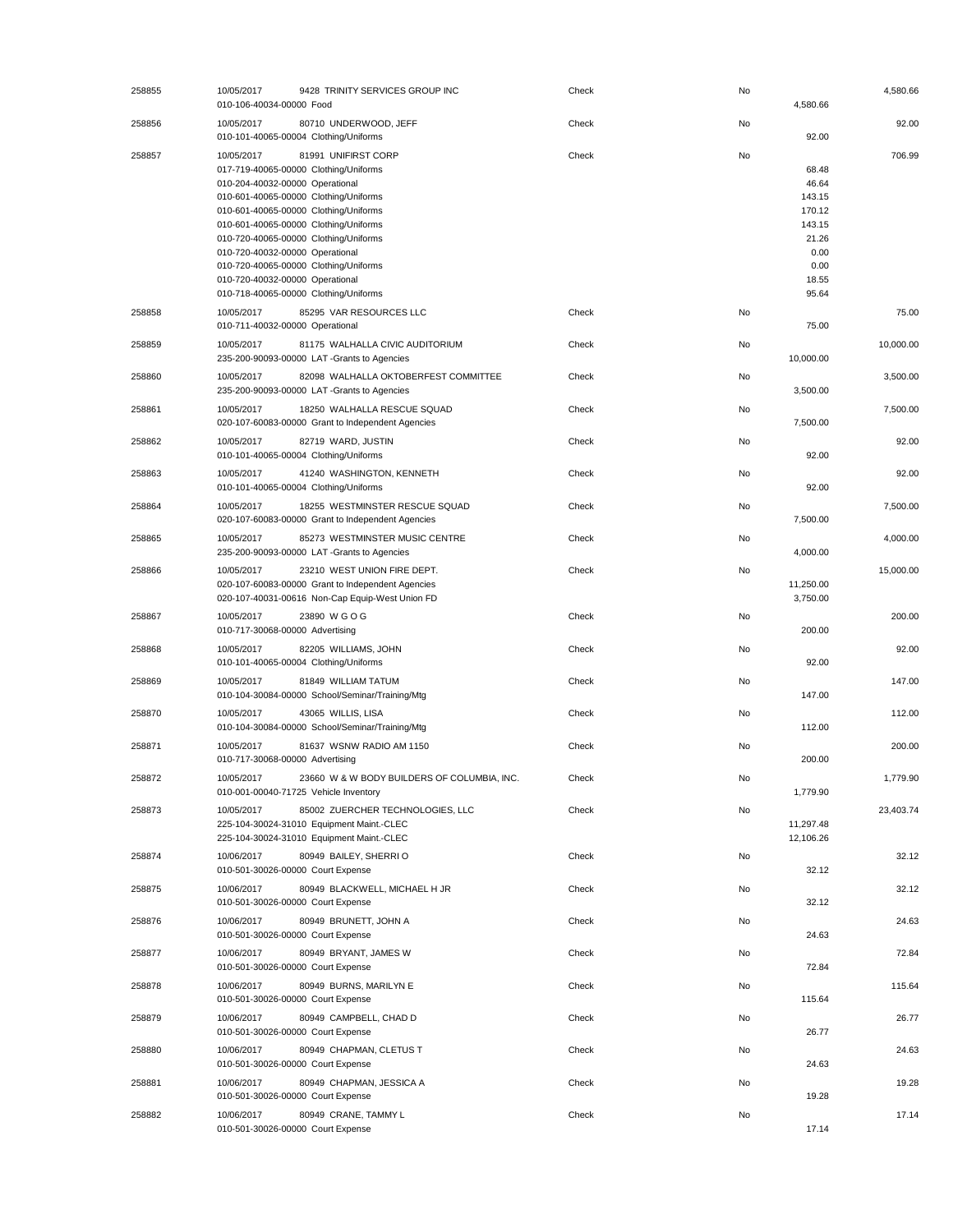| 258883 | 10/06/2017<br>80949 DESMARAIS, JUANITA M<br>010-501-30026-00000 Court Expense    | Check | No | 24.63  | 24.63  |
|--------|----------------------------------------------------------------------------------|-------|----|--------|--------|
| 258884 | 10/06/2017<br>80949 DILLARD, BARBARA L<br>010-501-30026-00000 Court Expense      | Check | No | 25.70  | 25.70  |
| 258885 | 10/06/2017<br>80949 DILLARD, BARBARA T<br>010-501-30026-00000 Court Expense      | Check | No | 28.91  | 28.91  |
| 258886 | 10/06/2017<br>80949 ELLSWORTH, IRELAND D<br>010-501-30026-00000 Court Expense    | Check | No | 124.20 | 124.20 |
| 258887 | 80949 ENFINGER, MARK E<br>10/06/2017<br>010-501-30026-00000 Court Expense        | Check | No | 29.98  | 29.98  |
| 258888 | 80949 FOREMAN, AMY H<br>10/06/2017<br>010-501-30026-00000 Court Expense          | Check | No | 29.98  | 29.98  |
| 258889 | 80949 HAGOOD, COURTNEY R<br>10/06/2017<br>010-501-30026-00000 Court Expense      | Check | No | 27.84  | 27.84  |
| 258890 | 80949 HART, STEPHEN A<br>10/06/2017<br>010-501-30026-00000 Court Expense         | Check | No | 25.70  | 25.70  |
| 258891 | 10/06/2017<br>80949 HENTHORN, CHARLES O III<br>010-501-30026-00000 Court Expense | Check | No | 77.12  | 77.12  |
| 258892 | 10/06/2017<br>80949 HOLBROOKS, TIMOTHY R<br>010-501-30026-00000 Court Expense    | Check | No | 107.08 | 107.08 |
| 258893 | 80949 HOLDEN, ELEANOR R<br>10/06/2017<br>010-501-30026-00000 Court Expense       | Check | No | 85.68  | 85.68  |
| 258894 | 10/06/2017<br>80949 HOLLAND, KAYLA M<br>010-501-30026-00000 Court Expense        | Check | No | 28.91  | 28.91  |
| 258895 | 80949 HURLEY, FREDDIE K<br>10/06/2017<br>010-501-30026-00000 Court Expense       | Check | No | 111.36 | 111.36 |
| 258896 | 10/06/2017<br>80949 ISELI, MARK D<br>010-501-30026-00000 Court Expense           | Check | No | 17.14  | 17.14  |
| 258897 | 10/06/2017<br>80949 LESLIE, MICHELE M<br>010-501-30026-00000 Court Expense       | Check | No | 29.98  | 29.98  |
| 258898 | 10/06/2017<br>80949 LIONE, DANIEL K<br>010-501-30026-00000 Court Expense         | Check | No | 26.77  | 26.77  |
| 258899 | 80949 LOPEZ, JACOBO<br>10/06/2017<br>010-501-30026-00000 Court Expense           | Check | No | 17.14  | 17.14  |
| 258900 | 80949 LOWERY, ASHLEY R<br>10/06/2017<br>010-501-30026-00000 Court Expense        | Check | No | 35.33  | 35.33  |
| 258901 | 10/06/2017<br>80949 MALPASS, DANNIE G<br>010-501-30026-00000 Court Expense       | Check | No | 21.42  | 21.42  |
| 258902 | 10/06/2017<br>80949 MARTIN, LUANNE H<br>010-501-30026-00000 Court Expense        | Check | No | 29.98  | 29.98  |
| 258903 | 80949 MASSI, DEREK R<br>10/06/2017<br>010-501-30026-00000 Court Expense          | Check | No | 23.56  | 23.56  |
| 258904 | 80949 MAYES, BRIANNA C<br>10/06/2017<br>010-501-30026-00000 Court Expense        | Check | No | 23.56  | 23.56  |
| 258905 | 10/06/2017<br>80949 MCCORMICK, HOPE N<br>010-501-30026-00000 Court Expense       | Check | No | 24.63  | 24.63  |
| 258906 | 10/06/2017<br>80949 MCCURLEY, LINDA G<br>010-501-30026-00000 Court Expense       | Check | No | 25.70  | 25.70  |
| 258907 | 80949 MEDLIN, REGINA R<br>10/06/2017<br>010-501-30026-00000 Court Expense        | Check | No | 23.56  | 23.56  |
| 258908 | 10/06/2017<br>80949 MEYER, DEBRA A<br>010-501-30026-00000 Court Expense          | Check | No | 35.33  | 35.33  |
| 258909 | 10/06/2017<br>80949 MIDDLETON, BRITTON M<br>010-501-30026-00000 Court Expense    | Check | No | 24.63  | 24.63  |
| 258910 | 10/06/2017<br>80949 MOORE, JEFFREY L<br>010-501-30026-00000 Court Expense        | Check | No | 29.98  | 29.98  |
| 258911 | 10/06/2017<br>80949 MORRIS, SCOTT A<br>010-501-30026-00000 Court Expense         | Check | No | 85.68  | 85.68  |
| 258912 | 80949 ORR, PATRICK T<br>10/06/2017<br>010-501-30026-00000 Court Expense          | Check | No | 102.80 | 102.80 |
| 258913 | 80949 PETREE, EARL W III<br>10/06/2017<br>010-501-30026-00000 Court Expense      | Check | No | 145.60 | 145.60 |
| 258914 | 10/06/2017<br>80949 RAMEY, MEGAN L<br>010-501-30026-00000 Court Expense          | Check | No | 23.56  | 23.56  |
| 258915 | 80949 ROGERS, WILLIAM E<br>10/06/2017<br>010-501-30026-00000 Court Expense       | Check | No | 81.40  | 81.40  |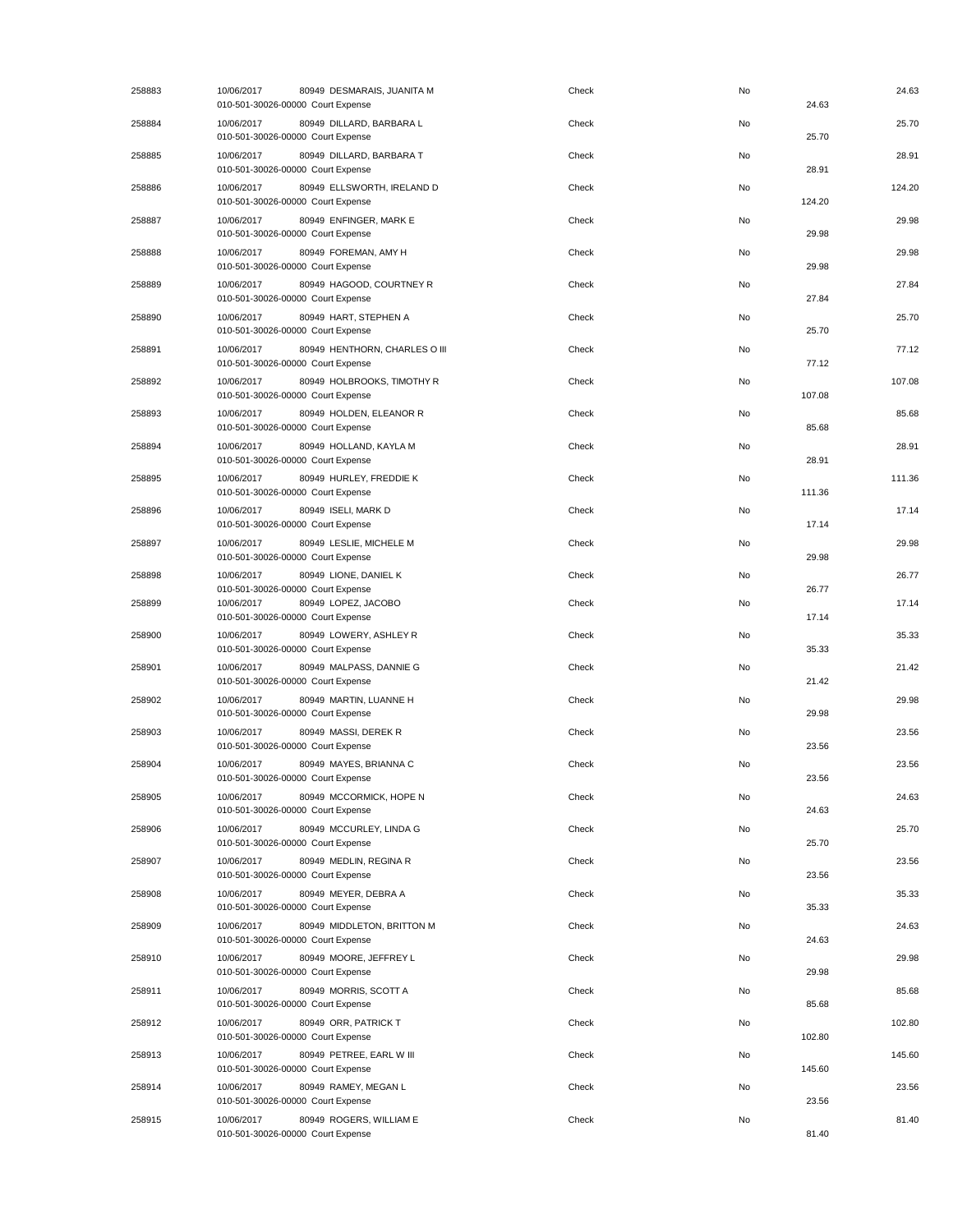| 258916 | 10/06/2017<br>010-501-30026-00000 Court Expense      | 80949 RUST, NANCY K                                                            | Check | No | 17.14                | 17.14     |
|--------|------------------------------------------------------|--------------------------------------------------------------------------------|-------|----|----------------------|-----------|
| 258917 | 10/06/2017<br>010-501-30026-00000 Court Expense      | 80949 SHAYNE, LESLIE J                                                         | Check | No | 18.21                | 18.21     |
| 258918 | 10/06/2017<br>010-501-30026-00000 Court Expense      | 80949 SPEARMAN, DAVID W                                                        | Check | No | 28.91                | 28.91     |
| 258919 | 10/06/2017<br>010-501-30026-00000 Court Expense      | 80949 STARGEL, NICOLAS D                                                       | Check | No | 36.40                | 36.40     |
| 258920 | 10/06/2017<br>010-501-30026-00000 Court Expense      | 80949 STIDHAM, FITZHUGH L                                                      | Check | No | 27.84                | 27.84     |
| 258921 | 10/06/2017<br>010-501-30026-00000 Court Expense      | 80949 SULEMAN, SADHIA                                                          | Check | No | 27.84                | 27.84     |
| 258922 | 10/06/2017<br>010-501-30026-00000 Court Expense      | 80949 TURNER, TRACY D                                                          | Check | No | 38.56                | 38.56     |
| 258923 | 10/06/2017<br>010-501-30026-00000 Court Expense      | 80949 VINSON, NATHAN L                                                         | Check | No | 24.63                | 24.63     |
| 258924 | 10/06/2017<br>010-501-30026-00000 Court Expense      | 80949 WALD, MICHAEL E                                                          | Check | No | 29.98                | 29.98     |
| 258925 | 10/06/2017<br>010-501-30026-00000 Court Expense      | 80949 WALTERS, PHYLLIS E                                                       | Check | No | 32.12                | 32.12     |
| 258926 | 10/06/2017<br>010-501-30026-00000 Court Expense      | 80949 WEIER, JOSEPH P                                                          | Check | No | 38.54                | 38.54     |
| 258927 | 10/06/2017<br>010-501-30026-00000 Court Expense      | 80949 WHITE, TRACY C                                                           | Check | No | 29.98                | 29.98     |
| 258928 | 10/06/2017<br>010-501-30026-00000 Court Expense      | 80949 WILMARTH, CANDACE M                                                      | Check | No | 107.08               | 107.08    |
| 258929 | 10/06/2017<br>010-501-30026-00000 Court Expense      | 80949 YODER, PAULA A                                                           | Check | No | 137.04               | 137.04    |
| 258930 | 10/12/2017<br>010-001-00090-73919 AFLAC Accident     | 81836 AFLAC INSURANCE<br>010-001-00090-73921 AFLAC Cancer Policy               | Check | No | 8,647.48<br>5,233.92 | 13,881.40 |
| 258931 | 10/12/2017<br>010-720-30025-00000 Professional       | 85363 AIRBOSS, INC                                                             | Check | No | 11,000.00            | 11,000.00 |
| 258932 | 10/12/2017<br>010-501-30026-00000 Court Expense      | 80949 ALEXANDER, MONICA                                                        | Check | No | 16.07                | 16.07     |
| 258933 | 10/12/2017<br>010-404-40032-00000 Operational        | 80570 AMERICAN LEGION POST 124                                                 | Check | No | 95.00                | 95.00     |
| 258934 | 10/12/2017<br>010-710-30025-00000 Professional       | 85341 ASSUREHIRE, INC                                                          | Check | No | 287.95               | 287.95    |
| 258935 | 10/12/2017<br>010-306-40032-00000 Operational        | 50025 BELLOTTE, CONNIE                                                         | Check | No | 25.09                | 25.09     |
| 258936 | 10/12/2017<br>010-501-30026-00000 Court Expense      | 80949 BISCHOF, SILISSA                                                         | Check | No | 31.05                | 31.05     |
| 258937 | 10/12/2017<br>010-709-30041-00000 Telecommunications | 80704 BROCK, AMANDA                                                            | Check | No | 60.00                | 60.00     |
| 258938 | 10/12/2017<br>010-501-30026-00000 Court Expense      | 80949 CHAPMAN, KAREN L                                                         | Check | No | 27.84                | 27.84     |
| 258939 | 10/12/2017<br>010-721-40065-00000 Clothing/Uniforms  | 3230 CINTAS CORPORATION #216                                                   | Check | No | 57.49                | 57.49     |
| 258940 | 10/12/2017                                           | 81015 CISSY M TERRY<br>010-001-00020-71428 Tax Collector Reserve Account       | Check | No | 20.00                | 20.00     |
| 258941 | 10/12/2017                                           | 80780 CITY OF WESTMINSTER<br>010-001-00060-73316 Due to Westminster Municipal  | Check | No | 2,488.10             | 2,488.10  |
| 258942 | 10/12/2017<br>010-735-40032-00000 Operational        | 3010 COTT SYSTEMS, INC.                                                        | Check | No | 167.47               | 167.47    |
| 258943 | 10/12/2017                                           | 82336 DAIKIN APPLIED<br>010-714-33022-00510 Bldg Maint Courthouse (New)        | Check | No | 3,749.55             | 3,749.55  |
| 258944 | 10/12/2017<br>010-080-00805-00205 CS Chau Ram Park   | 80037 DAVID MELTON                                                             | Check | No | 25.00                | 25.00     |
| 258945 | 10/12/2017                                           | 9458 DEPARTMENT OF ADMINISTRATION<br>010-721-40031-00000 Non-Capital Equipment | Check | No | 100.00               | 100.00    |
| 258946 | 10/12/2017<br>010-709-30041-00000 Telecommunications | 9508 DERIDDER, SHARON                                                          | Check | No | 60.00                | 60.00     |
| 258947 | 10/12/2017<br>020-107-34043-00000 Electricity        | 4020 DUKE ENERGY CAROLINAS LLC                                                 | Check | No | 0.00<br>33.50        | 2,724.23  |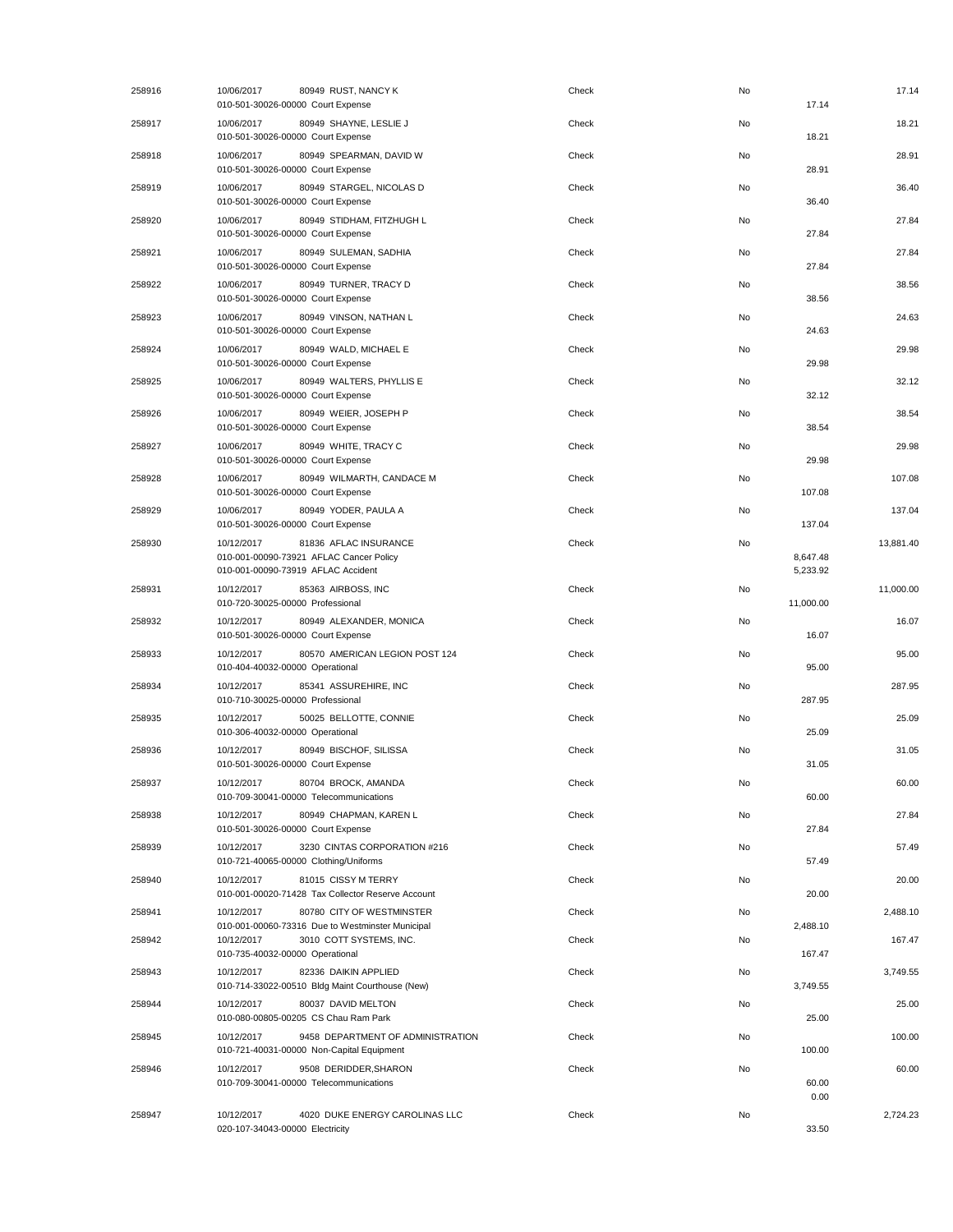|        | 010-718-34043-00000 Electricity                         |       |    | 175.41    |           |
|--------|---------------------------------------------------------|-------|----|-----------|-----------|
|        | 010-204-34043-00000 Electricity                         |       |    | 49.64     |           |
|        | 010-204-34043-00000 Electricity                         |       |    | 14.23     |           |
|        | 010-204-34043-00000 Electricity                         |       |    | 16.84     |           |
|        | 010-204-34043-00000 Electricity                         |       |    | 55.49     |           |
|        | 010-204-34043-00000 Electricity                         |       |    | 130.98    |           |
|        | 010-204-34043-00000 Electricity                         |       |    | 130.84    |           |
|        | 010-203-34043-00000 Electricity                         |       |    | 169.46    |           |
|        | 010-203-34043-00000 Electricity                         |       |    | 14.29     |           |
|        | 010-203-34043-00000 Electricity                         |       |    | 316.56    |           |
|        | 010-203-34043-00000 Electricity                         |       |    | 308.78    |           |
|        | 010-203-34043-00000 Electricity                         |       |    | 135.11    |           |
|        | 010-203-34043-00000 Electricity                         |       |    | 60.85     |           |
|        | 010-203-34043-00000 Electricity                         |       |    | 173.97    |           |
|        | 010-203-34043-00000 Electricity                         |       |    | 93.86     |           |
|        | 010-203-34043-00000 Electricity                         |       |    | 106.84    |           |
|        | 010-203-34043-00000 Electricity                         |       |    | 37.99     |           |
|        | 010-203-34043-00000 Electricity                         |       |    | 35.83     |           |
|        | 010-203-34043-00000 Electricity                         |       |    | 129.00    |           |
|        | 010-203-34043-00000 Electricity                         |       |    | 150.66    |           |
|        | 010-203-34043-00000 Electricity                         |       |    | 11.15     |           |
|        | 010-203-34043-00000 Electricity                         |       |    | 266.38    |           |
|        | 010-203-34043-00000 Electricity                         |       |    | 106.57    |           |
|        |                                                         |       |    |           |           |
| 258948 | 9989 ELITE BLASTING SERVICES, LLC<br>10/12/2017         | Check | No |           | 20,020.00 |
|        | 017-719-30039-00000 Blasting - Professional Service     |       |    | 20,020.00 |           |
| 258949 | 5290 ETCON STAFFING SERVICES, INC.<br>10/12/2017        | Check | No |           | 528.36    |
|        | 010-714-30025-00000 Professional                        |       |    | 528.36    |           |
|        |                                                         |       |    |           |           |
| 258950 | 6225 FAIROAK YOUTH CENTER<br>10/12/2017                 | Check | No |           | 3,500.00  |
|        | 010-202-30905-00000 Recreation - District 5             |       |    | 3,500.00  |           |
|        |                                                         |       |    | 0.00      |           |
| 258951 | 10/12/2017<br>6240 FLEETCOR TECHNOLOGIES                | Check | No |           | 13,080.02 |
|        | 010-001-00020-71110 Accounts Rec Senior Solutions       |       |    | 1,139.67  |           |
|        | 010-101-81101-00000 Gasoline Sheriff                    |       |    | 4,932.10  |           |
|        | 010-103-81103-00000 Gasoline Coroner                    |       |    | 76.02     |           |
|        | 010-107-81107-00000 Gasoline Emergency Ser/Rural Fire   |       |    | 734.59    |           |
|        | 010-110-81110-00000 Gasoline Animal Control             |       |    | 220.52    |           |
|        | 010-202-81202-00000 Gasoline PRT                        |       |    | 232.72    |           |
|        |                                                         |       |    | 57.47     |           |
|        | 010-206-81206-00000 Gasoline Library                    |       |    | 52.23     |           |
|        | 010-301-81301-00000 Gasoline Assessor                   |       |    |           |           |
|        | 010-306-81306-00000 Gasoline Treasurer                  |       |    | 29.40     |           |
|        | 010-001-00020-71129 Accounts Rec Anderson Solicitor     |       |    | 108.25    |           |
|        | 010-601-81601-00000 Gasoline Road Department            |       |    | 442.35    |           |
|        | 010-702-81702-00000 Gasoline-Community Dev.             |       |    | 158.60    |           |
|        | 010-707-81707-00000 Gasoline Econ Development           |       |    | 69.64     |           |
|        | 010-708-81708-00000 Gasoline Finance                    |       |    | 35.97     |           |
|        | 010-711-81711-00000 Gasoline Information Tech           |       |    | 42.98     |           |
|        | 010-717-81717-00000 Gasoline Administrator              |       |    | 234.65    |           |
|        | 010-718-81718-00000 Gasoline Solid Waste Department     |       |    | 158.39    |           |
|        | 010-721-81721-00000 Gasoline Vehicle Maintenance        |       |    | 306.48    |           |
|        | 010-509-81509-00000 Gasoline Magistrate                 |       |    | 54.08     |           |
|        | 010-107-82107-00000 Diesel Emergency Services           |       |    | 82.79     |           |
|        | 010-206-82206-00000 Diesel Library                      |       |    | 87.04     |           |
|        | 010-601-82601-00000 Diesel Road Department              |       |    | 2,537.48  |           |
|        | 010-718-82718-00000 Diesel Solid Waste Department       |       |    | 1,100.16  |           |
|        | 010-720-82720-00000 Diesel Airport                      |       |    | 85.00     |           |
|        | 017-719-81719-00000 Rock Quarry Gasoline                |       |    | 101.44    |           |
|        |                                                         |       |    |           |           |
| 258952 | 10/12/2017<br>80949 FLETCHER, STEVEN                    | Check | No |           | 20.35     |
|        | 010-501-30026-00000 Court Expense                       |       |    | 20.35     |           |
| 258953 | 10/12/2017<br>6040 FORMS & SUPPLY, INC.                 | Check | No |           | 3.37      |
|        | 010-403-40032-00000 Operation                           |       |    | 3.37      |           |
|        |                                                         |       |    |           |           |
| 258954 | 10/12/2017<br>80949 FRADY, PRESTON F                    | Check | No |           | 33.19     |
|        | 010-501-30026-00000 Court Expense                       |       |    | 33.19     |           |
| 258955 | 6350 FRIENDS OF THE LIBRARY<br>10/12/2017               | Check | No |           | 80.00     |
|        | 013-206-40101-92013 Books-LJ Chastain Library Donation  |       |    | 80.00     |           |
|        |                                                         |       |    |           |           |
| 258956 | 85359 GARY BRADSHAW<br>10/12/2017                       | Check | No |           | 100.00    |
|        | 017-080-00805-15401 Outside Sales                       |       |    | 100.00    |           |
| 258957 | 10/12/2017<br>80949 GIFFORD, RICHARD                    | Check | No |           | 23.56     |
|        | 010-501-30026-00000 Court Expense                       |       |    | 23.56     |           |
| 258958 | 10/12/2017<br>80949 GILBERT, ANTONIO                    | Check | No |           | 27.84     |
|        | 010-501-30026-00000 Court Expense                       |       |    | 27.84     |           |
|        |                                                         |       |    |           |           |
| 258959 | 10/12/2017<br>85262 GILL DRILLING SERVICES, INC         | Check | No |           | 6,550.89  |
|        | 020-107-50850-00091 Capital Buildings-Whetstone Sub-Sta |       |    | 6,550.89  |           |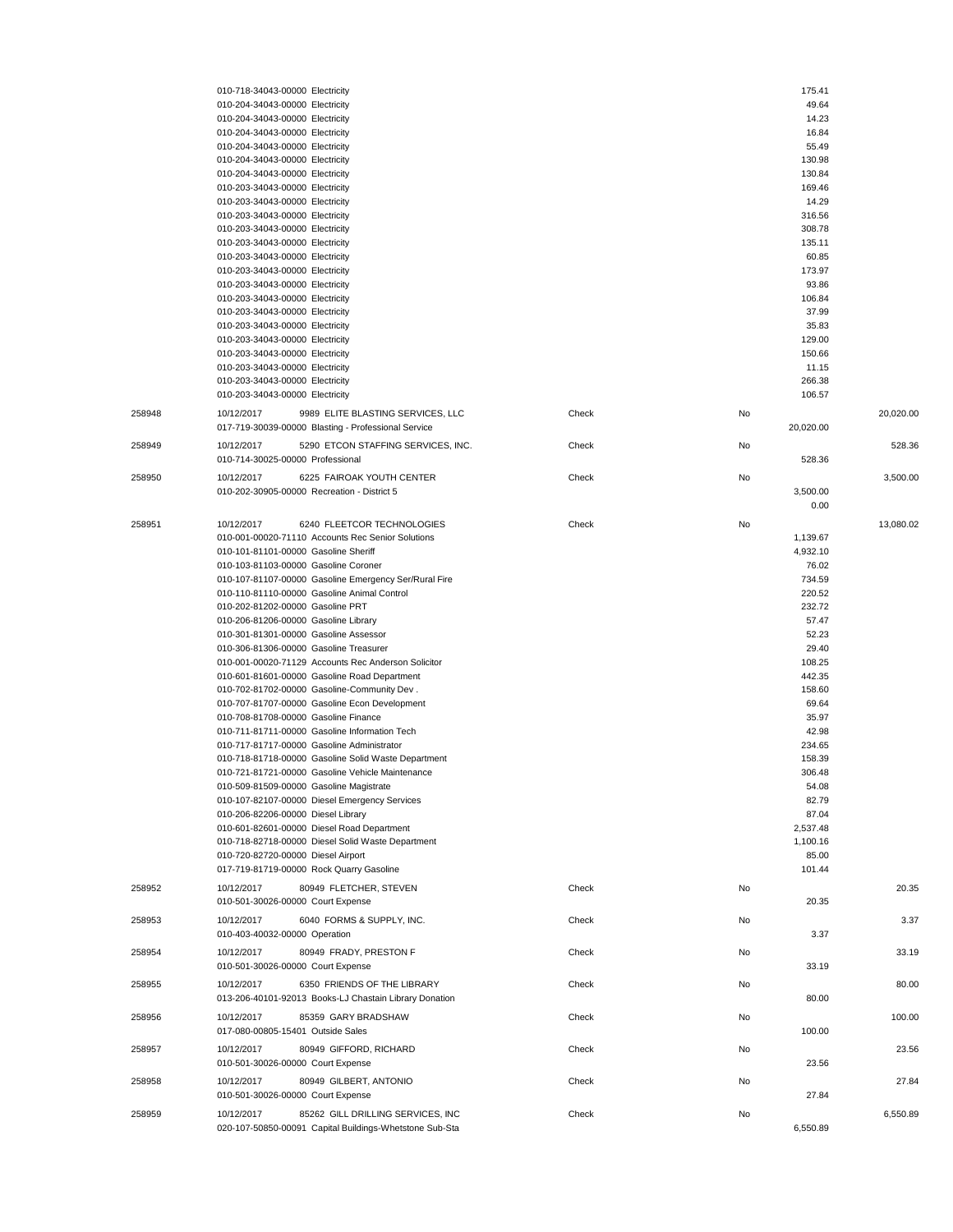| 258960 | 10/12/2017<br>85362 GREENWOOD COUNTY<br>010-103-30084-00000 School/Seminar/Training/Mtg                                                                               |                                                | Check | No<br>50.00                     | 50.00      |
|--------|-----------------------------------------------------------------------------------------------------------------------------------------------------------------------|------------------------------------------------|-------|---------------------------------|------------|
| 258961 | 10/12/2017<br>8350 HELPING HANDS OF CLEMSON, INC<br>010-705-95100-20239 Helping Hands (Contract)                                                                      |                                                | Check | No<br>8,750.00                  | 8,750.00   |
| 258962 | 8685 HUBBARD PAVING & GRADING, INC.<br>10/12/2017<br>260-601-40032-00000 Operational                                                                                  |                                                | Check | No<br>65.17                     | 65.17      |
| 258963 | 10/12/2017<br>81662 INMARSAT<br>010-107-30041-00000 Telephone                                                                                                         |                                                | Check | No<br>71.01                     | 71.01      |
| 258964 | 10/12/2017<br>80949 JACOBS, JAMES R<br>010-501-30026-00000 Court Expense                                                                                              |                                                | Check | No<br>27.84                     | 27.84      |
| 258965 | 10/12/2017<br>80097 JEFF SOOWAL<br>010-080-00805-10340 MO Miscelleanous Income                                                                                        |                                                | Check | No<br>1,281.00                  | 1,281.00   |
| 258966 | 80100 JOHNS, KENNETH E., JR.<br>10/12/2017<br>010-502-30084-00000 School/Seminar/Training/Mtg                                                                         |                                                | Check | No<br>105.00                    | 105.00     |
| 258967 | 80153 KEOWEE COURIER<br>10/12/2017<br>010-501-40032-00000 Operational                                                                                                 |                                                | Check | No<br>20.00                     | 20.00      |
| 258968 | 10/12/2017<br>80949 KING, SUE C<br>010-501-30026-00000 Court Expense                                                                                                  |                                                | Check | No<br>29.98                     | 29.98      |
| 258969 | 10/12/2017<br>85318 LANDVISION TITLES INC.<br>010-305-30025-60305 Professional-Tax Sale                                                                               |                                                | Check | No<br>22,500.00                 | 22,500.00  |
| 258970 | 83647 LASER PRINT PLUS, INC.<br>10/12/2017<br>010-306-40032-00000 Operational<br>010-306-40033-00000 Postage<br>010-302-40032-00000 Operational                       |                                                | Check | No<br>17.70<br>0.00<br>8,647.17 | 8,664.87   |
| 258971 | 85239 LEGALSHIELD<br>10/12/2017<br>010-709-30025-20131 Professional-Bank Fees, Etc PR Prob                                                                            |                                                | Check | No<br>3,046.00                  | 3,046.00   |
| 258972 | 10/12/2017<br>85248 LIBERTY TIRE SERVICES LLC<br>010-718-60008-00000 Impact Fees for Tires                                                                            |                                                | Check | No<br>4,072.52                  | 4,072.52   |
| 258973 | 10/12/2017<br>13005 LINDER INDUSTRIAL MACHINERY COMPANY<br>017-719-80719-00000 Rock Quarry Vehicle Maintenance<br>017-719-80719-00000 Rock Quarry Vehicle Maintenance |                                                | Check | No<br>846.40<br>$-693.00$       | 153.40     |
| 258974 | 10/12/2017<br>12000 LINDSAY OIL CO<br>010-001-00040-71700 Gasoline Inventory<br>010-001-00040-71721 Diesel Inventory Off Road                                         |                                                | Check | No<br>0.00<br>3,744.07          | 3,744.07   |
| 258975 | 10/12/2017<br>80949 LUKE, ANTHONY W<br>010-501-30026-00000 Court Expense                                                                                              |                                                | Check | No<br>16.07                     | 16.07      |
| 258976 | 10/12/2017<br>80949 MABRY, DONALD L<br>010-501-30026-00000 Court Expense                                                                                              |                                                | Check | No<br>33.19                     | 33.19      |
| 258977 | 10/12/2017<br>84811 MAULDIN & JENKINS, LLC<br>010-704-30025-00001 Professional Auditor                                                                                |                                                | Check | No<br>15,000.00                 | 15,000.00  |
| 258978 | 80949 MCCALISTER, MICHAEL<br>10/12/2017<br>010-501-30026-00000 Court Expense                                                                                          |                                                | Check | No<br>25.70                     | 25.70      |
| 258979 | 10/12/2017<br>82918 MCNAIR LAW FIRM<br>010-741-30025-00000 Professional Legal Counsel                                                                                 |                                                | Check | No<br>261.20                    | 261.20     |
| 258980 | 10/12/2017<br>81959 NEAL, JASON<br>010-714-40027-00000 Safety Equipment                                                                                               |                                                | Check | No<br>125.00                    | 125.00     |
| 258981 | 10/12/2017<br>15730 OCONEE COUNTY TREASURER<br>010-001-00020-71428 Tax Collector Reserve Account                                                                      |                                                | Check | No<br>177.28                    | 177.28     |
| 258982 | 81541 OCONEE ECONOMIC ALLIANCE<br>10/12/2017<br>010-707-95100-20256 Oconee Economic Alliance                                                                          |                                                | Check | No<br>41,125.00                 | 41,125.00  |
| 258983 | 15015 OCONEE PUBLISHING INC.<br>10/12/2017<br>010-717-30068-00000 Advertising                                                                                         |                                                | Check | No<br>1,166.67                  | 1,166.67   |
| 258984 | 10/12/2017<br>84649 PANTAGOTIS SIALMAS<br>010-501-30026-00000 Court Expense                                                                                           |                                                | Check | No<br>10.65                     | 10.65      |
| 258985 | 10/12/2017<br>84696 PHILLIPS STAFFING<br>010-205-30025-00000 PROFESSIONAL                                                                                             |                                                | Check | No<br>817.80                    | 817.80     |
| 258986 | 10/12/2017<br>18510 REGISTER OF DEEDS<br>010-302-60211-00000 Forfeit Land Commission<br>010-302-60211-00000 Forfeit Land Commission                                   |                                                | Check | No<br>13.70<br>13.70            | 27.40      |
| 258987 | 10/12/2017<br>56035 ROWLAND, THOMAS J<br>010-601-30084-00000 School/Seminar/Training/Mtg                                                                              |                                                | Check | No<br>7.94                      | 7.94       |
| 258988 | 10/12/2017<br>010-107-50871-00000 Flre Trucks                                                                                                                         | 81799 ALLSOURCE ENTERPRISES LLC DBA SAFE INDUS | Check | No<br>29,947.12                 | 29,947.12  |
| 258989 | 10/12/2017<br>19430 SC DEPT OF NATURAL RESOURCES<br>010-001-00250-16700 Wildlife Fines                                                                                |                                                | Check | No<br>929.85                    | 929.85     |
| 258990 | 10/12/2017<br>19820 SC DEPT OF REVENUE - DOCUMENT STAMPS                                                                                                              |                                                | Check | No                              | 150,099.35 |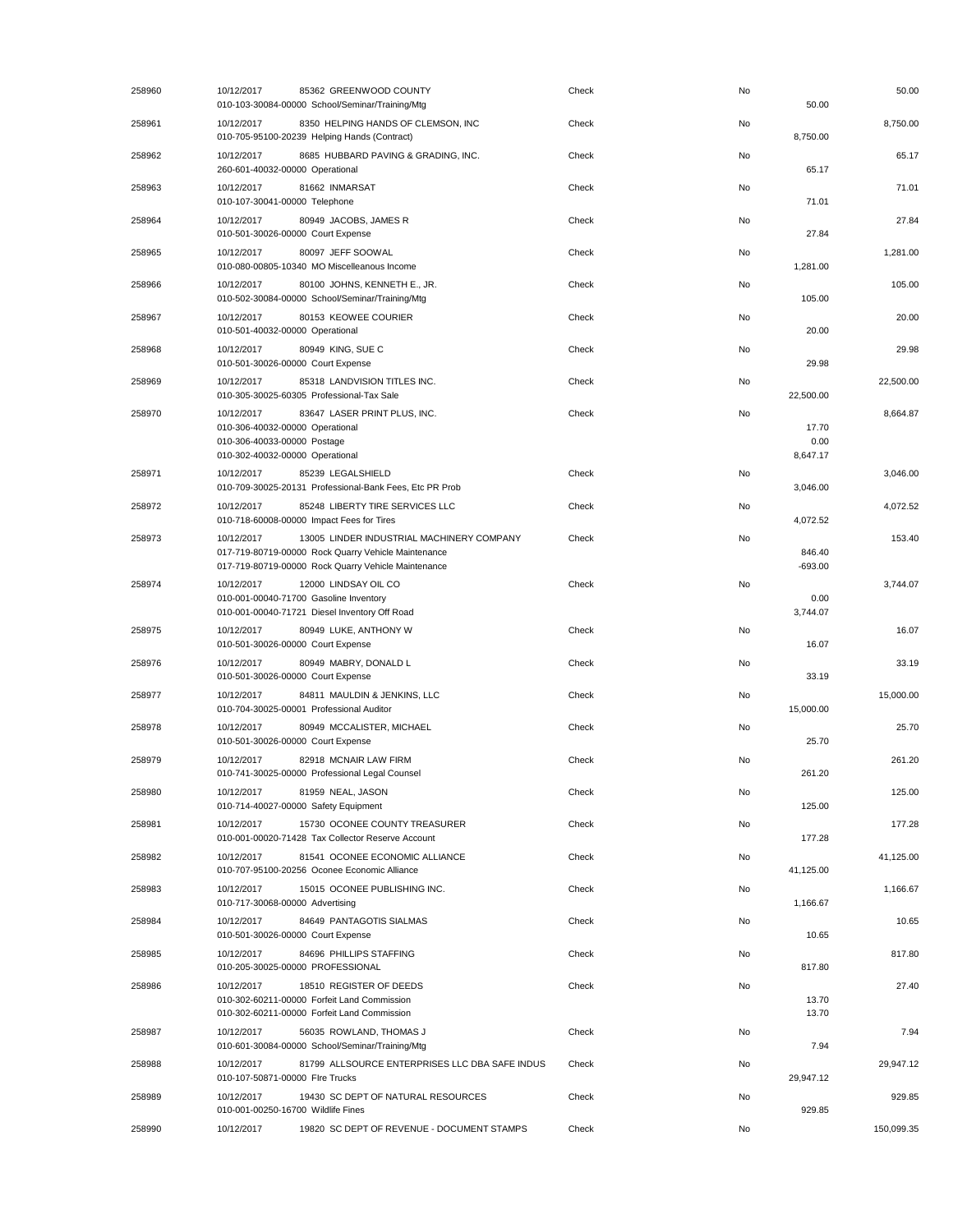|        | 010-001-00060-73326 Due to SCDOR-Documentary Stamps                                                                                                                                                                                                                                                                                                                                                                                                                                                                                                                                                                                                                                                        |       |    | 150,099.35                                                                                                                                                               |           |
|--------|------------------------------------------------------------------------------------------------------------------------------------------------------------------------------------------------------------------------------------------------------------------------------------------------------------------------------------------------------------------------------------------------------------------------------------------------------------------------------------------------------------------------------------------------------------------------------------------------------------------------------------------------------------------------------------------------------------|-------|----|--------------------------------------------------------------------------------------------------------------------------------------------------------------------------|-----------|
| 258991 | 10/12/2017<br>19585 SC DIVISION OF MOTOR VEHICLES (DMV FEES)<br>010-001-00065-16200 SC Department of Motor Vehicle Fee                                                                                                                                                                                                                                                                                                                                                                                                                                                                                                                                                                                     | Check | No | 24,957.00                                                                                                                                                                | 24,957.00 |
| 258992 | 55015 SCHARICH, JOY<br>10/12/2017<br>010-715-30084-00000 School/Seminar/Training/Mtg                                                                                                                                                                                                                                                                                                                                                                                                                                                                                                                                                                                                                       | Check | No | 50.00                                                                                                                                                                    | 50.00     |
| 258993 | 19890 SC RETIREMENT SYSTEM<br>10/12/2017<br>010-001-00090-73915 SC Retirment Install<br>010-001-00090-73915 SC Retirment Install<br>010-001-00090-73915 SC Retirment Install<br>010-001-00090-73915 SC Retirment Install                                                                                                                                                                                                                                                                                                                                                                                                                                                                                   | Check | No | 112.97<br>43.64<br>43.23<br>531.16                                                                                                                                       | 731.00    |
| 258994 | 10/12/2017<br>5185 SCSCJA<br>010-509-30080-00000 Dues Organizations                                                                                                                                                                                                                                                                                                                                                                                                                                                                                                                                                                                                                                        | Check | No | 100.00                                                                                                                                                                   | 100.00    |
| 258995 | 10/12/2017<br>19445 SC TRANSPORTATION POLICE<br>010-001-00250-16701 Size & Weight                                                                                                                                                                                                                                                                                                                                                                                                                                                                                                                                                                                                                          | Check | No | 200.00                                                                                                                                                                   | 200.00    |
| 258996 | 10/12/2017<br>80949 SMITH, JOSH D<br>010-501-30026-00000 Court Expense                                                                                                                                                                                                                                                                                                                                                                                                                                                                                                                                                                                                                                     | Check | No | 26.77                                                                                                                                                                    | 26.77     |
| 258997 | 10/12/2017<br>9412 SOUTHERN HEALTH PARTNERS, INC<br>010-106-30062-00000 Medical                                                                                                                                                                                                                                                                                                                                                                                                                                                                                                                                                                                                                            | Check | No | 22,017.89<br>0.00                                                                                                                                                        | 22,017.89 |
| 258998 | 10/12/2017<br>83088 CBS PERSONNEL SERVICES, LLC<br>010-718-30025-00000 Professional<br>010-718-30025-00000 Professional<br>010-720-30025-00000 Professional<br>010-306-30025-00000 Professional<br>010-306-30025-00000 Professional<br>010-306-30025-00000 Professional<br>010-306-30025-00000 Professional<br>010-306-30025-00000 Professional<br>010-714-30025-00000 Professional<br>010-206-30025-00000 Professional<br>010-206-30025-00000 Professional<br>010-204-30025-00000 PROFESSIONAL<br>010-203-30025-00000 PROFESSIONAL<br>010-735-30025-00000 Professional<br>010-718-30025-00000 Professional<br>010-718-30025-00000 Professional<br>260-601-30025-00098 Professional -Road Inventory/Assmt. | Check | No | 478.44<br>2,392.50<br>589.60<br>27.09<br>73.53<br>56.76<br>37.41<br>813.38<br>452.40<br>1,162.89<br>234.00<br>738.10<br>855.26<br>678.13<br>2,557.50<br>358.83<br>376.80 | 11,882.62 |
| 258999 | 10/12/2017<br>19079 STEPHEN R. EDWARDS & ASSOCIATES, INC.<br>020-107-50850-00092 Cap Buildings-Village Creek Sub-Sta                                                                                                                                                                                                                                                                                                                                                                                                                                                                                                                                                                                       | Check | No | 490.00                                                                                                                                                                   | 490.00    |
| 259000 | 10/12/2017<br>85255 TERRI H HARBIN<br>010-103-30025-00000 Professional                                                                                                                                                                                                                                                                                                                                                                                                                                                                                                                                                                                                                                     | Check | No | 320.00                                                                                                                                                                   | 320.00    |
| 259001 | 10/12/2017<br>85356 MARCUS RICHARD CHURCH<br>010-001-00040-71725 Vehicle Inventory<br>010-001-00040-71725 Vehicle Inventory                                                                                                                                                                                                                                                                                                                                                                                                                                                                                                                                                                                | Check | No | 130.00<br>100.00                                                                                                                                                         | 230.00    |
| 259002 | 20155 TOTAL COMMUNICATIONS SYSTEM, INC.<br>10/12/2017<br>010-709-30041-00000 Telecommunications<br>010-709-30041-00000 Telecommunications<br>010-709-30041-00000 Telecommunications<br>010-709-30041-00000 Telecommunications<br>010-107-30041-00000 Telephone<br>010-107-30041-00000 Telephone                                                                                                                                                                                                                                                                                                                                                                                                            | Check | No | 6.89<br>15.93<br>6.89<br>8.80<br>37.64<br>52.76                                                                                                                          | 128.91    |
| 259003 | 3635 TOWN OF WEST UNION (ALLOCATIONS)<br>10/12/2017<br>010-001-00260-16800 Town Portion of Fines                                                                                                                                                                                                                                                                                                                                                                                                                                                                                                                                                                                                           | Check | No | 518.43                                                                                                                                                                   | 518.43    |
| 259004 | 10/12/2017<br>9428 TRINITY SERVICES GROUP INC<br>010-106-40034-00000 Food                                                                                                                                                                                                                                                                                                                                                                                                                                                                                                                                                                                                                                  | Check | No | 4,622.63                                                                                                                                                                 | 4,622.63  |
| 259005 | 10/12/2017<br>81991 UNIFIRST CORP<br>017-719-40065-00000 Clothing/Uniforms<br>010-720-40065-00000 Clothing/Uniforms<br>010-720-40032-00000 Operational<br>010-718-40065-00000 Clothing/Uniforms<br>010-718-40065-00000 Clothing/Uniforms<br>010-204-40032-00000 Operational<br>010-601-40065-00000 Clothing/Uniforms                                                                                                                                                                                                                                                                                                                                                                                       | Check | No | 81.03<br>21.26<br>0.00<br>95.64<br>95.64<br>333.96<br>143.15                                                                                                             | 770.68    |
| 259006 | 10/12/2017<br>80750 UNITED WAY OF OCONEE COUNTY, INC.<br>010-001-00090-73918 United Way Employee Contributions                                                                                                                                                                                                                                                                                                                                                                                                                                                                                                                                                                                             | Check | No | 154.54                                                                                                                                                                   | 154.54    |
| 259007 | 10/12/2017<br>80098 WALD, SHEILA<br>010-710-30041-00000 Telecommunications                                                                                                                                                                                                                                                                                                                                                                                                                                                                                                                                                                                                                                 | Check | No | 60.00<br>0.00                                                                                                                                                            | 60.00     |
| 259008 | 10/12/2017<br>23185 WEST PAYMENT CENTER<br>010-741-40032-00000 Operational                                                                                                                                                                                                                                                                                                                                                                                                                                                                                                                                                                                                                                 | Check | No | 497.24                                                                                                                                                                   | 497.24    |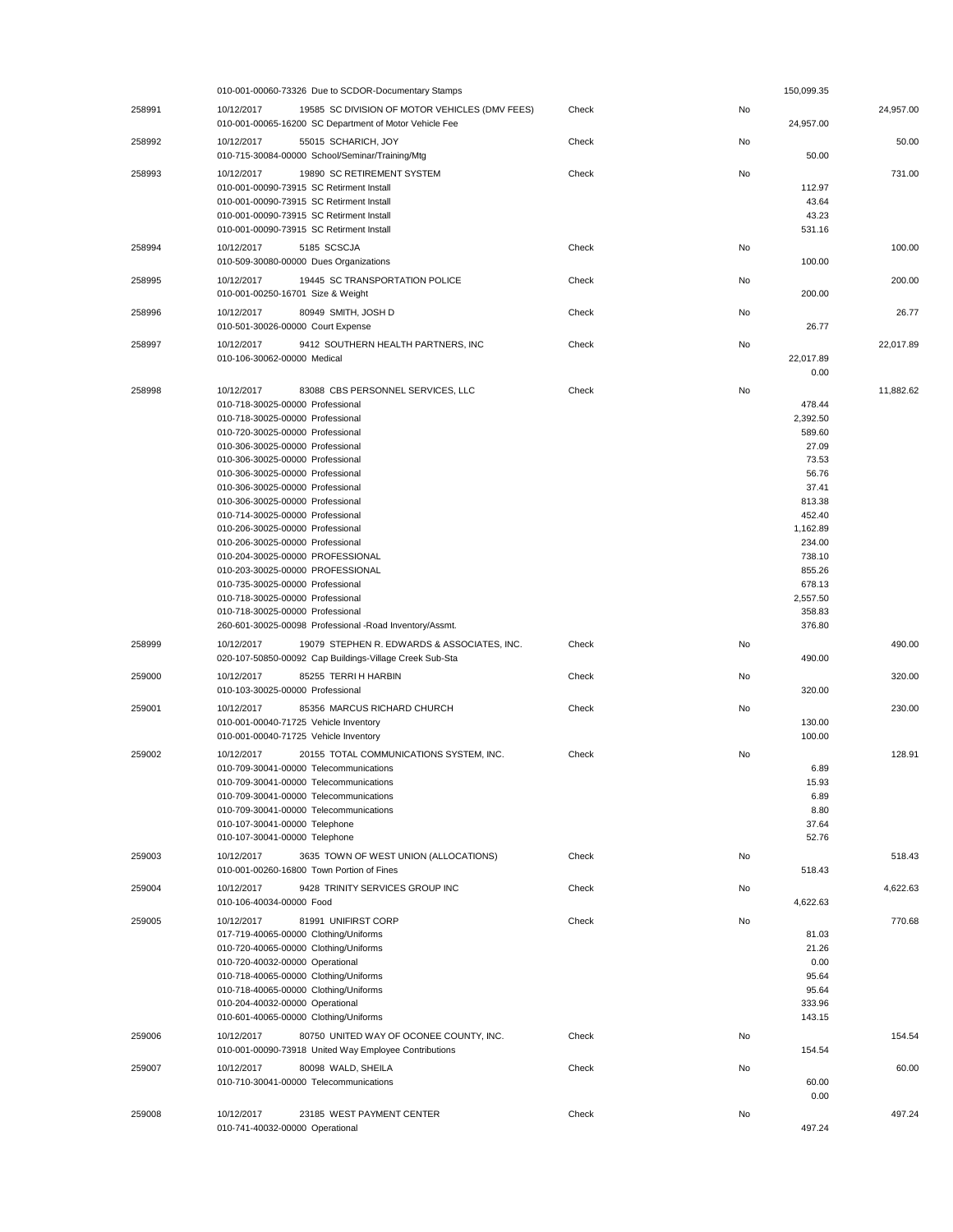|        |                                            |       |    | 0.00     |
|--------|--------------------------------------------|-------|----|----------|
| 259009 | 23890 WGOG<br>10/12/2017                   | Check | No | 300.00   |
|        | 010-717-30068-00000 Advertising            |       |    | 300.00   |
|        |                                            |       |    |          |
|        |                                            |       |    | 0.00     |
| 259010 | 10/12/2017<br>84144 WINDSTREAM CORPORATION | Check | No | 137.61   |
|        | 010-711-30041-00000 Telecommunications     |       |    | 137.61   |
|        |                                            |       |    | 0.00     |
|        |                                            |       |    |          |
| 259011 | 10/12/2017<br>81637 WSNW RADIO AM 1150     | Check | No | 1,200.00 |
|        | 010-717-30068-00000 Advertising            |       |    | 600.00   |
|        | 010-717-30068-00000 Advertising            |       |    | 600.00   |
|        |                                            |       |    | 0.00     |
| 259012 | 10/12/2017<br>24010 XEROX CORPORATION      | Check | No | 6,665.67 |
|        | 010-708-30059-00000 Copier Click Charges   |       |    | 138.83   |
|        | 010-708-30059-00000 Copier Click Charges   |       |    | 297.40   |
|        | 010-302-30059-00000 Copier Click Charges   |       |    |          |
|        |                                            |       |    | 92.18    |
|        | 010-110-30059-00000 Copier Click Charges   |       |    | 8.77     |
|        | 010-735-30059-00000 Copier Click Charges   |       |    | 251.04   |
|        | 010-735-30059-00000 Copier Click Charges   |       |    | 82.82    |
|        | 010-735-30059-00000 Copier Click Charges   |       |    | 323.50   |
|        | 010-502-30059-00000 Copier Click Charges   |       |    | 76.09    |
|        | 010-502-30059-00000 Copier Click Charges   |       |    | 201.88   |
|        | 010-107-30059-00000 Copier Click Charges   |       |    | 30.15    |
|        | 010-107-30059-00000 Copier Click Charges   |       |    | 128.04   |
|        | 010-107-30059-00000 Copier Click Charges   |       |    | 55.07    |
|        | 010-509-30059-00000 Copier Click Charges   |       |    | 115.74   |
|        | 010-509-30059-00000 Copier Click Charges   |       |    | 128.29   |
|        | 010-707-30059-00000 Copier Click Charges   |       |    | 156.15   |
|        | 010-721-30059-00000 Copier Click Charges   |       |    | 23.26    |
|        |                                            |       |    |          |
|        | 010-721-30059-00000 Copier Click Charges   |       |    | 76.68    |
|        | 010-305-30059-00000 Copier Click Charges   |       |    | 192.43   |
|        | 010-305-30059-00000 Copier Click Charges   |       |    | 152.25   |
|        | 010-206-30059-00000 Copier Click Charges   |       |    | 13.45    |
|        | 010-206-30059-00000 Copier Click Charges   |       |    | 26.35    |
|        | 010-704-30059-00000 Copier Click Charges   |       |    | 217.60   |
|        | 010-710-30059-00000 Copier Click Charges   |       |    | 137.59   |
|        | 010-710-30059-00000 Copier Click Charges   |       |    | 46.35    |
|        | 010-702-30059-00000 Copier Click Charges   |       |    | 106.87   |
|        | 010-702-30059-00000 Copier Click Charges   |       |    | 76.29    |
|        | 010-702-30059-00000 Copier Click Charges   |       |    | 24.87    |
|        |                                            |       |    |          |
|        | 010-206-30059-00000 Copier Click Charges   |       |    | 66.60    |
|        | 010-206-30059-00000 Copier Click Charges   |       |    | 100.57   |
|        | 010-206-30059-00000 Copier Click Charges   |       |    | 56.32    |
|        | 010-206-30059-00000 Copier Click Charges   |       |    | 26.58    |
|        | 010-206-30059-00000 Copier Click Charges   |       |    | 126.92   |
|        | 010-206-30059-00000 Copier Click Charges   |       |    | 110.51   |
|        | 010-717-30059-00000 Copier Click Charges   |       |    | 244.40   |
|        | 010-302-30059-00000 Copier Click Charges   |       |    | 140.04   |
|        | 010-103-30059-00000 Copier Click Charges   |       |    | 64.88    |
|        | 010-720-30059-00000 Copier Click Charges   |       |    | 27.77    |
|        | 010-107-30059-00000 Copier Click Charges   |       |    | 48.79    |
|        | 010-106-30059-00000 Copier Click Charges   |       |    | 11.42    |
|        | 010-106-30059-00000 Copier Click Charges   |       |    | 403.01   |
|        | 010-106-30059-00000 Copier Click Charges   |       |    | 18.97    |
|        |                                            |       |    |          |
|        | 010-106-30059-00000 Copier Click Charges   |       |    | 99.82    |
|        | 010-706-30059-00000 Copier Click Charges   |       |    | 48.59    |
|        | 010-509-30059-00000 Copier Click Charges   |       |    | 42.04    |
|        | 017-719-30059-00000 Copier Click Charges   |       |    | 59.13    |
|        | 010-715-30059-00000 Copier Click Charges   |       |    | 50.92    |
|        | 010-713-30059-00000 Copier Click Charges   |       |    | 43.96    |
|        | 010-713-30059-00000 Copier Click Charges   |       |    | 42.79    |
|        | 010-735-30059-00000 Copier Click Charges   |       |    | 70.55    |
|        | 010-206-30059-00000 Copier Click Charges   |       |    | 25.26    |
|        | 010-104-30059-00000 Copier Click Charges   |       |    | 228.42   |
|        | 010-101-30059-00000 Copier Click Charges   |       |    | 74.13    |
|        | 010-711-30059-00000 Copier Click Charges   |       |    | 87.97    |
|        | 010-711-30059-00000 Copier Click Charges   |       |    | 5.77     |
|        |                                            |       |    |          |
|        | 010-708-30059-00000 Copier Click Charges   |       |    | 44.26    |
|        | 010-708-30059-00000 Copier Click Charges   |       |    | 12.87    |
|        | 010-708-30059-00000 Copier Click Charges   |       |    | 181.27   |
|        | 010-206-30059-00000 Copier Click Charges   |       |    | 288.42   |
|        | 010-107-30059-00000 Copier Click Charges   |       |    | 6.14     |
|        | 010-601-30059-00000 Copier Click Charges   |       |    | 176.48   |
|        | 010-110-30059-00000 Copier Click Charges   |       |    | 87.93    |
|        | 010-206-30059-00000 Copier Click Charges   |       |    | 6.23     |
|        | 017-719-30059-00000 Copier Click Charges   |       |    | 41.46    |
|        |                                            |       |    |          |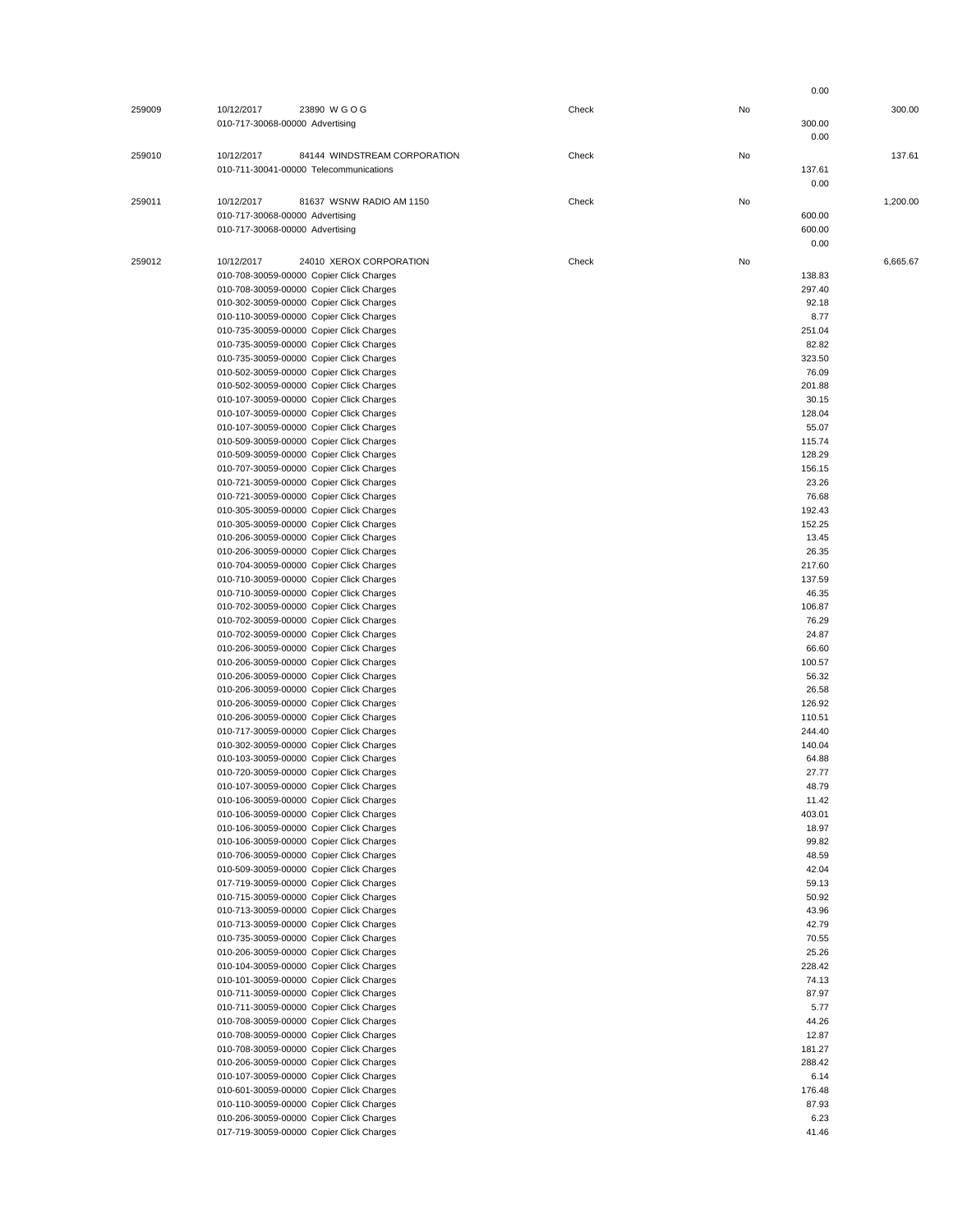|        | 010-509-30059-00000 Copier Click Charges<br>010-718-30059-00000 Copier Click Charges<br>010-718-30059-00000 Copier Click Charges<br>010-601-30059-00000 Copier Click Charges                                                                                                                                                                                                                                                                                                                                                                                                                                                                                                                                                                                                                                                                                                                                                                                                                                                                                                                                                         |       |    | 170.72<br>12.23<br>72.61<br>12.15                                                                                                                                                                                                 |           |
|--------|--------------------------------------------------------------------------------------------------------------------------------------------------------------------------------------------------------------------------------------------------------------------------------------------------------------------------------------------------------------------------------------------------------------------------------------------------------------------------------------------------------------------------------------------------------------------------------------------------------------------------------------------------------------------------------------------------------------------------------------------------------------------------------------------------------------------------------------------------------------------------------------------------------------------------------------------------------------------------------------------------------------------------------------------------------------------------------------------------------------------------------------|-------|----|-----------------------------------------------------------------------------------------------------------------------------------------------------------------------------------------------------------------------------------|-----------|
| 259013 | 010-601-30059-00000 Copier Click Charges<br>10/12/2017<br>80949 YOUNG-GREEN, KELLY                                                                                                                                                                                                                                                                                                                                                                                                                                                                                                                                                                                                                                                                                                                                                                                                                                                                                                                                                                                                                                                   | Check | No | 46.83                                                                                                                                                                                                                             | 31.05     |
| 259014 | 010-501-30026-00000 Court Expense<br>10/19/2017<br>1140 ANDERSON-OCONEE MENTAL HEALTH CENTER                                                                                                                                                                                                                                                                                                                                                                                                                                                                                                                                                                                                                                                                                                                                                                                                                                                                                                                                                                                                                                         | Check | No | 31.05                                                                                                                                                                                                                             | 15,000.00 |
| 259015 | 010-705-95100-20206 AND-OC-PCKNS Mental Health Center<br>10/19/2017<br>85012 AT&T                                                                                                                                                                                                                                                                                                                                                                                                                                                                                                                                                                                                                                                                                                                                                                                                                                                                                                                                                                                                                                                    | Check | No | 15,000.00                                                                                                                                                                                                                         | 884.40    |
| 259016 | 010-104-30056-00000 Data Processing Communications<br>2825 BATTERY SPECIALISTS, INC.<br>10/19/2017                                                                                                                                                                                                                                                                                                                                                                                                                                                                                                                                                                                                                                                                                                                                                                                                                                                                                                                                                                                                                                   | Check | No | 884.40                                                                                                                                                                                                                            | 697.06    |
|        | 010-001-00040-71725 Vehicle Inventory<br>010-001-00040-71725 Vehicle Inventory                                                                                                                                                                                                                                                                                                                                                                                                                                                                                                                                                                                                                                                                                                                                                                                                                                                                                                                                                                                                                                                       |       |    | 315.67<br>381.39                                                                                                                                                                                                                  |           |
| 259017 | 2810 B P OIL<br>10/19/2017<br>010-101-81101-00000 Gasoline Sheriff                                                                                                                                                                                                                                                                                                                                                                                                                                                                                                                                                                                                                                                                                                                                                                                                                                                                                                                                                                                                                                                                   | Check | No | 33.48                                                                                                                                                                                                                             | 33.48     |
| 259018 | 2525 THOMAS SMITH JR<br>10/19/2017<br>010-718-30024-00000 Maintenance on Equipment                                                                                                                                                                                                                                                                                                                                                                                                                                                                                                                                                                                                                                                                                                                                                                                                                                                                                                                                                                                                                                                   | Check | No | 2,460.00                                                                                                                                                                                                                          | 2,460.00  |
| 259019 | 7050 CENGAGE LEARNING INC.<br>10/19/2017<br>010-206-40101-00000 Books                                                                                                                                                                                                                                                                                                                                                                                                                                                                                                                                                                                                                                                                                                                                                                                                                                                                                                                                                                                                                                                                | Check | No | 22.09                                                                                                                                                                                                                             | 22.09     |
| 259020 | 3230 CINTAS CORPORATION #216<br>10/19/2017<br>010-721-40065-00000 Clothing/Uniforms                                                                                                                                                                                                                                                                                                                                                                                                                                                                                                                                                                                                                                                                                                                                                                                                                                                                                                                                                                                                                                                  | Check | No | 57.49                                                                                                                                                                                                                             | 57.49     |
| 259021 | 10/19/2017<br>3010 COTT SYSTEMS, INC.<br>010-735-30056-00000 Data Processing                                                                                                                                                                                                                                                                                                                                                                                                                                                                                                                                                                                                                                                                                                                                                                                                                                                                                                                                                                                                                                                         | Check | No | 3,257.38                                                                                                                                                                                                                          | 3,257.38  |
| 259022 | 85001 COUNTY OF GREENVILLE<br>10/19/2017<br>010-106-60741-00000 D.J.J. Detention Services                                                                                                                                                                                                                                                                                                                                                                                                                                                                                                                                                                                                                                                                                                                                                                                                                                                                                                                                                                                                                                            | Check | No | 128.43                                                                                                                                                                                                                            | 128.43    |
| 259023 | 10/19/2017<br>83314 DANA SAFETY SUPPLY, INC.<br>010-101-50870-00000 Capital Vehicle                                                                                                                                                                                                                                                                                                                                                                                                                                                                                                                                                                                                                                                                                                                                                                                                                                                                                                                                                                                                                                                  | Check | No | 328.60                                                                                                                                                                                                                            | 328.60    |
| 259024 | 10/19/2017<br>80774 DAVIS AND FLOYD, INC<br>013-601-30025-36949 Professional-C-Fund C PCN P036949                                                                                                                                                                                                                                                                                                                                                                                                                                                                                                                                                                                                                                                                                                                                                                                                                                                                                                                                                                                                                                    | Check | No | 2,440.00                                                                                                                                                                                                                          | 2,440.00  |
| 259025 | 10/19/2017<br>9989 ELITE BLASTING SERVICES, LLC<br>017-719-30039-00000 Blasting - Professional Service                                                                                                                                                                                                                                                                                                                                                                                                                                                                                                                                                                                                                                                                                                                                                                                                                                                                                                                                                                                                                               | Check | No | 18,700.00                                                                                                                                                                                                                         | 18,700.00 |
| 259026 | 10/19/2017<br>84663 ENCORE TECHNOLOGY GROUP LLC<br>010-402-40045-00000 Non-Capital IT Eq./Softwr                                                                                                                                                                                                                                                                                                                                                                                                                                                                                                                                                                                                                                                                                                                                                                                                                                                                                                                                                                                                                                     | Check | No | 1,552.50                                                                                                                                                                                                                          | 1,552.50  |
| 259027 | 10/19/2017<br>5290 ETCON STAFFING SERVICES, INC.<br>010-714-30025-00000 Professional                                                                                                                                                                                                                                                                                                                                                                                                                                                                                                                                                                                                                                                                                                                                                                                                                                                                                                                                                                                                                                                 | Check | No | 378.42<br>0.00                                                                                                                                                                                                                    | 378.42    |
| 259028 | 6240 FLEETCOR TECHNOLOGIES<br>10/19/2017<br>010-001-00020-71110 Accounts Rec Senior Solutions<br>010-101-81101-00000 Gasoline Sheriff<br>010-103-81103-00000 Gasoline Coroner<br>010-107-81107-00000 Gasoline Emergency Ser/Rural Fire<br>010-110-81110-00000 Gasoline Animal Control<br>010-202-81202-00000 Gasoline PRT<br>010-206-81206-00000 Gasoline Library<br>010-301-81301-00000 Gasoline Assesso<br>010-306-81306-00000 Gasoline Treasurer<br>010-001-00020-71129 Accounts Rec Anderson Solicitor<br>010-601-81601-00000 Gasoline Road Department<br>010-702-81702-00000 Gasoline-Community Dev.<br>010-714-81714-00000 Gasoline Public Buildings<br>010-718-81718-00000 Gasoline Solid Waste Department<br>010-720-81720-00000 Gasoline Airport<br>010-721-81721-00000 Gasoline Vehicle Maintenance<br>010-509-81509-00000 Gasoline Magistrate<br>010-107-82107-00000 Diesel Emergency Services<br>010-202-82202-00000 Diesel PRT<br>010-601-82601-00000 Diesel Road Department<br>010-718-82718-00000 Diesel Solid Waste Department<br>017-719-81719-00000 Rock Quarry Gasoline<br>017-719-82719-00000 Rock Quarry Diesel | Check | No | 1,071.65<br>5,015.68<br>103.71<br>1,022.90<br>220.83<br>319.75<br>50.19<br>68.63<br>28.12<br>122.71<br>474.92<br>109.10<br>237.51<br>26.52<br>20.72<br>213.73<br>25.86<br>196.74<br>24.36<br>1,865.12<br>643.87<br>51.11<br>73.76 | 11,987.49 |
| 259029 | 7370 GREENVILLE HEALTH SYSTEM<br>10/19/2017<br>010-001-00090-73928 PAI Health Plan Withholding                                                                                                                                                                                                                                                                                                                                                                                                                                                                                                                                                                                                                                                                                                                                                                                                                                                                                                                                                                                                                                       | Check | No | 2,832.00                                                                                                                                                                                                                          | 2,832.00  |
| 259030 | 10/19/2017<br>83511 GROVE MEDICAL, INC.<br>010-403-30062-00000 Medical<br>010-403-30062-00000 Medical                                                                                                                                                                                                                                                                                                                                                                                                                                                                                                                                                                                                                                                                                                                                                                                                                                                                                                                                                                                                                                | Check | No | 222.85<br>74.28                                                                                                                                                                                                                   | 297.13    |
| 259031 | 10/19/2017<br>81015 H & B INVESTORS INC<br>010-001-00020-71428 Tax Collector Reserve Account                                                                                                                                                                                                                                                                                                                                                                                                                                                                                                                                                                                                                                                                                                                                                                                                                                                                                                                                                                                                                                         | Check | No | 94.06                                                                                                                                                                                                                             | 94.06     |
| 259032 | 10/19/2017<br>84000 HARFORD W CAPPS<br>010-735-30056-00000 Data Processing                                                                                                                                                                                                                                                                                                                                                                                                                                                                                                                                                                                                                                                                                                                                                                                                                                                                                                                                                                                                                                                           | Check | No | 525.85                                                                                                                                                                                                                            | 525.85    |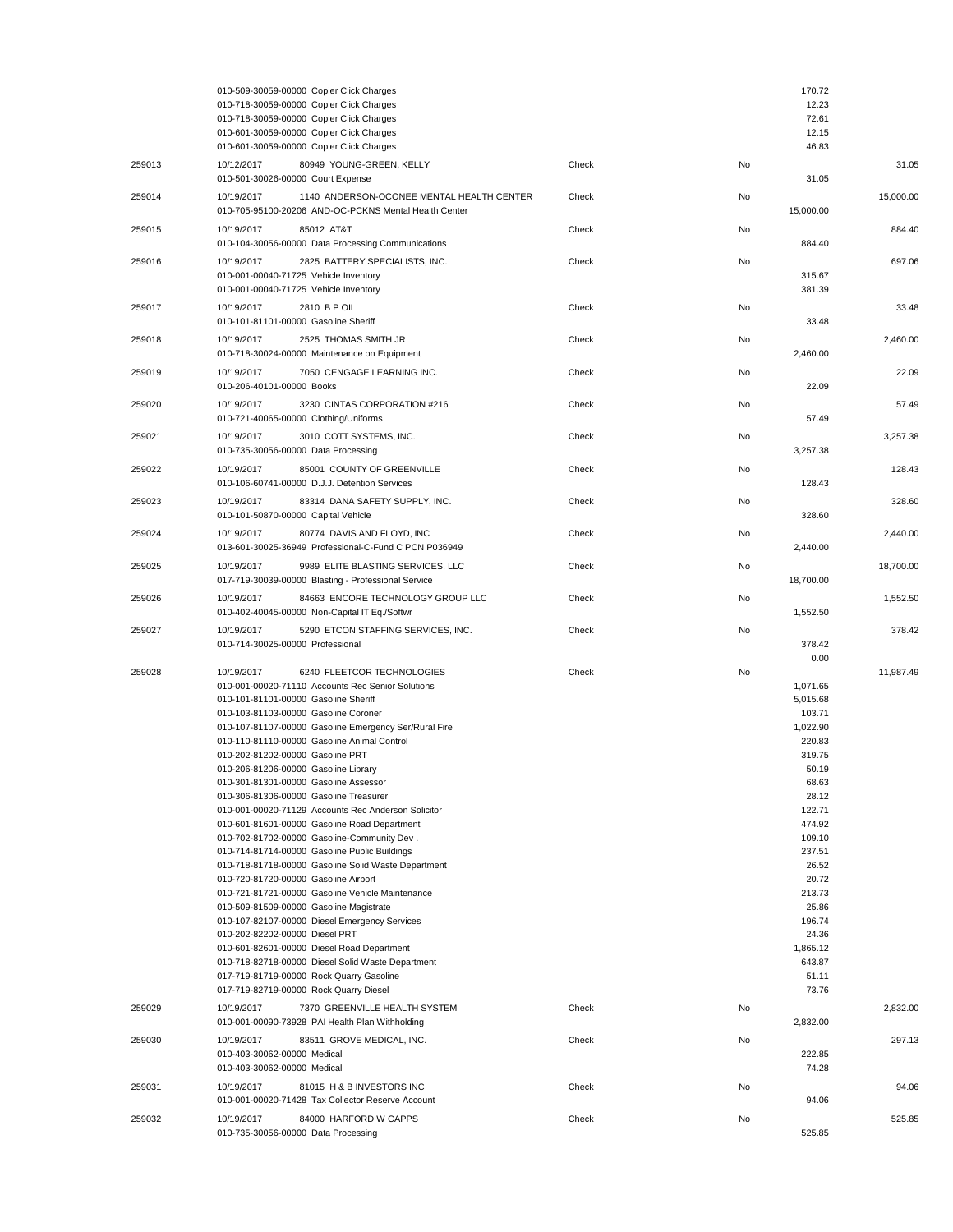| 259033 | 10/19/2017<br>9235 STATE FISCAL ACCOUNTABILITY AUTHORITY<br>010-709-30066-00000 INSURANCE/BONDS<br>017-719-30066-00000 P& L Insurance<br>010-709-30066-00000 INSURANCE/BONDS                                                                                                                                                                                     | Check | No | 713,320.38<br>27,386.75<br>3,217.50          | 743,924.63 |
|--------|------------------------------------------------------------------------------------------------------------------------------------------------------------------------------------------------------------------------------------------------------------------------------------------------------------------------------------------------------------------|-------|----|----------------------------------------------|------------|
| 259034 | 10/19/2017<br>10110 JAY'S PRINTING CO.<br>010-101-40032-00000 Operational                                                                                                                                                                                                                                                                                        | Check | No | 164.30                                       | 164.30     |
| 259035 | 10/19/2017<br>82190 J DAVIS CONSTRUCTION INC.<br>020-107-50850-00092 Cap Buildings-Village Creek Sub-Sta                                                                                                                                                                                                                                                         | Check | No | 20,730.04                                    | 20,730.04  |
| 259036 | 10/19/2017<br>80566 JUDGE BLAKE NORTON (JURY EXPENSE)<br>010-509-30026-00000 Court Expense                                                                                                                                                                                                                                                                       | Check | No | 106.37                                       | 106.37     |
| 259037 | 81015 KIDSCARE PEDIATRICS PA<br>10/19/2017<br>010-001-00020-71428 Tax Collector Reserve Account                                                                                                                                                                                                                                                                  | Check | No | 6.13                                         | 6.13       |
| 259038 | 10/19/2017<br>80097 KISKER CONSTRUCTION INC<br>010-080-00805-13700 LP Building Codes                                                                                                                                                                                                                                                                             | Check | No | 400.00                                       | 400.00     |
| 259039 | 10/19/2017<br>1245 LANGUAGE LINE SERVICES<br>225-104-30041-31010 Telecommunication-CLEC<br>225-104-30041-31010 Telecommunication-CLEC                                                                                                                                                                                                                            | Check | No | 50.00<br>179.70                              | 229.70     |
| 259040 | 10/19/2017<br>83647 LASER PRINT PLUS, INC.<br>010-306-40032-00000 Operational<br>010-306-40033-00000 Postage                                                                                                                                                                                                                                                     | Check | No | 0.00<br>2,500.00                             | 2,500.00   |
| 259041 | 10/19/2017<br>12000 LINDSAY OIL CO<br>010-001-00040-71700 Gasoline Inventory<br>010-001-00040-71721 Diesel Inventory Off Road<br>017-001-00040-71719 Rock Quarry Off Road Diesel<br>017-001-00040-71719 Rock Quarry Off Road Diesel                                                                                                                              | Check | No | 0.00<br>3,235.70<br>3,898.08<br>4,091.56     | 11,225.34  |
| 259042 | 10/19/2017<br>84820 MIDWEST TAPE, LLC<br>010-206-40101-00000 Books<br>010-206-40103-00000 Audio Visual<br>010-206-40101-00000 Books<br>010-206-40101-00000 Books                                                                                                                                                                                                 | Check | No | 216.13<br>19.99<br>59.98<br>284.93           | 581.03     |
| 259043 | 10/19/2017<br>84687 MINYARD, JUDSON<br>010-101-30084-00000 School/Seminar/Training/Mtg                                                                                                                                                                                                                                                                           | Check | No | 50.00                                        | 50.00      |
| 259044 | 80677 MUNICIPAL CODE CORPORATION<br>10/19/2017<br>010-704-30025-00000 Professional                                                                                                                                                                                                                                                                               | Check | No | 900.00                                       | 900.00     |
| 259045 | 83301 OCONEE COUNTY SOLICITOR<br>10/19/2017<br>010-080-00805-11900 LP Clerk of Court                                                                                                                                                                                                                                                                             | Check | No | 650.00                                       | 650.00     |
| 259046 | 10/19/2017<br>15015 OCONEE PUBLISHING INC.<br>010-717-30068-00000 Advertising<br>010-717-30068-00000 Advertising<br>010-717-30068-00000 Advertising                                                                                                                                                                                                              | Check | No | 950.00<br>3,132.35<br>29.42                  | 4,111.77   |
| 259047 | 85368 OPTUM STOP LOSS<br>10/19/2017<br>010-001-00090-73928 PAI Health Plan Withholding                                                                                                                                                                                                                                                                           | Check | No | 44,393.57                                    | 44,393.57  |
| 259048 | 10/19/2017<br>84696 PHILLIPS STAFFING<br>010-205-30025-00000 PROFESSIONAL                                                                                                                                                                                                                                                                                        | Check | No | 817.80                                       | 817.80     |
| 259049 | 10/19/2017<br>17050 QUALITY COFFEE SERVICE<br>010-101-40034-00000 Food                                                                                                                                                                                                                                                                                           | Check | No | 92.00                                        | 92.00      |
| 259050 | 10/19/2017<br>19710 SC APPALACHIAN COUNCIL OF GOVERNMENTS<br>010-704-95100-20217 Applchn COG                                                                                                                                                                                                                                                                     | Check | No | 2,942.75                                     | 2,942.75   |
| 259051 | 10/19/2017<br>19585 SC DIVISION OF MOTOR VEHICLES (DMV FEES)<br>010-001-00065-16200 SC Department of Motor Vehicle Fee                                                                                                                                                                                                                                           | Check | No | 11,537.00                                    | 11,537.00  |
| 259052 | 19200 SCHOOL DISTRICT OF OCONEE COUNTY<br>10/19/2017<br>315-707-51030-00068 Resale Asset-Echo Hills Indust Site                                                                                                                                                                                                                                                  | Check | No | 10,795.60                                    | 10,795.60  |
| 259053 | 10/19/2017<br>19335 SC RETIREMENT SYSTEM<br>010-001-00090-73904 SC Retirement Wtihholding GF<br>010-001-00090-73905 SC Police Retirement GF                                                                                                                                                                                                                      | Check | No | 188,968.34<br>169,815.29                     | 358,783.63 |
| 259054 | 85339 SENECA LIGHT & WATER<br>10/19/2017<br>010-741-30025-00000 Professional Legal Counsel                                                                                                                                                                                                                                                                       | Check | No | 21,350.72                                    | 21,350.72  |
| 259055 | 10/19/2017<br>85223 SHEPHERD, JAMES<br>010-204-30041-00000 Telephone                                                                                                                                                                                                                                                                                             | Check | No | 150.00                                       | 150.00     |
| 259056 | 82022 SHIRLEY, PHIL<br>10/19/2017<br>010-202-30084-00000 School/Seminar/Training/Mtg                                                                                                                                                                                                                                                                             | Check | No | 183.00                                       | 183.00     |
| 259057 | 10/19/2017<br>84332 SPIRIT COMMUNICATIONS<br>017-719-30041-00000 Telecommunications<br>010-001-00020-71115 Accounts Rec Prob/Parole Telephone<br>010-001-00020-71117 Environmental Health Telephone<br>010-001-00020-71116 Health Department HHS<br>010-001-00020-71119 Accounts Rec Wal/Sen Health Dept<br>010-001-00020-71119 Accounts Rec Wal/Sen Health Dept | Check | No | 2.53<br>1.61<br>1.37<br>2.45<br>6.66<br>0.11 | 1,188.05   |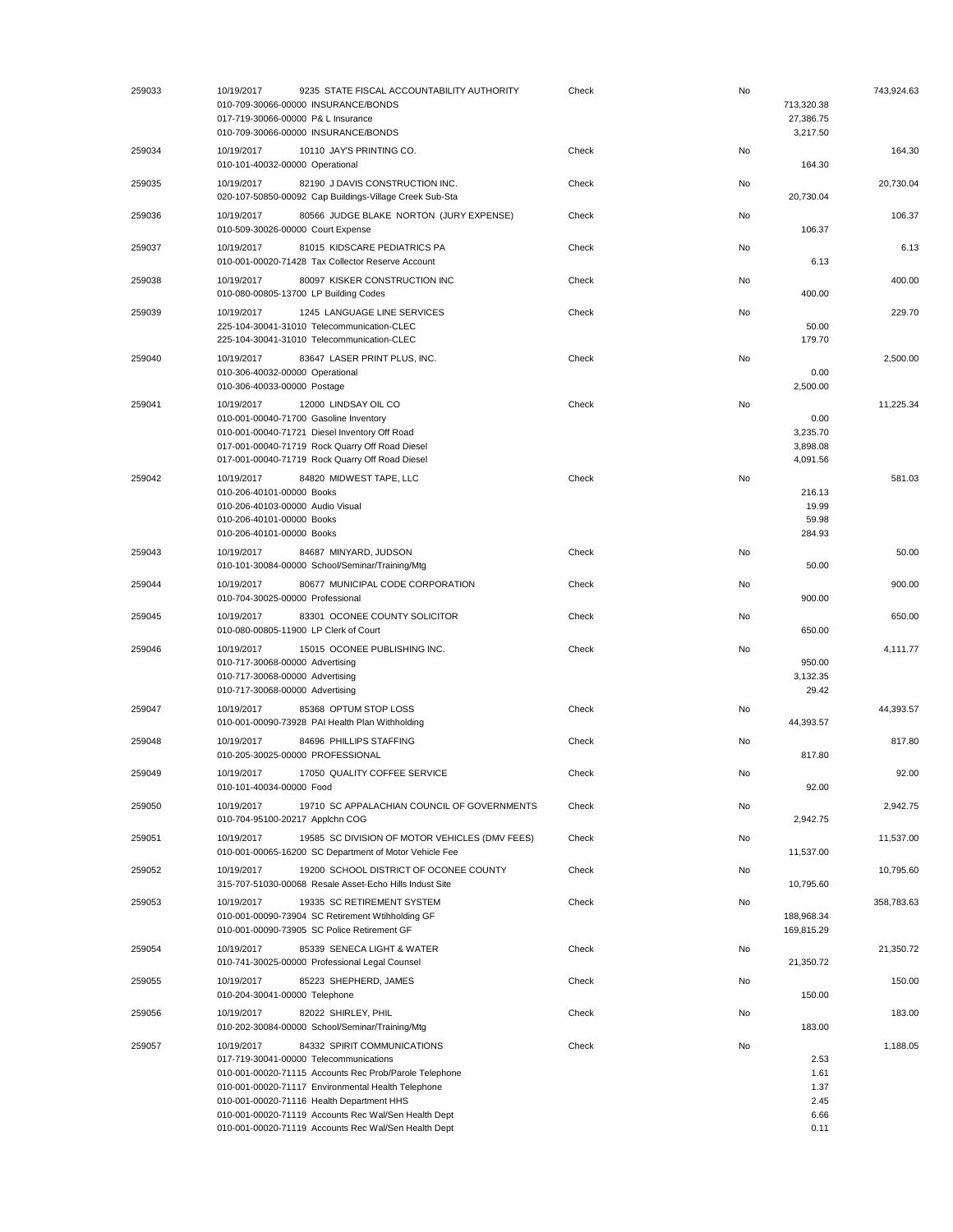|        |                                                                                      | 010-001-00020-71129 Accounts Rec Anderson Solicitor                    |       |    | 0.03             |           |
|--------|--------------------------------------------------------------------------------------|------------------------------------------------------------------------|-------|----|------------------|-----------|
|        | 010-709-30041-00000 Telecommunications                                               |                                                                        |       |    | 89.56            |           |
|        | 010-402-30041-00000 Telecommunications                                               |                                                                        |       |    | 257.63           |           |
|        | 010-402-30041-00000 Telecommunications                                               |                                                                        |       |    | 826.10           |           |
| 259058 | 10/19/2017                                                                           | 83088 CBS PERSONNEL SERVICES, LLC                                      | Check | No |                  | 10,653.30 |
|        | 010-306-30025-00000 Professional                                                     |                                                                        |       |    | 1,171.05         |           |
|        | 010-714-30025-00000 Professional                                                     | 260-601-30025-00098 Professional -Road Inventory/Assmt.                |       |    | 546.66<br>720.64 |           |
|        | 010-720-30025-00000 Professional                                                     |                                                                        |       |    | 589.60           |           |
|        | 010-206-30025-00000 Professional                                                     |                                                                        |       |    | 1,040.76         |           |
|        | 010-206-30025-00000 Professional                                                     |                                                                        |       |    | 471.71           |           |
|        | 010-718-30025-00000 Professional                                                     |                                                                        |       |    | 2,557.50         |           |
|        | 010-718-30025-00000 Professional                                                     |                                                                        |       |    | 398.70           |           |
|        | 010-206-30025-00000 Professional                                                     |                                                                        |       |    | 1,242.54         |           |
|        | 010-206-30025-00000 Professional                                                     |                                                                        |       |    | 234.00           |           |
|        | 010-204-30025-00000 PROFESSIONAL                                                     |                                                                        |       |    | 762.30           |           |
|        | 010-203-30025-00000 PROFESSIONAL                                                     |                                                                        |       |    | 917.84           |           |
| 259059 | 10/19/2017                                                                           | 85335 HUBERT S SMITH                                                   | Check | No |                  | 1,500.00  |
|        | 010-301-30056-00000 Data Processing                                                  |                                                                        |       |    | 1,500.00         |           |
| 259060 | 10/19/2017                                                                           | 84668 SYMBOLARTS LLC                                                   | Check | No |                  | 6,446.60  |
|        | 010-101-40065-00000 Clothing/Uniforms                                                |                                                                        |       |    | 6,446.60         |           |
| 259061 | 10/19/2017                                                                           | 82484 TECHNOLOGY SOLUTIONS, INC.                                       | Check | No |                  | 95.00     |
|        | 010-301-40032-00000 Operational                                                      |                                                                        |       |    | 95.00            |           |
|        |                                                                                      |                                                                        |       |    |                  |           |
| 259062 | 10/19/2017                                                                           | 85355 THE FOOTHILLS FARMSTEAD                                          | Check | No |                  | 500.00    |
|        | 010-717-30080-00000 Dues Organizations                                               |                                                                        |       |    | 500.00           |           |
| 259063 | 10/19/2017                                                                           | 9428 TRINITY SERVICES GROUP INC                                        | Check | No |                  | 4,786.95  |
|        | 010-106-40034-00000 Food                                                             |                                                                        |       |    | 4,786.95         |           |
| 259064 | 10/19/2017                                                                           | 81991 UNIFIRST CORP                                                    | Check | No |                  | 481.47    |
|        | 010-601-40065-00000 Clothing/Uniforms                                                |                                                                        |       |    | 222.01           |           |
|        | 017-719-40065-00000 Clothing/Uniforms                                                |                                                                        |       |    | 71.80            |           |
|        | 010-718-40065-00000 Clothing/Uniforms                                                |                                                                        |       |    | 95.64            |           |
|        | 010-720-40065-00000 Clothing/Uniforms                                                |                                                                        |       |    | 21.26            |           |
|        | 010-720-40032-00000 Operational                                                      |                                                                        |       |    | 0.00             |           |
|        | 010-720-40065-00000 Clothing/Uniforms                                                |                                                                        |       |    | 0.00<br>18.55    |           |
|        | 010-720-40032-00000 Operational                                                      |                                                                        |       |    |                  |           |
|        |                                                                                      |                                                                        |       |    |                  |           |
|        | 010-204-40032-00000 Operational                                                      |                                                                        |       |    | 52.21            |           |
| 259065 | 10/19/2017                                                                           | 85219 WALHALLA ROTARY 6217                                             | Check | No |                  | 150.00    |
|        | 010-101-30080-00000 Dues Organizations                                               |                                                                        |       |    | 150.00           |           |
| 259066 | 10/19/2017                                                                           | 23185 WEST PAYMENT CENTER                                              | Check | No |                  | 267.39    |
|        | 010-106-30056-00000 Date Processing                                                  |                                                                        |       |    | 267.39           |           |
| 259067 | 10/19/2017                                                                           | 84144 WINDSTREAM CORPORATION                                           | Check | No |                  | 5,633.66  |
|        | 010-711-30041-00000 Telecommunications                                               |                                                                        |       |    | 5,633.66         |           |
|        |                                                                                      |                                                                        |       |    | 0.00             |           |
| 259068 | 10/19/2017                                                                           | 24010 XEROX CORPORATION                                                | Check | No |                  | 1,363.77  |
|        | 010-306-30059-00000 Copier Click Charges                                             |                                                                        |       |    | 24.60            |           |
|        | 010-301-30059-00000 Copier Click Charges                                             |                                                                        |       |    | 17.67            |           |
|        | 010-301-30059-00000 Copier Click Charges                                             |                                                                        |       |    | 12.90            |           |
|        | 010-301-30059-00000 Copier Click Charges                                             |                                                                        |       |    | 24.63            |           |
|        | 010-301-30059-00000 Copier Click Charges<br>010-301-30059-00000 Copier Click Charges |                                                                        |       |    | 20.99<br>112.84  |           |
|        | 010-202-30059-00000 Copier Click Charges                                             |                                                                        |       |    | 176.57           |           |
|        | 010-104-30059-00000 Copier Click Charges                                             |                                                                        |       |    | 226.00           |           |
|        | 010-101-30059-00000 Copier Click Charges                                             |                                                                        |       |    | 130.66           |           |
|        | 010-101-30059-00000 Copier Click Charges                                             |                                                                        |       |    | 74.17            |           |
|        | 010-101-30059-00000 Copier Click Charges                                             |                                                                        |       |    | 12.83            |           |
|        | 010-101-30059-00000 Copier Click Charges                                             |                                                                        |       |    | 9.96             |           |
|        | 010-101-30059-00000 Copier Click Charges                                             |                                                                        |       |    | 13.61            |           |
|        | 010-101-30059-00000 Copier Click Charges                                             |                                                                        |       |    | 89.08            |           |
|        | 010-101-30059-00000 Copier Click Charges                                             |                                                                        |       |    | 22.19            |           |
|        | 010-101-30059-00000 Copier Click Charges                                             |                                                                        |       |    | 41.61<br>142.59  |           |
|        | 010-101-30059-00000 Copier Click Charges<br>010-101-30059-00000 Copier Click Charges |                                                                        |       |    | $-74.13$         |           |
|        | 010-101-30059-00000 Copier Click Charges                                             |                                                                        |       |    | 6.28             |           |
|        | 010-101-30059-00000 Copier Click Charges                                             |                                                                        |       |    | 8.67             |           |
|        | 010-101-30059-00000 Copier Click Charges                                             |                                                                        |       |    | 47.34            |           |
|        | 010-101-30059-00000 Copier Click Charges                                             |                                                                        |       |    | 111.38           |           |
|        | 010-101-30059-00000 Copier Click Charges                                             |                                                                        |       |    | 5.17             |           |
|        | 010-101-30059-00000 Copier Click Charges                                             |                                                                        |       |    | 53.18            |           |
|        | 010-101-30059-00000 Copier Click Charges                                             |                                                                        |       |    | 38.90            |           |
|        | 010-101-30059-00000 Copier Click Charges                                             |                                                                        |       |    | 14.08            |           |
| 259069 | 10/19/2017                                                                           | 84775 ZOHO CORPORATION<br>010-711-30024-00000 Maintenance on Equipment | Check | No | 3,145.00         | 3,145.00  |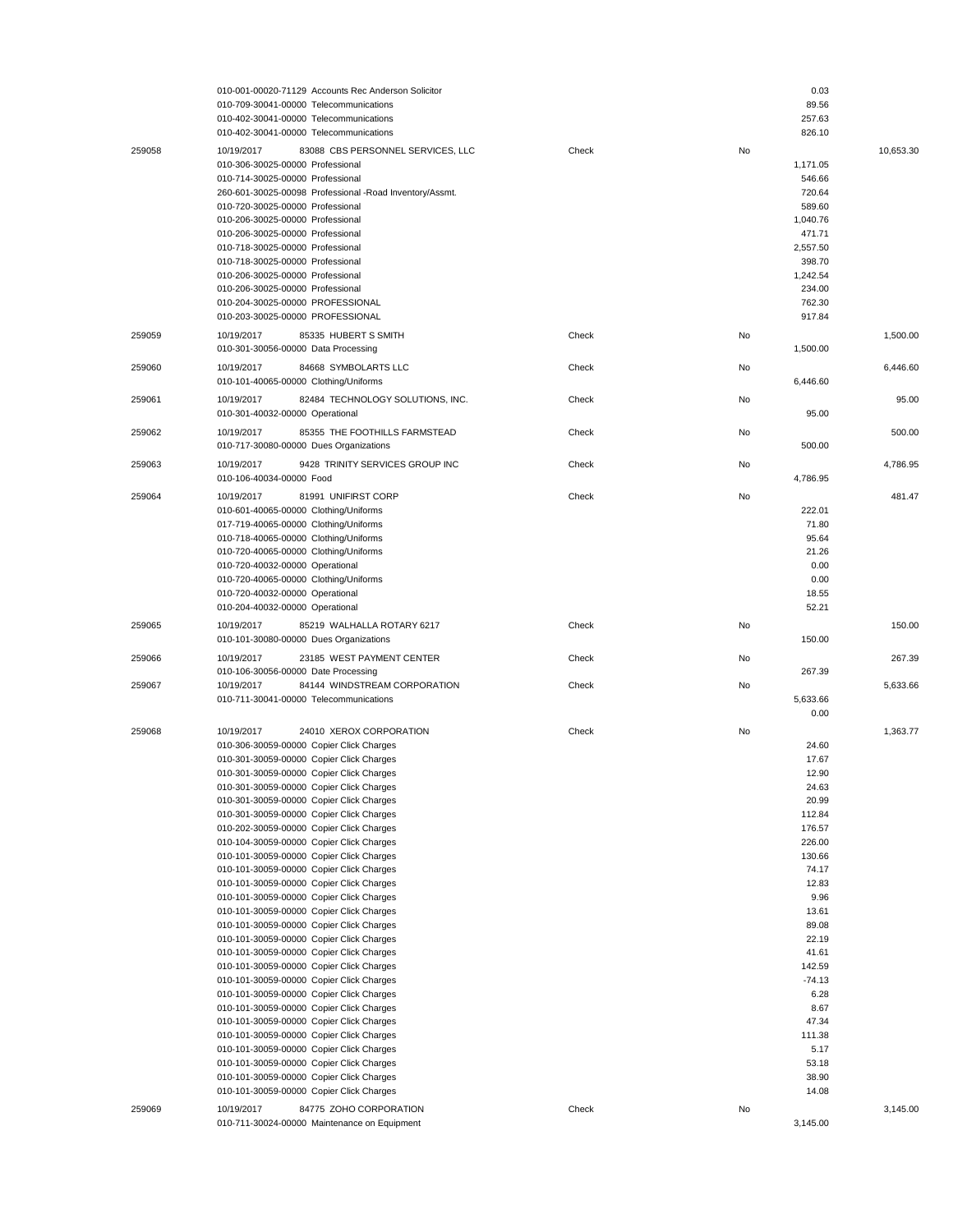| 259070 | 10/26/2017<br>010-714-33022-00723 Bldg Maint Pine Street Complex                                     | 83156 AL'S FRAME SHOP, INC.            | Check | No | 305.28             | 305.28    |
|--------|------------------------------------------------------------------------------------------------------|----------------------------------------|-------|----|--------------------|-----------|
| 259071 | 10/26/2017<br>010-509-30071-00000 Rent<br>010-509-34043-00000 Electricity                            | 82318 ALEXANDER M SHADWICK             | Check | No | 1,980.00<br>461.00 | 2,441.00  |
| 259072 | 10/26/2017<br>010-001-00040-71725 Vehicle Inventory<br>010-001-00040-71725 Vehicle Inventory         | 2825 BATTERY SPECIALISTS, INC.         | Check | No | 476.74<br>1,091.22 | 1,567.96  |
| 259073 | 50025 BELLOTTE, CONNIE<br>10/26/2017<br>010-306-40031-00000 Non-Capital Equipment                    |                                        | Check | No | 127.19             | 127.19    |
| 259074 | 10/26/2017<br>010-107-30084-00000 School/Seminar/Training/Mtg                                        | 85347 BRANDON CHASE SANDERS            | Check | No | 360.00             | 360.00    |
| 259075 | 10/26/2017<br>240-206-40111-00255 Books<br>240-206-40111-00255 Books                                 | 7050 CENGAGE LEARNING INC.             | Check | No | 20.14<br>24.69     | 44.83     |
| 259076 | 10/26/2017<br>010-707-30071-00000 Rent                                                               | 84901 CENTRAL DEVELOPMENT COMPANY      | Check | No |                    | 1,751.00  |
| 259077 | 10/26/2017<br>010-107-30084-00000 School/Seminar/Training/Mtg                                        | 85365 CHRISTOPHER PAUL FROEHLY         | Check | No | 1,751.00<br>240.00 | 240.00    |
| 259078 | 10/26/2017<br>013-709-30025-97005 Professional-Conserv Land Bank                                     | 3930 CLEMSON ENGINEERING SERVICES      | Check | No | 7,500.00           | 7.500.00  |
| 259079 | 3010 COTT SYSTEMS, INC.<br>10/26/2017<br>010-735-40032-00000 Operational                             |                                        | Check | No | 378.91             | 378.91    |
| 259080 | 41125 CROMPTON TOMMY<br>10/26/2017<br>010-101-30084-00000 School/Seminar/Training/Mtg                |                                        | Check | No | 175.00             | 175.00    |
| 259081 | 10/26/2017<br>9508 DERIDDER, SHARON<br>010-717-30018-00000 Travel                                    |                                        | Check | No | 44.94              | 44.94     |
| 259082 | 10/26/2017                                                                                           | 4020 DUKE ENERGY CAROLINAS LLC         | Check | No |                    | 2,466.28  |
|        | 010-204-34043-00000 Electricity                                                                      |                                        |       |    | 179.17             |           |
|        | 010-204-34043-00000 Electricity                                                                      |                                        |       |    | 242.16             |           |
|        | 010-204-34043-00000 Electricity<br>010-204-34043-00000 Electricity                                   |                                        |       |    | 168.85<br>212.14   |           |
|        | 010-204-34043-00000 Electricity                                                                      |                                        |       |    | 298.83             |           |
|        | 010-204-34043-00000 Electricity                                                                      |                                        |       |    | 338.80             |           |
|        | 010-204-34043-00000 Electricity                                                                      |                                        |       |    | 100.10             |           |
|        | 010-204-34043-00000 Electricity<br>010-204-34043-00000 Electricity                                   |                                        |       |    | 230.50<br>695.73   |           |
| 259083 | 10/26/2017                                                                                           | 5455 EASTERN AVIATION FUELS, INC.      | Check | No |                    | 15,816.52 |
|        | 010-720-40990-00000 Airport Jet Fuel                                                                 |                                        |       |    | 15,816.52          |           |
| 259084 | 10/26/2017<br>5060 PRO AUTO PARTS<br>010-001-00040-71725 Vehicle Inventory                           |                                        | Check | No | 853.69             | 867.27    |
|        | 010-001-00040-71725 Vehicle Inventory                                                                |                                        |       |    | 13.58              |           |
| 259085 | 10/26/2017                                                                                           | 84800 EISON INDUSTRIAL & HARDWARE, INC | Check | No |                    | 481.95    |
|        | 010-204-40032-00000 Operational                                                                      |                                        |       |    | 481.95             |           |
| 259086 | 10/26/2017<br>010-714-30025-00000 Professional                                                       | 5290 ETCON STAFFING SERVICES. INC.     | Check | No | 521.22             | 521.22    |
| 259087 | 10/26/2017<br>5040 EXXONMOBIL                                                                        |                                        | Check | No |                    | 200.99    |
|        | 010-101-81101-00000 Gasoline Sheriff                                                                 |                                        |       |    | 200.99             |           |
|        |                                                                                                      |                                        |       |    | 0.00               |           |
| 259088 | 10/26/2017<br>010-001-00020-71110 Accounts Rec Senior Solutions                                      | 6240 FLEETCOR TECHNOLOGIES             | Check | No | 932.74             | 11,960.62 |
|        | 010-101-81101-00000 Gasoline Sheriff                                                                 |                                        |       |    | 4,595.97           |           |
|        | 010-103-81103-00000 Gasoline Coroner                                                                 |                                        |       |    | 97.68              |           |
|        | 010-107-81107-00000 Gasoline Emergency Ser/Rural Fire                                                |                                        |       |    | 724.58             |           |
|        | 010-110-81110-00000 Gasoline Animal Control<br>010-202-81202-00000 Gasoline PRT                      |                                        |       |    | 218.71<br>411.06   |           |
|        | 010-206-81206-00000 Gasoline Library                                                                 |                                        |       |    | 31.12              |           |
|        | 010-301-81301-00000 Gasoline Assessor                                                                |                                        |       |    | 43.80              |           |
|        | 010-001-00020-71129 Accounts Rec Anderson Solicitor                                                  |                                        |       |    | 63.22              |           |
|        | 010-601-81601-00000 Gasoline Road Department<br>010-702-81702-00000 Gasoline-Community Dev.          |                                        |       |    | 500.00<br>167.03   |           |
|        | 010-707-81707-00000 Gasoline Econ Development                                                        |                                        |       |    | 44.45              |           |
|        | 010-708-81708-00000 Gasoline Finance                                                                 |                                        |       |    | 24.11              |           |
|        | 010-711-81711-00000 Gasoline Information Tech                                                        |                                        |       |    | 37.08              |           |
|        | 010-714-81714-00000 Gasoline Public Buildings<br>010-718-81718-00000 Gasoline Solid Waste Department |                                        |       |    | 240.81<br>86.13    |           |
|        | 010-720-81720-00000 Gasoline Airport                                                                 |                                        |       |    | 17.91              |           |
|        |                                                                                                      |                                        |       |    |                    |           |
|        | 010-721-81721-00000 Gasoline Vehicle Maintenance                                                     |                                        |       |    | 141.73             |           |
|        | 010-509-81509-00000 Gasoline Magistrate                                                              |                                        |       |    | 24.41              |           |
|        | 010-502-81502-00000 Gasoline Probate Court<br>010-206-82206-00000 Diesel Library                     |                                        |       |    | 34.10<br>76.86     |           |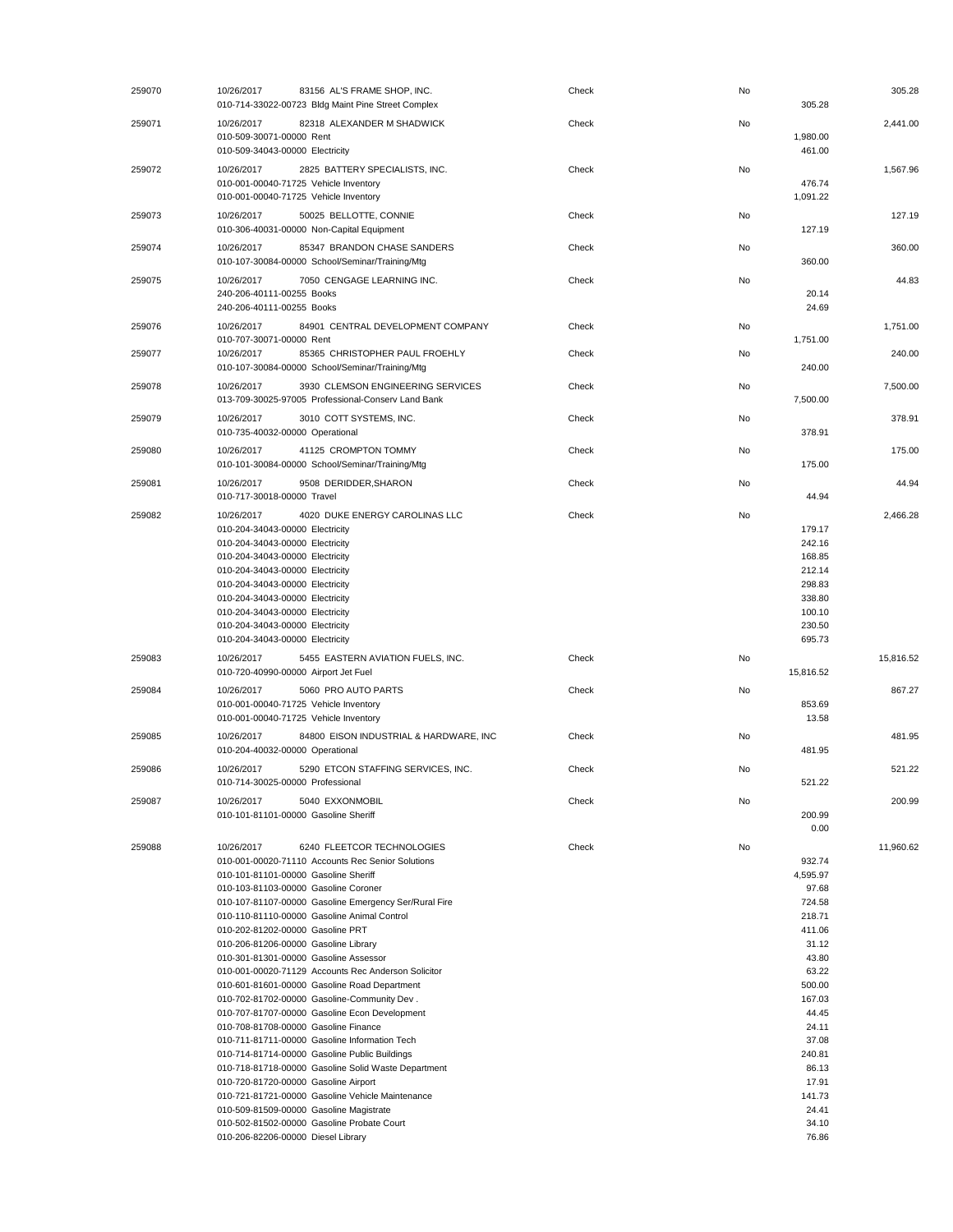|        | 010-601-82601-00000 Diesel Road Department<br>010-718-82718-00000 Diesel Solid Waste Department<br>010-721-82721-00000 Diesel Vehicle Maintenance<br>017-719-81719-00000 Rock Quarry Gasoline            |       |    | 2,041.77<br>1,130.57<br>56.31<br>218.47 |            |
|--------|----------------------------------------------------------------------------------------------------------------------------------------------------------------------------------------------------------|-------|----|-----------------------------------------|------------|
| 259089 | 10/26/2017<br>82997 FREEMAN, JAY<br>010-101-30084-00000 School/Seminar/Training/Mtg                                                                                                                      | Check | No | 175.00                                  | 175.00     |
| 259090 | 10/26/2017<br>7440 GREENVILLE CO SHERIFF'S OFFICE<br>010-101-30084-00000 School/Seminar/Training/Mtg                                                                                                     | Check | No | 200.00                                  | 200.00     |
| 259091 | 10/26/2017<br>83338 HINSON, BLAIR<br>010-206-30084-00000 School/Seminar/Trainging/Mtg                                                                                                                    | Check | No | 54.00                                   | 54.00      |
| 259092 | 12305 LARK & ASSOCIATES POLYGRAPH SERVICES, IN<br>10/26/2017<br>010-101-30025-00000 Professional<br>010-101-30025-00000 Professional                                                                     | Check | No | 90.00<br>90.00                          | 180.00     |
| 259093 | 85349 LARRY E GREER JR<br>10/26/2017<br>010-107-30084-00000 School/Seminar/Training/Mtg                                                                                                                  | Check | No | 288.00                                  | 288.00     |
| 259094 | 10/26/2017<br>48005 LEE, KAREN W.<br>010-502-30084-00000 School/Seminar/Training/Mtg<br>010-502-30084-00000 School/Seminar/Training/Mtg                                                                  | Check | No | 12.00<br>6.00                           | 18.00      |
| 259095 | 10/26/2017<br>82677 LOVINGGOOD, JANICE<br>013-206-60010-00000 Library Misc Donations Expense                                                                                                             | Check | No | 72.76                                   | 72.76      |
| 259096 | 10/26/2017<br>82031 MCMAHAN, DAVID<br>010-101-30084-00000 School/Seminar/Training/Mtg                                                                                                                    | Check | No | 58.00                                   | 58.00      |
| 259097 | 10/26/2017<br>84820 MIDWEST TAPE, LLC<br>010-206-40101-00000 Books<br>010-206-40101-00000 Books<br>240-206-40113-00255 Audio Visual                                                                      | Check | No | 19.99<br>136.96<br>11.99                | 168.94     |
| 259098 | 10/26/2017<br>13235 MOTOROLA SOLUTIONS, INC.<br>010-104-30024-00000 Maintenance on Equipment                                                                                                             | Check | No | 139.50                                  | 139.50     |
| 259099 | 10/26/2017<br>80135 MURPHREE, KYLIE<br>010-715-30084-00000 School/Seminar/Training/Mtg<br>010-715-30084-00000 School/Seminar/Training/Mtg                                                                | Check | No | 22.65<br>12.00                          | 34.65      |
| 259100 | 10/26/2017<br>15015 OCONEE PUBLISHING INC.<br>010-717-30068-00000 Advertising                                                                                                                            | Check | No | 2,166.66                                | 2,166.66   |
| 259101 | 10/26/2017<br>15195 OVERHEAD DOOR COMPANY OF GREENVILLE, IN<br>010-718-33022-00000 Maintenance Buildings/Grounds                                                                                         | Check | No | 12,989.00                               | 12,989.00  |
| 259102 | 82733 OWENS, BARRY<br>10/26/2017<br>010-101-30084-00000 School/Seminar/Training/Mtg                                                                                                                      | Check | No | 58.00                                   | 58.00      |
| 259103 | 85353 PATRICK RILEY<br>10/26/2017<br>010-204-30025-00000 PROFESSIONAL                                                                                                                                    | Check | No | 800.00                                  | 800.00     |
| 259104 | 10/26/2017<br>84696 PHILLIPS STAFFING<br>010-205-30025-00000 PROFESSIONAL                                                                                                                                | Check | No | 817.80                                  | 817.80     |
| 259105 | 10/26/2017<br>84680 PLANNED ADMINISTRATORS INC<br>010-001-00090-73928 PAI Health Plan Withholding<br>010-001-00090-73932 Sun Life Supplemental Life<br>010-001-00090-73931 SunLife Short Term Disability | Check | No | 94,712.31<br>8,712.86<br>5,860.19       | 109,285.36 |
| 259106 | 10/26/2017<br>83386 SC AERONAUTICS COMMISSION<br>010-720-33022-00000 Maintenance Buildings/Grounds                                                                                                       | Check | No | 4,000.00                                | 4,000.00   |
| 259107 | 10/26/2017<br>19710 SC APPALACHIAN COUNCIL OF GOVERNMENTS<br>010-707-95100-20217 Applchn Council of Governments                                                                                          | Check | No | 3,049.75                                | 3,049.75   |
| 259108 | 10/26/2017<br>19585 SC DIVISION OF MOTOR VEHICLES (DMV FEES)<br>010-001-00065-16200 SC Department of Motor Vehicle Fee                                                                                   | Check | No | 12,519.50                               | 12,519.50  |
| 259109 | 81141 SCHINDLER ELEVATOR CORP.<br>10/26/2017<br>010-714-33022-00703 Bldg Maint Health Department                                                                                                         | Check | No | 1,489.84                                | 1,489.84   |
| 259110 | 19380 SC LAW ENFORCEMENT DIVISION (SLED)<br>10/26/2017<br>013-101-30025-71500 Professional-Sex Offender Reg #5397                                                                                        | Check | No | 50.00                                   | 50.00      |
| 259111 | 10/26/2017<br>80019 SCRPA<br>010-202-30068-00000 Advertising                                                                                                                                             | Check | No | 100.00                                  | 100.00     |
| 259112 | 10/26/2017<br>80113 SETCO<br>010-001-00040-71725 Vehicle Inventory<br>010-001-00040-71725 Vehicle Inventory<br>010-001-00040-71725 Vehicle Inventory                                                     | Check | No | 1,394.82<br>104.47<br>$-84.15$          | 1,415.14   |
| 259113 | 10/26/2017<br>85346 SHEENA VICTORIA PORTER<br>010-107-30084-00000 School/Seminar/Training/Mtg                                                                                                            | Check | No | 240.00                                  | 240.00     |
| 259114 | 83231 SHRED A WAY<br>10/26/2017<br>010-306-30025-00000 Professional                                                                                                                                      | Check | No | 48.00                                   | 48.00      |
| 259115 | 10/26/2017<br>84127 SMITH GARDNER, INC.<br>010-718-60005-00000 Testing Wells                                                                                                                             | Check | No | 8,412.26                                | 19,514.73  |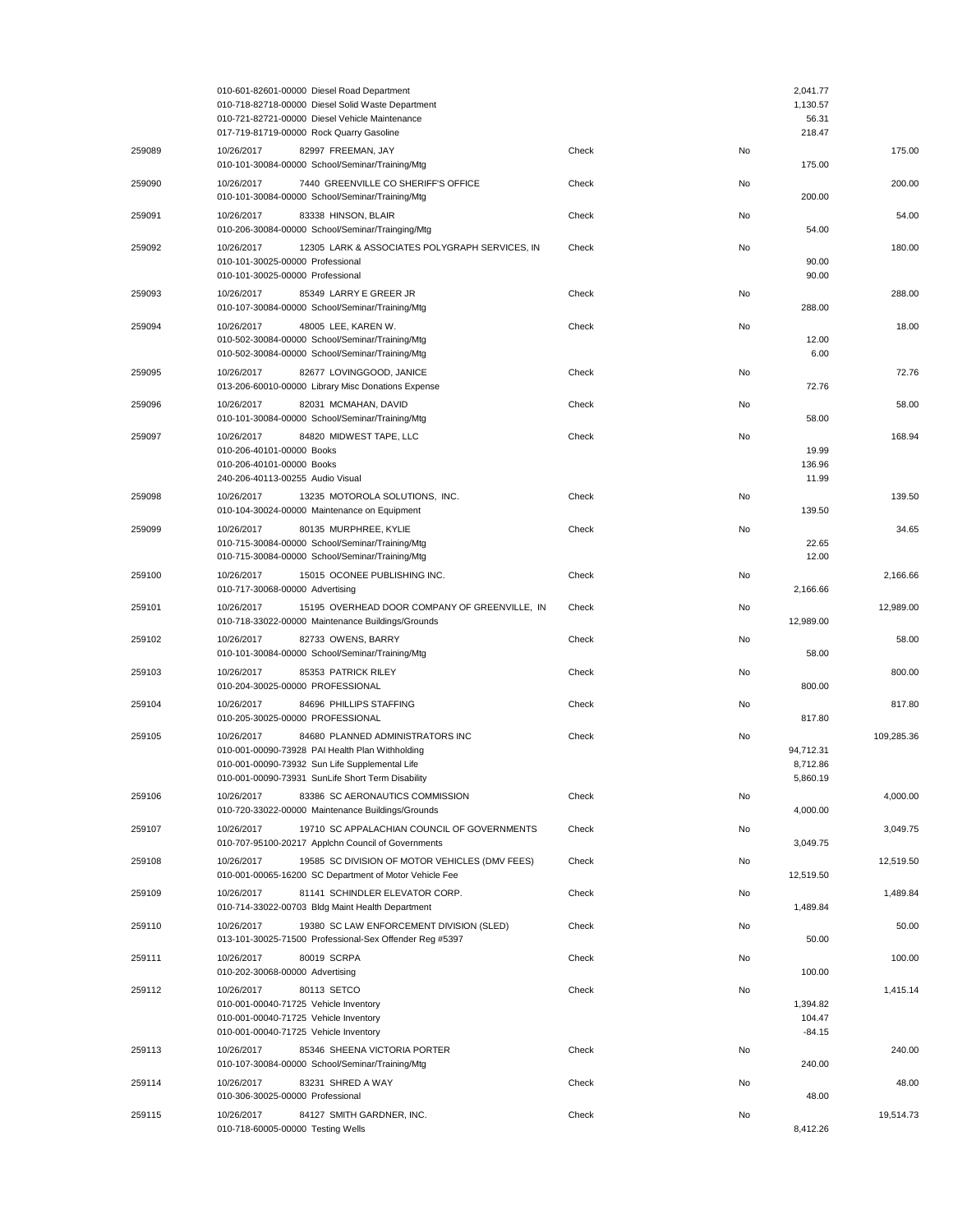|        | 010-718-30025-00000 Professional<br>010-718-60005-00000 Testing Wells<br>010-718-30025-00000 Professional<br>010-718-30025-00000 Professional                                                                                                                                                                                                                                                                                                                                                                                                                                                                                                             |       |    | 6,547.62<br>1,788.85<br>426.00<br>2,340.00                                                                                                                           |
|--------|-----------------------------------------------------------------------------------------------------------------------------------------------------------------------------------------------------------------------------------------------------------------------------------------------------------------------------------------------------------------------------------------------------------------------------------------------------------------------------------------------------------------------------------------------------------------------------------------------------------------------------------------------------------|-------|----|----------------------------------------------------------------------------------------------------------------------------------------------------------------------|
| 259116 | 10/26/2017<br>19199 SPARTANBURG CO PUBLIC LIBRARY<br>010-206-40101-00000 Books                                                                                                                                                                                                                                                                                                                                                                                                                                                                                                                                                                            | Check | No | 22.95<br>22.95<br>0.00                                                                                                                                               |
| 259117 | 10/26/2017<br>83088 CBS PERSONNEL SERVICES, LLC<br>010-720-30025-00000 Professional<br>010-714-30025-00000 Professional<br>010-306-30025-00000 Professional<br>010-718-30025-00000 Professional<br>010-718-30025-00000 Professional<br>010-206-30025-00000 Professional<br>010-206-30025-00000 Professional<br>010-206-30025-00000 Professional<br>010-206-30025-00000 Professional<br>010-306-30025-00000 Professional<br>010-306-30025-00000 Professional<br>010-203-30025-00000 PROFESSIONAL<br>010-204-30025-00000 PROFESSIONAL<br>260-601-30025-00098 Professional -Road Inventory/Assmt.<br>260-601-30025-00098 Professional -Road Inventory/Assmt. | Check | No | 11,203.97<br>589.60<br>565.50<br>975.32<br>425.28<br>2,941.62<br>726.19<br>726.19<br>1,237.23<br>234.00<br>42.57<br>$-42.57$<br>896.98<br>689.70<br>748.90<br>447.46 |
| 259118 | 10/26/2017<br>84740 STARNES, S. MICHAEL<br>010-718-40027-00000 Safety Equipment                                                                                                                                                                                                                                                                                                                                                                                                                                                                                                                                                                           | Check | No | 120.00<br>120.00                                                                                                                                                     |
| 259119 | 10013 STERASSURE PROCESSING, LLC<br>10/26/2017<br>010-103-30025-00000 Professional                                                                                                                                                                                                                                                                                                                                                                                                                                                                                                                                                                        | Check | No | 180.00<br>180.00                                                                                                                                                     |
| 259120 | 82456 STONE, LUKE<br>10/26/2017<br>010-718-40027-00000 Safety Equipment                                                                                                                                                                                                                                                                                                                                                                                                                                                                                                                                                                                   | Check | No | 120.00<br>120.00                                                                                                                                                     |
| 259121 | 10/26/2017<br>82484 TECHNOLOGY SOLUTIONS, INC.<br>010-702-30025-00000 Professional                                                                                                                                                                                                                                                                                                                                                                                                                                                                                                                                                                        | Check | No | 95.00<br>95.00                                                                                                                                                       |
| 259122 | 10/26/2017<br>81083 TELSMITH, INC.<br>017-719-30024-00000 Maintenance on Equipment                                                                                                                                                                                                                                                                                                                                                                                                                                                                                                                                                                        | Check | No | 2,439.68<br>2,439.68                                                                                                                                                 |
| 259123 | 10/26/2017<br>84544 TOTAL ENVIRONMENTAL SOLUTIONS INC<br>020-107-34044-00000 Water/Sewer/Garbage                                                                                                                                                                                                                                                                                                                                                                                                                                                                                                                                                          | Check | No | 65.73<br>65.73                                                                                                                                                       |
| 259124 | 9428 TRINITY SERVICES GROUP INC<br>10/26/2017<br>010-106-40034-00000 Food                                                                                                                                                                                                                                                                                                                                                                                                                                                                                                                                                                                 | Check | No | 4,849.39<br>4,849.39                                                                                                                                                 |
| 259125 | 80710 UNDERWOOD, JEFF<br>10/26/2017<br>010-101-30084-00000 School/Seminar/Training/Mtg                                                                                                                                                                                                                                                                                                                                                                                                                                                                                                                                                                    | Check | No | 82.00<br>82.00                                                                                                                                                       |
| 259126 | 81991 UNIFIRST CORP<br>10/26/2017<br>010-720-40065-00000 Clothing/Uniforms<br>010-720-40032-00000 Operational<br>017-719-40065-00000 Clothing/Uniforms<br>010-720-40065-00000 Clothing/Uniforms<br>010-720-40032-00000 Operational<br>010-718-40065-00000 Clothing/Uniforms<br>010-204-40032-00000 Operational<br>010-601-40065-00000 Clothing/Uniforms                                                                                                                                                                                                                                                                                                   | Check | No | 399.27<br>21.26<br>0.00<br>68.46<br>0.00<br>18.55<br>95.64<br>52.21<br>143.15                                                                                        |
| 259127 | 85366 UNITED WAY OF ANDERSON COUNTY<br>10/26/2017<br>010-107-99999-00000 Miscellaneous Grant Match                                                                                                                                                                                                                                                                                                                                                                                                                                                                                                                                                        | Check | No | 2,000.00<br>2,000.00                                                                                                                                                 |
| 259128 | 10/26/2017<br>80465 UPSTATE NEWSPAPERS, INC<br>010-502-30026-00000 Court Expense                                                                                                                                                                                                                                                                                                                                                                                                                                                                                                                                                                          | Check | No | 480.00<br>480.00                                                                                                                                                     |
| 259129 | 83694 VAN SURDAM VINTAGE AIRCRAFT INC<br>10/26/2017<br>010-101-60444-00000 Helicopter Maintenance                                                                                                                                                                                                                                                                                                                                                                                                                                                                                                                                                         | Check | No | 65.00<br>65.00                                                                                                                                                       |
| 259130 | 10/26/2017<br>85361 WALES, DONNA<br>010-206-30084-00000 School/Seminar/Trainging/Mtg                                                                                                                                                                                                                                                                                                                                                                                                                                                                                                                                                                      | Check | No | 66.00<br>66.00                                                                                                                                                       |
| 259131 | 85367 WEBB, TILLMAN ALLEN<br>10/26/2017<br>010-718-40027-00000 Safety Equipment                                                                                                                                                                                                                                                                                                                                                                                                                                                                                                                                                                           | Check | No | 120.00<br>120.00                                                                                                                                                     |
| 259132 | 10/26/2017<br>82195 WHITMAN, MAUREEN<br>010-718-40027-00000 Safety Equipment                                                                                                                                                                                                                                                                                                                                                                                                                                                                                                                                                                              | Check | No | 120.00<br>120.00                                                                                                                                                     |
| 259133 | 43065 WILLIS, LISA<br>10/26/2017<br>010-104-30018-00000 Travel                                                                                                                                                                                                                                                                                                                                                                                                                                                                                                                                                                                            | Check | No | 353.64<br>353.64                                                                                                                                                     |
| 259134 | 80253 WILSON REFRIGERATION & ELECTRIC, INC<br>10/26/2017<br>010-101-30024-00000 Maintenance on Equipment                                                                                                                                                                                                                                                                                                                                                                                                                                                                                                                                                  | Check | No | 170.00<br>170.00                                                                                                                                                     |
| 259135 | 10/26/2017<br>80949 ADAMS, JESSICA R                                                                                                                                                                                                                                                                                                                                                                                                                                                                                                                                                                                                                      | Check | No | 24.63                                                                                                                                                                |
|        | 010-501-30026-00000 Court Expense                                                                                                                                                                                                                                                                                                                                                                                                                                                                                                                                                                                                                         |       |    | 24.63                                                                                                                                                                |
| 259136 | 80949 ADDIS, DOUGLAS E<br>10/26/2017<br>010-501-30026-00000 Court Expense                                                                                                                                                                                                                                                                                                                                                                                                                                                                                                                                                                                 | Check | No | 20.35<br>20.35                                                                                                                                                       |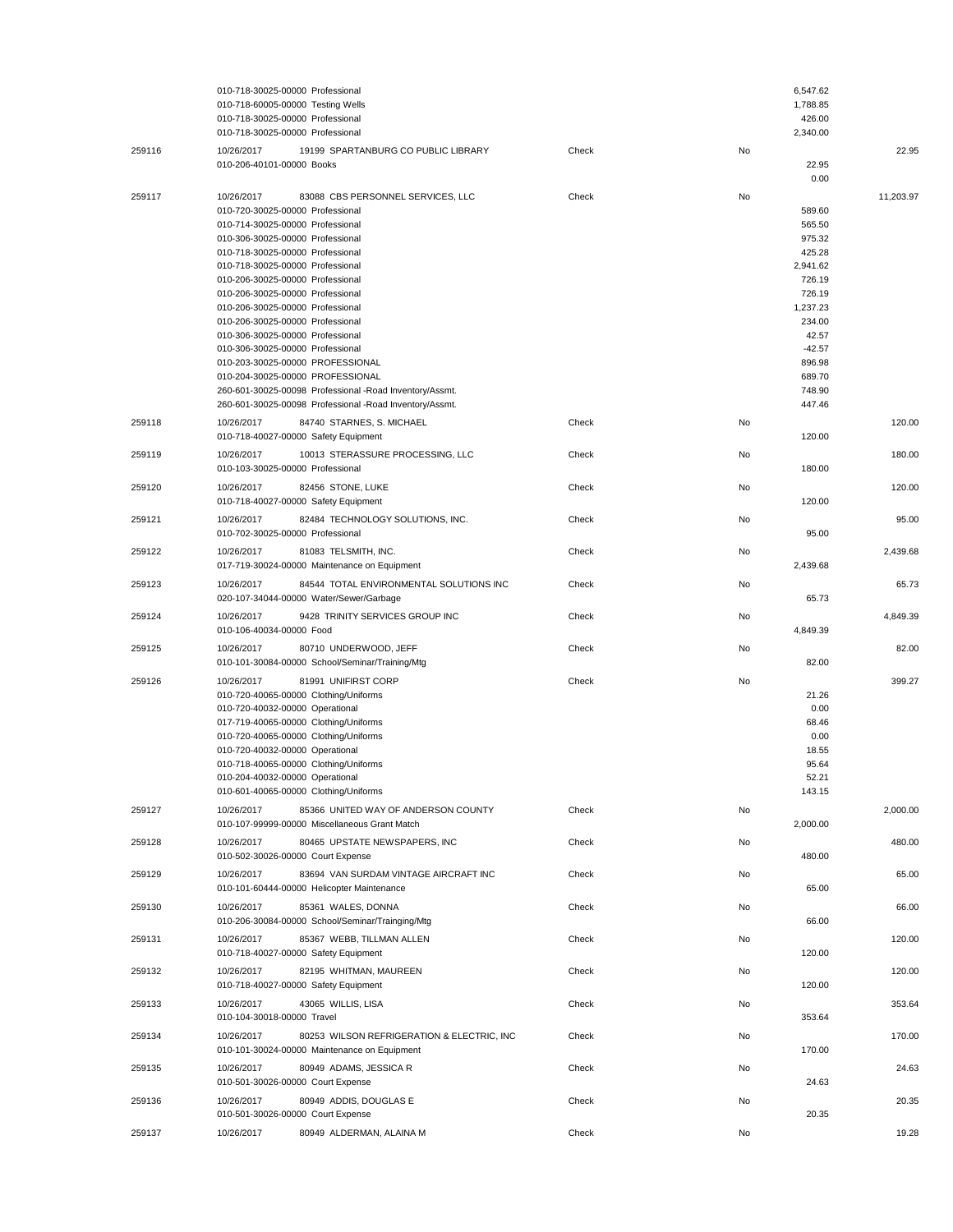|        | 010-501-30026-00000 Court Expense                                                  |       |    | 19.28 |       |
|--------|------------------------------------------------------------------------------------|-------|----|-------|-------|
| 259138 | 10/26/2017<br>80949 ARINI, STEVEN C<br>010-501-30026-00000 Court Expense           | Check | No | 93.15 | 93.15 |
| 259139 | 10/26/2017<br>80949 AYERS, STEPHANIE K<br>010-501-30026-00000 Court Expense        | Check | No | 86.73 | 86.73 |
| 259140 | 80949 BAKER, DONALD F<br>10/26/2017<br>010-501-30026-00000 Court Expense           | Check | No | 34.26 | 34.26 |
| 259141 | 80949 BEATRIZ-RODRIGUEZ, ISMAEL<br>10/26/2017<br>010-501-30026-00000 Court Expense | Check | No | 23.56 | 23.56 |
| 259142 | 10/26/2017<br>80949 BELLAMY, GEORGE JR<br>010-501-30026-00000 Court Expense        | Check | No | 33.19 | 33.19 |
| 259143 | 10/26/2017<br>80949 BENSON, LEONARD B<br>010-501-30026-00000 Court Expense         | Check | No | 18.21 | 18.21 |
| 259144 | 80949 BERKEMEIER, WILLIAM C<br>10/26/2017<br>010-501-30026-00000 Court Expense     | Check | No | 48.21 | 48.21 |
| 259145 | 10/26/2017<br>80949 BIONDOLILLO, LISA M<br>010-501-30026-00000 Court Expense       | Check | No | 23.56 | 23.56 |
| 259146 | 10/26/2017<br>80949 BODIFORD, KEEGAN A<br>010-501-30026-00000 Court Expense        | Check | No | 28.91 | 28.91 |
| 259147 | 80949 BOWSHER, TONY A JR<br>10/26/2017<br>010-501-30026-00000 Court Expense        | Check | No | 29.98 | 29.98 |
| 259148 | 80949 CARROLL, BLAKE A<br>10/26/2017<br>010-501-30026-00000 Court Expense          | Check | No | 34.26 | 34.26 |
| 259149 | 10/26/2017<br>80949 CARVER, ELAINE D<br>010-501-30026-00000 Court Expense          | Check | No | 20.35 | 20.35 |
| 259150 | 10/26/2017<br>80949 CHAPMAN, JOHNNY D<br>010-501-30026-00000 Court Expense         | Check | No | 22.49 | 22.49 |
| 259151 | 10/26/2017<br>80949 COCHRAN, DIANE A<br>010-501-30026-00000 Court Expense          | Check | No | 96.36 | 96.36 |
| 259152 | 80949 CROSS, KYLE W<br>10/26/2017<br>010-501-30026-00000 Court Expense             | Check | No | 37.47 | 37.47 |
| 259153 | 10/26/2017<br>80949 DOST, ANITA E<br>010-501-30026-00000 Court Expense             | Check | No | 24.63 | 24.63 |
| 259154 | 10/26/2017<br>80949 DUNCAN, ADAM L<br>010-501-30026-00000 Court Expense            | Check | No | 40.68 | 40.68 |
| 259155 | 10/26/2017<br>80949 DUNCAN, JAMES A<br>010-501-30026-00000 Court Expense           | Check | No | 18.21 | 18.21 |
| 259156 | 10/26/2017<br>80949 EDMONDS, JUSTIN A<br>010-501-30026-00000 Court Expense         | Check | No | 22.49 | 22.49 |
| 259157 | 10/26/2017<br>80949 ELDRIDGE, CALEY E<br>010-501-30026-00000 Court Expense         | Check | No | 80.31 | 80.31 |
| 259158 | 80949 ELLISON, DEBRA A<br>10/26/2017<br>010-501-30026-00000 Court Expense          | Check | No | 24.63 | 24.63 |
| 259159 | 10/26/2017<br>80949 ELROD, MICHAEL T<br>010-501-30026-00000 Court Expense          | Check | No | 36.40 | 36.40 |
| 259160 | 10/26/2017<br>80949 ESTES, LAURA K<br>010-501-30026-00000 Court Expense            | Check | No | 54.63 | 54.63 |
| 259161 | 10/26/2017<br>80949 FIELDS, TROY M<br>010-501-30026-00000 Court Expense            | Check | No | 21.42 | 21.42 |
| 259162 | 10/26/2017<br>80949 FOSTER, JEANNIE M<br>010-501-30026-00000 Court Expense         | Check | No | 89.94 | 89.94 |
| 259163 | 80949 FOUNTAIN, AIMEE T<br>10/26/2017<br>010-501-30026-00000 Court Expense         | Check | No | 25.70 | 25.70 |
| 259164 | 80949 FRABOTTA, RACHEL R<br>10/26/2017<br>010-501-30026-00000 Court Expense        | Check | No | 28.91 | 28.91 |
| 259165 | 10/26/2017<br>80949 FRESHWATER, ERIC S<br>010-501-30026-00000 Court Expense        | Check | No | 28.91 | 28.91 |
| 259166 | 10/26/2017<br>80949 GAINES, BRENDA L<br>010-501-30026-00000 Court Expense          | Check | No | 29.98 | 29.98 |
| 259167 | 10/26/2017<br>80949 GEHRING, NOEL W<br>010-501-30026-00000 Court Expense           | Check | No | 23.56 | 23.56 |
| 259168 | 80949 GILBERT, GLENN A<br>10/26/2017<br>010-501-30026-00000 Court Expense          | Check | No | 26.77 | 26.77 |
| 259169 | 10/26/2017<br>80949 GOFORTH, LESLIE M<br>010-501-30026-00000 Court Expense         | Check | No | 24.63 | 24.63 |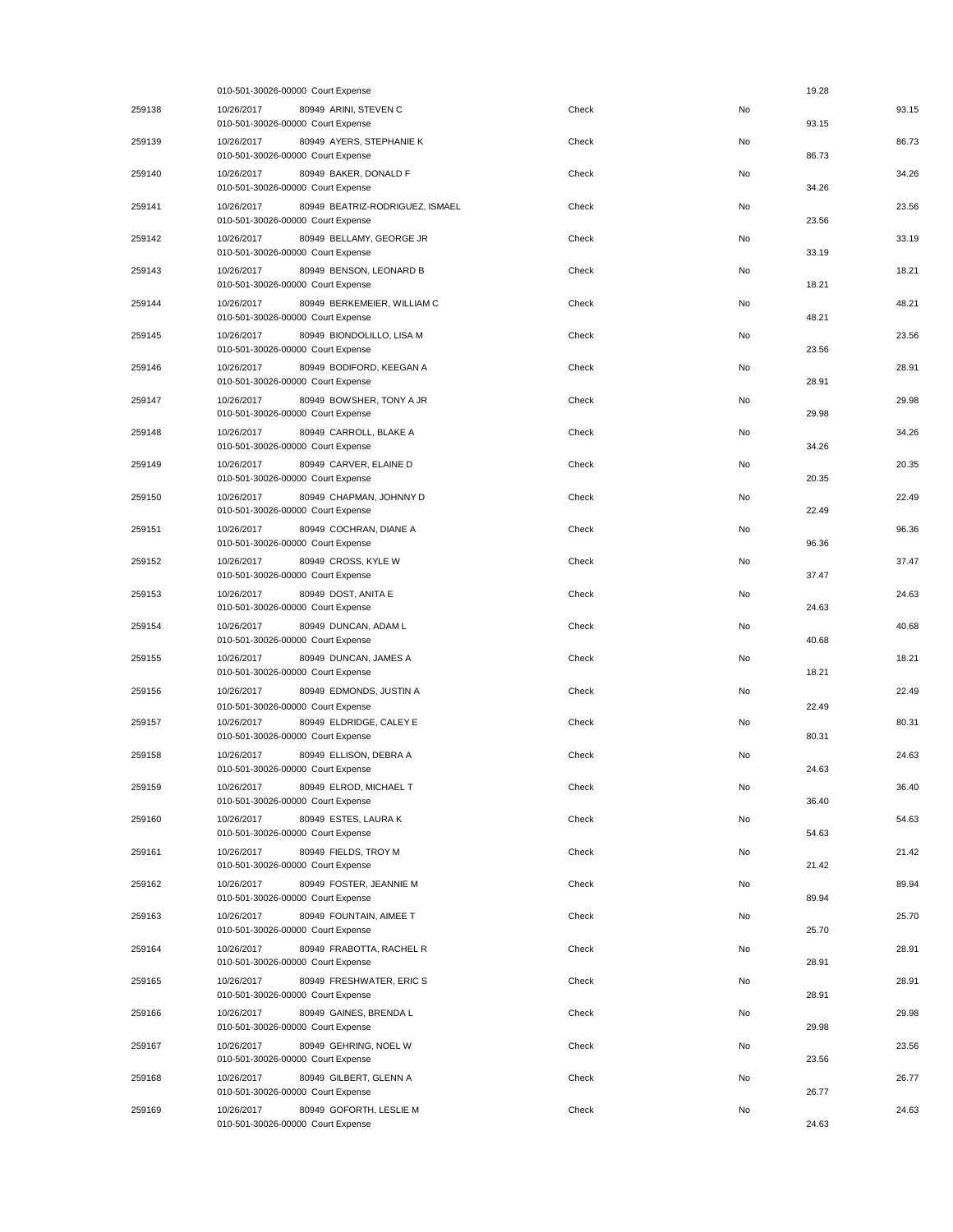| 259170 | 10/26/2017<br>80949 GREENWAY, DEBBIE L<br>010-501-30026-00000 Court Expense   | Check | No | 35.33 | 35.33 |
|--------|-------------------------------------------------------------------------------|-------|----|-------|-------|
| 259171 | 80949 GUNTER, JEROME E JR<br>10/26/2017<br>010-501-30026-00000 Court Expense  | Check | No | 22.49 | 22.49 |
| 259172 | 10/26/2017<br>80949 HAM, SONYA Y<br>010-501-30026-00000 Court Expense         | Check | No | 29.98 | 29.98 |
| 259173 | 10/26/2017<br>80949 HEAD, SUSAN H<br>010-501-30026-00000 Court Expense        | Check | No | 35.33 | 35.33 |
| 259174 | 10/26/2017<br>80949 HOOKER, JASON T<br>010-501-30026-00000 Court Expense      | Check | No | 31.05 | 31.05 |
| 259175 | 80949 HOYLE, MARK B<br>10/26/2017<br>010-501-30026-00000 Court Expense        | Check | No | 38.54 | 38.54 |
| 259176 | 80949 JEFFERSON, REBECCA M<br>10/26/2017<br>010-501-30026-00000 Court Expense | Check | No | 26.77 | 26.77 |
| 259177 | 80949 JUTZE, MATTHEW D<br>10/26/2017<br>010-501-30026-00000 Court Expense     | Check | No | 21.42 | 21.42 |
| 259178 | 10/26/2017<br>80949 KELLY, STEVEN H<br>010-501-30026-00000 Court Expense      | Check | No | 18.21 | 18.21 |
| 259179 | 10/26/2017<br>80949 KENNEDY, VENITA K<br>010-501-30026-00000 Court Expense    | Check | No | 35.33 | 35.33 |
| 259180 | 80949 KEY, LEIGAN D<br>10/26/2017<br>010-501-30026-00000 Court Expense        | Check | No | 93.15 | 93.15 |
| 259181 | 10/26/2017<br>80949 KRITSKAYA, OLGA V<br>010-501-30026-00000 Court Expense    | Check | No | 86.73 | 86.73 |
| 259182 | 10/26/2017<br>80949 LANCASTER, ANDREW D<br>010-501-30026-00000 Court Expense  | Check | No | 21.42 | 21.42 |
| 259183 | 10/26/2017<br>80949 LEAF, THERESA M<br>010-501-30026-00000 Court Expense      | Check | No | 24.63 | 24.63 |
| 259184 | 10/26/2017<br>80949 LEWIS, DANIEL O<br>010-501-30026-00000 Court Expense      | Check | No | 28.91 | 28.91 |
| 259185 | 10/26/2017<br>80949 MARTIN, ROBERT T<br>010-501-30026-00000 Court Expense     | Check | No | 18.21 | 18.21 |
| 259186 | 80949 MARTINEZ, BONERGE E<br>10/26/2017<br>010-501-30026-00000 Court Expense  | Check | No | 70.68 | 70.68 |
| 259187 | 80949 MCALISTER, TAMMY J<br>10/26/2017<br>010-501-30026-00000 Court Expense   | Check | No | 54.63 | 54.63 |
| 259188 | 80949 MILLER, TREY L<br>10/26/2017<br>010-501-30026-00000 Court Expense       | Check | No | 28.91 | 28.91 |
| 259189 | 10/26/2017<br>80949 MOORE, JAMES T JR<br>010-501-30026-00000 Court Expense    | Check | No | 19.28 | 19.28 |
| 259190 | 10/26/2017<br>80949 MORGAN, JANICE M<br>010-501-30026-00000 Court Expense     | Check | No | 17.14 | 17.14 |
| 259191 | 10/26/2017<br>80949 MORSE, HEATHER A<br>010-501-30026-00000 Court Expense     | Check | No | 28.91 | 28.91 |
| 259192 | 10/26/2017<br>80949 MOSLEY, JAMES C JR<br>010-501-30026-00000 Court Expense   | Check | No | 35.33 | 35.33 |
| 259193 | 80949 MULLET, MARTHA J<br>10/26/2017<br>010-501-30026-00000 Court Expense     | Check | No | 29.98 | 29.98 |
| 259194 | 80949 MURRAY, DANIEL L<br>10/26/2017<br>010-501-30026-00000 Court Expense     | Check | No | 83.52 | 83.52 |
| 259195 | 80949 MYRVOLD, KIMBERLY W<br>10/26/2017<br>010-501-30026-00000 Court Expense  | Check | No | 27.84 | 27.84 |
| 259196 | 10/26/2017<br>80949 O'KELLEY, JESSICA A<br>010-501-30026-00000 Court Expense  | Check | No | 29.98 | 29.98 |
| 259197 | 10/26/2017<br>80949 PATEL, SHEETAL<br>010-501-30026-00000 Court Expense       | Check | No | 19.28 | 19.28 |
| 259198 | 10/26/2017<br>80949 PATTON, JUSTIN G<br>010-501-30026-00000 Court Expense     | Check | No | 25.70 | 25.70 |
| 259199 | 80949 PHYLOW, FRANK E<br>10/26/2017<br>010-501-30026-00000 Court Expense      | Check | No | 25.70 | 25.70 |
| 259200 | 80949 POWELL, MARGARET D<br>10/26/2017<br>010-501-30026-00000 Court Expense   | Check | No | 36.40 | 36.40 |
| 259201 | 10/26/2017<br>80949 QUALLS, CHARLENE A<br>010-501-30026-00000 Court Expense   | Check | No | 28.91 | 28.91 |
| 259202 | 10/26/2017<br>80949 ROACH, AMANDA L<br>010-501-30026-00000 Court Expense      | Check | No | 27.84 | 27.84 |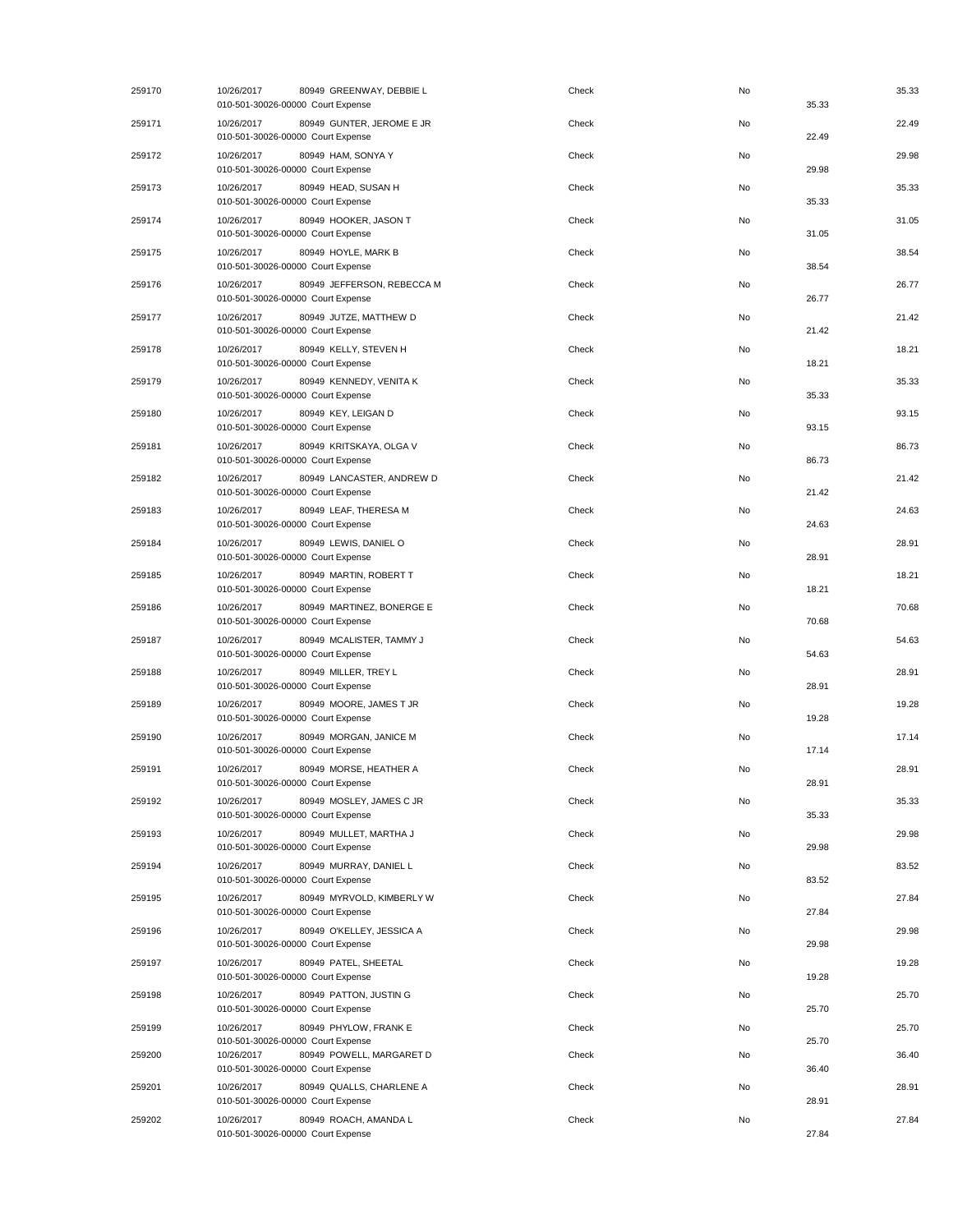| 259203 | 10/26/2017<br>80949 ROACH, KAYLA C<br>010-501-30026-00000 Court Expense       | Check | No | 22.49 | 22.49 |
|--------|-------------------------------------------------------------------------------|-------|----|-------|-------|
| 259204 | 10/26/2017<br>80949 ROGERS, KRISTY L<br>010-501-30026-00000 Court Expense     | Check | No | 19.28 | 19.28 |
| 259205 | 10/26/2017<br>80949 ROWLAND, JOSEPH C<br>010-501-30026-00000 Court Expense    | Check | No | 19.28 | 19.28 |
| 259206 | 10/26/2017<br>80949 ROWLAND, KIMBERLY L<br>010-501-30026-00000 Court Expense  | Check | No | 23.56 | 23.56 |
| 259207 | 10/26/2017<br>80949 SEITZ, KEITH R<br>010-501-30026-00000 Court Expense       | Check | No | 29.98 | 29.98 |
| 259208 | 10/26/2017<br>80949 SHANNON, JULIE-ANN E<br>010-501-30026-00000 Court Expense | Check | No | 77.10 | 77.10 |
| 259209 | 80949 SIMPSON, ANTONIA L<br>10/26/2017<br>010-501-30026-00000 Court Expense   | Check | No | 32.12 | 32.12 |
| 259210 | 80949 SMITH, DANA T<br>10/26/2017<br>010-501-30026-00000 Court Expense        | Check | No | 29.98 | 29.98 |
| 259211 | 10/26/2017<br>80949 SMITH, DEBRA D<br>010-501-30026-00000 Court Expense       | Check | No | 25.70 | 25.70 |
| 259212 | 80949 SMITH, GLENDA L<br>10/26/2017<br>010-501-30026-00000 Court Expense      | Check | No | 67.47 | 67.47 |
| 259213 | 80949 SUDDETH, ALISA M<br>10/26/2017<br>010-501-30026-00000 Court Expense     | Check | No | 22.49 | 22.49 |
| 259214 | 10/26/2017<br>80949 TESKE, TAMMY L<br>010-501-30026-00000 Court Expense       | Check | No | 21.42 | 21.42 |
| 259215 | 10/26/2017<br>80949 WILLIAMS, WILLIAM M<br>010-501-30026-00000 Court Expense  | Check | No | 36.40 | 36.40 |
| 259216 | 10/26/2017<br>80949 WILSON, JESSICA M<br>010-501-30026-00000 Court Expense    | Check | No | 16.07 | 16.07 |
| 259217 | 10/26/2017<br>80949 WILSON, MARK D<br>010-501-30026-00000 Court Expense       | Check | No | 24.63 | 24.63 |
| 259218 | 10/26/2017<br>80949 WRIGHT, HEATHER E<br>010-501-30026-00000 Court Expense    | Check | No | 31.05 | 31.05 |
| 259219 | 10/26/2017<br>80949 YINGST, GERALD E<br>010-501-30026-00000 Court Expense     | Check | No | 25.70 | 25.70 |
| 259220 | 10/26/2017<br>80949 ZARRA, AMY D<br>010-501-30026-00000 Court Expense         | Check | No | 18.21 | 18.21 |
|        |                                                                               |       |    |       |       |

**GRAND TOTAL \$2,841,296.79 Check Total \$2,841,296.79**

#### **VOIDED CHECK REGISTER FOR 10/01/2017 TO 10/31/2017 TD BANK ACCT 010-001-00010-71001 Oconee County General Operating Account**

| <b>CHECK#</b>        | <b>CHECK DATE</b>        | <b>VENDOR NO/ NAME</b>                                                                     | <b>Payment Type</b> | <b>EPay</b>                              | <b>GL Acct</b><br><u>Amt</u> | <b>CHECK AMT</b>             |
|----------------------|--------------------------|--------------------------------------------------------------------------------------------|---------------------|------------------------------------------|------------------------------|------------------------------|
| 258780<br>Void Date: | 10/05/2017<br>10/16/2017 | 82190 J DAVIS CONSTRUCTION INC.<br>020-107-50850-00092 Cap Buildings-Village Creek Sub-Sta | Check               | No                                       | 108,970.25                   | 108.970.25                   |
|                      |                          |                                                                                            |                     | <b>Check Total</b><br><b>GRAND TOTAL</b> |                              | \$108,970.25<br>\$108,970.25 |

## **E-PAYABLES REGISTER FOR 10/01/2017 TO 10/31/2017 ACCT 010-001-00060-73021 Oconee County Bank of America E-payables Account**

| <u>E-PAY #</u> | <b>E-PAY DATE</b> | <b>VENDOR NO/ NAME</b>                 | <b>Payment Type</b>      | EPay | <b>GL Acct</b> | <b>E-PAY AMT</b> |
|----------------|-------------------|----------------------------------------|--------------------------|------|----------------|------------------|
| 1755           | 10/02/2017        | 82816 AT&T                             | Bank of America Epayment | Yes  | <u>Amt</u>     | 84.32            |
|                |                   | 010-104-30041-00000 Telecommunications |                          |      | 84.32          |                  |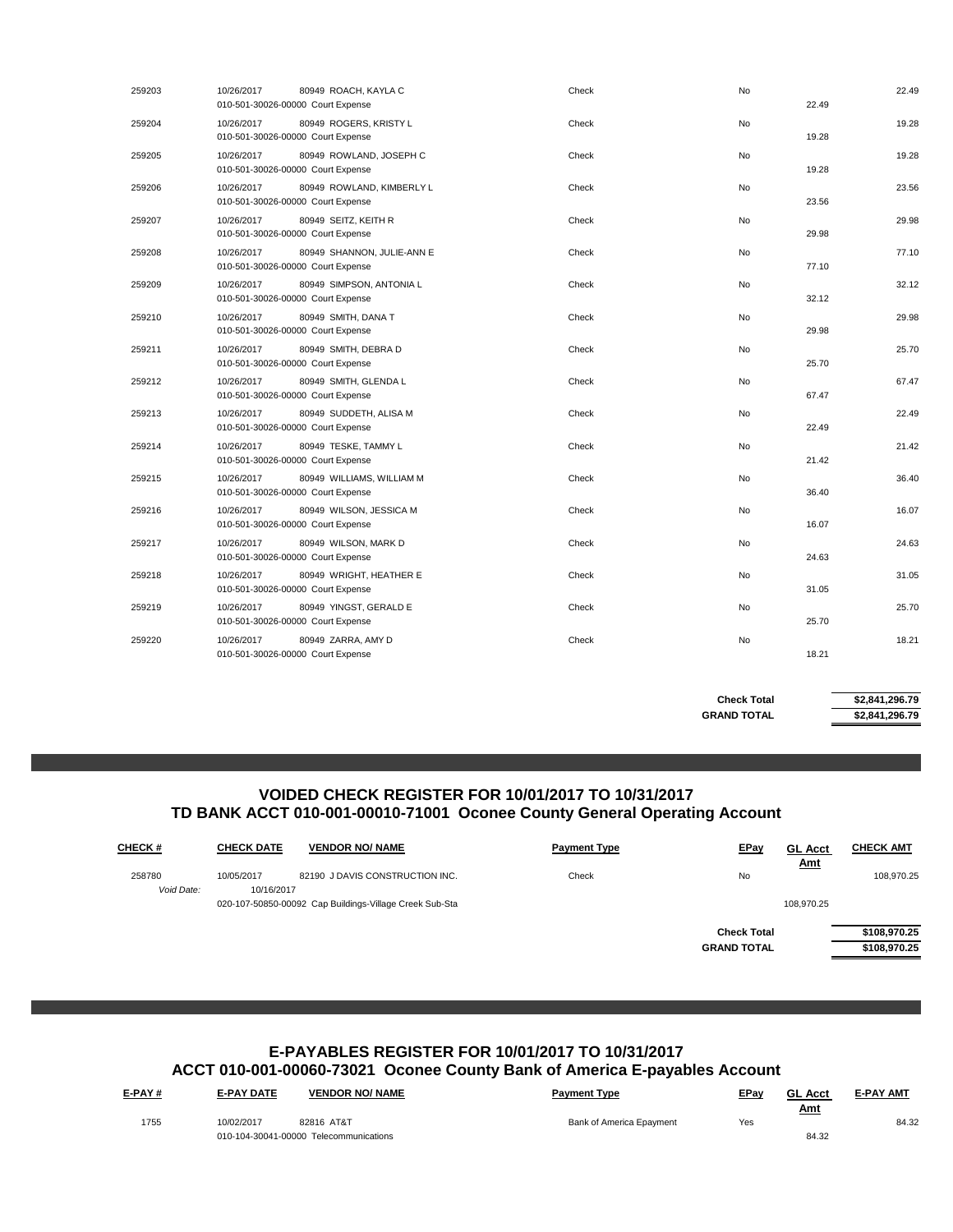| 1756 | 10/04/2017<br>2400 AT&T<br>010-709-30041-00000 Telecommunications                                                                                                                                                                                                                                                                                                                                                                                                                                                                                                                                                                                                                                                                                                                                                                                                                                                                                                                                                                                                                                                                                                                                                                                                                                                                     | Bank of America Epayment | Yes | 1,340.71                                                                                                                                                                                                                                                                    | 1,340.71  |
|------|---------------------------------------------------------------------------------------------------------------------------------------------------------------------------------------------------------------------------------------------------------------------------------------------------------------------------------------------------------------------------------------------------------------------------------------------------------------------------------------------------------------------------------------------------------------------------------------------------------------------------------------------------------------------------------------------------------------------------------------------------------------------------------------------------------------------------------------------------------------------------------------------------------------------------------------------------------------------------------------------------------------------------------------------------------------------------------------------------------------------------------------------------------------------------------------------------------------------------------------------------------------------------------------------------------------------------------------|--------------------------|-----|-----------------------------------------------------------------------------------------------------------------------------------------------------------------------------------------------------------------------------------------------------------------------------|-----------|
| 1757 | 2400 AT&T<br>10/04/2017<br>010-001-00020-71129 Accounts Rec Anderson Solicitor<br>010-001-00020-71115 Accounts Rec Prob/Parole Telephone<br>010-402-30041-00000 Telecommunications<br>010-403-30041-00000 Telecommunications                                                                                                                                                                                                                                                                                                                                                                                                                                                                                                                                                                                                                                                                                                                                                                                                                                                                                                                                                                                                                                                                                                          | Bank of America Epayment | Yes | 2.30<br>147.41<br>45.36<br>128.48                                                                                                                                                                                                                                           | 6,276.19  |
|      | 017-719-30041-00000 Telecommunications<br>010-709-30041-00000 Telecommunications                                                                                                                                                                                                                                                                                                                                                                                                                                                                                                                                                                                                                                                                                                                                                                                                                                                                                                                                                                                                                                                                                                                                                                                                                                                      |                          |     | 56.70<br>5,895.94                                                                                                                                                                                                                                                           |           |
| 1758 | 2040 BLUE RIDGE ELECTRIC COOP INC.<br>10/04/2017<br>010-101-34043-00000 Electricity<br>010-101-34043-00000 Electricity<br>010-601-34043-00000 Electricity<br>010-601-34043-00000 Electricity<br>017-719-34043-00000 Electricity<br>017-719-34043-00000 Electricity<br>017-719-34043-00000 Electricity<br>017-719-34043-00000 Electricity<br>010-721-34043-00000 Electricity<br>010-707-34043-00104 Electricity OITP<br>010-202-34043-62053 Electricity-Mullins Ford Landing                                                                                                                                                                                                                                                                                                                                                                                                                                                                                                                                                                                                                                                                                                                                                                                                                                                           | Bank of America Epayment | Yes | 31.86<br>139.47<br>1,263.55<br>63.61<br>9,444.81<br>161.60<br>352.26<br>316.63<br>1,162.01<br>352.45<br>112.89                                                                                                                                                              | 13,401.14 |
| 1759 | 10/04/2017<br>13120 MOTIVATIONAL SPORTS PRODUCTS INC<br>235-200-90093-00000 LAT-Grants to Agencies                                                                                                                                                                                                                                                                                                                                                                                                                                                                                                                                                                                                                                                                                                                                                                                                                                                                                                                                                                                                                                                                                                                                                                                                                                    | Bank of America Epayment | Yes | 97.52                                                                                                                                                                                                                                                                       | 97.52     |
| 1760 | 10/04/2017<br>6005 FORT HILL NATURAL GAS AUTHORIT<br>010-714-34042-00723 Gas & Fuel Oil Plne Street Complex<br>010-714-34042-00109 Gas & Fuel Oil Probation & Parole<br>010-716-34042-00000 Gas & Fuel Oil<br>010-714-34042-00510 Gas & Fuel Oil Courthouse (New)<br>010-106-34042-00000 Gas & Fuel Oil<br>010-509-34042-00000 Gas & Fuel Oil<br>010-106-34042-00000 Gas & Fuel Oil<br>010-714-34042-00729 Gas & Fuel Oil Brown Building<br>010-106-34042-00000 Gas & Fuel Oil<br>010-714-34042-00270 Gas & Fuel Oil Oakway School<br>010-103-34042-00000 Gas & Fuel Oil                                                                                                                                                                                                                                                                                                                                                                                                                                                                                                                                                                                                                                                                                                                                                              | Bank of America Epayment | Yes | 13.57<br>12.72<br>12.72<br>2,287.75<br>88.80<br>15.25<br>138.66<br>19.48<br>1,185.06<br>62.69<br>15.25<br>0.00                                                                                                                                                              | 3,851.95  |
| 1761 | 10/04/2017<br>19090 QS1 DATA SYSTEMS<br>010-501-60901-00155 DSS Child Support Title IV-D<br>010-306-30025-00000 Professional<br>010-306-30056-00000 DATA PROCESSING<br>010-306-40032-00000 Operational<br>010-302-30056-00000 Data Processing                                                                                                                                                                                                                                                                                                                                                                                                                                                                                                                                                                                                                                                                                                                                                                                                                                                                                                                                                                                                                                                                                         | Bank of America Epayment | Yes | 208.05<br>829.77<br>0.00<br>0.00<br>757.25<br>0.00                                                                                                                                                                                                                          | 1,795.07  |
| 1762 | 10/04/2017<br>85275 R&T PARTS INC. SENECA<br>017-719-80719-00000 Rock Quarry Vehicle Maintenance<br>010-001-00040-71725 Vehicle Inventory<br>010-001-00040-71725 Vehicle Inventory<br>010-001-00040-71725 Vehicle Inventory<br>010-001-00040-71725 Vehicle Inventory<br>010-001-00040-71725 Vehicle Inventory<br>010-001-00040-71725 Vehicle Inventory<br>010-001-00040-71725 Vehicle Inventory<br>010-001-00040-71725 Vehicle Inventory<br>010-001-00040-71725 Vehicle Inventory<br>010-001-00040-71725 Vehicle Inventory<br>010-001-00040-71725 Vehicle Inventory<br>010-001-00040-71725 Vehicle Inventory<br>010-001-00040-71725 Vehicle Inventory<br>010-001-00040-71725 Vehicle Inventory<br>010-001-00040-71725 Vehicle Inventory<br>010-001-00040-71725 Vehicle Inventory<br>010-001-00040-71725 Vehicle Inventory<br>010-001-00040-71725 Vehicle Inventory<br>010-001-00040-71725 Vehicle Inventory<br>010-001-00040-71725 Vehicle Inventory<br>010-001-00040-71725 Vehicle Inventory<br>010-001-00040-71725 Vehicle Inventory<br>010-001-00040-71725 Vehicle Inventory<br>010-001-00040-71725 Vehicle Inventory<br>010-001-00040-71725 Vehicle Inventory<br>010-001-00040-71725 Vehicle Inventory<br>010-001-00040-71725 Vehicle Inventory<br>010-001-00040-71725 Vehicle Inventory<br>010-001-00040-71725 Vehicle Inventory | Bank of America Epayment | Yes | 641.60<br>5.25<br>42.23<br>4.55<br>71.66<br>65.51<br>35.17<br>32.58<br>10.62<br>136.72<br>11.12<br>9.01<br>139.90<br>94.38<br>8.06<br>12.39<br>178.56<br>6.51<br>40.74<br>68.71<br>179.14<br>50.03<br>3.13<br>471.40<br>18.82<br>9.33<br>242.60<br>64.28<br>105.04<br>20.19 | 2,884.01  |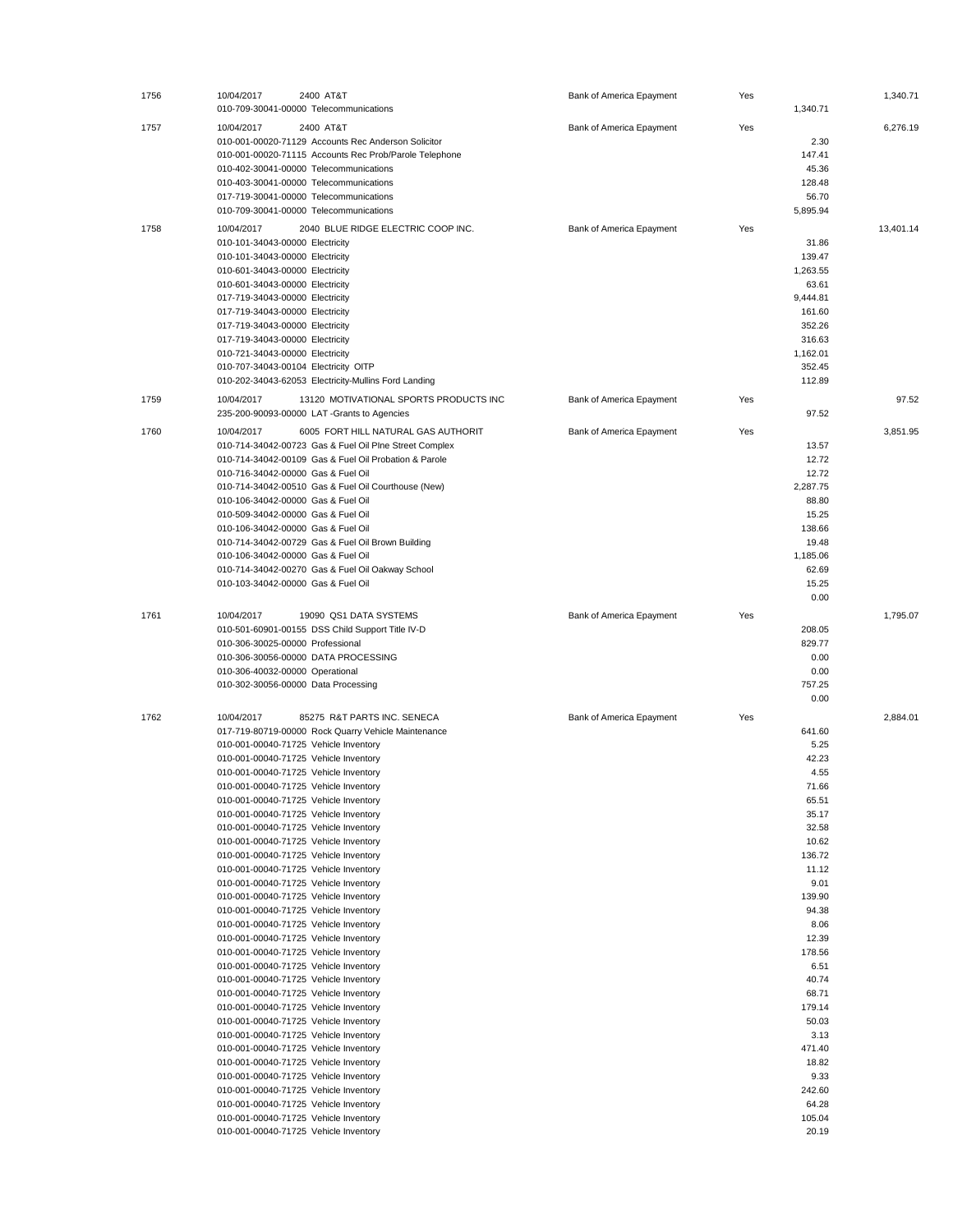|      | 010-001-00040-71725 Vehicle Inventory                                          |                                 |     | 104.78          |           |
|------|--------------------------------------------------------------------------------|---------------------------------|-----|-----------------|-----------|
| 1763 | 10/04/2017<br>19160 SENECA LIGHT & WATER PLANT                                 | Bank of America Epayment        | Yes |                 | 2,018.89  |
|      | 010-718-34044-00000 Water/Sewer/Garbage                                        |                                 |     | 30.40           |           |
|      | 010-202-34044-62052 Water/Sewer-Lawrence Brdge Rec Area                        |                                 |     | 27.19           |           |
|      | 010-403-34044-00000 Water/Sewer/Garbage                                        |                                 |     | 68.88           |           |
|      |                                                                                |                                 |     |                 |           |
|      | 010-403-34044-00000 Water/Sewer/Garbage                                        |                                 |     | 27.48           |           |
|      | 010-403-34043-00000 Electricity                                                |                                 |     | 1.210.97        |           |
|      | 010-103-34043-00000 Electricity                                                |                                 |     | 438.63          |           |
|      | 010-103-34044-00000 Water/Sewer/Garbage                                        |                                 |     | 90.85           |           |
|      | 515-777-34044-00000 Water/Sewer/Garbage                                        |                                 |     | 36.52           |           |
|      | 515-777-34044-00000 Water/Sewer/Garbage                                        |                                 |     | 36.52           |           |
|      | 010-718-34044-00000 Water/Sewer/Garbage                                        |                                 |     | 51.45           |           |
|      |                                                                                |                                 |     |                 |           |
| 1764 | 10/04/2017<br>19180 SUPER SERVICE TIRE & ALIGNMENT INC.                        | Bank of America Epayment        | Yes |                 | 1,740.23  |
|      | 010-001-00040-71725 Vehicle Inventory                                          |                                 |     | 411.94          |           |
|      | 010-001-00040-71725 Vehicle Inventory                                          |                                 |     | 1,112.29        |           |
|      | 010-001-00040-71725 Vehicle Inventory                                          |                                 |     | 216.00          |           |
|      | 10/04/2017<br>2035 VERIZON WIRELESS                                            |                                 | Yes |                 | 7,073.36  |
| 1765 |                                                                                | Bank of America Epayment        |     |                 |           |
|      | 010-104-30041-00000 Telecommunications                                         |                                 |     | 7,073.36        |           |
| 1766 | 10/12/2017<br>2400 AT&T                                                        | Bank of America Epayment        | Yes |                 | 85.15     |
|      | 010-709-30041-00000 Telecommunications                                         |                                 |     | 85.15           |           |
|      |                                                                                |                                 |     |                 |           |
| 1767 | 10/12/2017<br>2040 BLUE RIDGE ELECTRIC COOP INC.                               | Bank of America Epayment        | Yes |                 | 386.51    |
|      | 010-718-34043-00000 Electricity                                                |                                 |     | 386.51          |           |
| 1768 | 83828 MASTER MACHINE WORKS INC.<br>10/12/2017                                  | Bank of America Epayment        | Yes |                 | 25,397.90 |
|      | 017-719-80719-00000 Rock Quarry Vehicle Maintenance                            |                                 |     | 25,397.90       |           |
|      |                                                                                |                                 |     |                 |           |
| 1769 | 10/12/2017<br>19090 QS1 DATA SYSTEMS                                           | <b>Bank of America Epayment</b> | Yes |                 | 255.00    |
|      | 010-302-30056-00000 Data Processing                                            |                                 |     | 255.00          |           |
| 1770 | 10/12/2017<br>19180 SUPER SERVICE TIRE & ALIGNMENT INC.                        |                                 | Yes |                 | 4,417.71  |
|      |                                                                                | Bank of America Epayment        |     |                 |           |
|      | 010-001-00040-71725 Vehicle Inventory                                          |                                 |     | 1,374.22        |           |
|      | 010-001-00040-71725 Vehicle Inventory                                          |                                 |     | 462.02          |           |
|      | 010-001-00040-71725 Vehicle Inventory                                          |                                 |     | 432.00          |           |
|      | 010-001-00040-71725 Vehicle Inventory                                          |                                 |     | 834.22          |           |
|      | 010-001-00040-71725 Vehicle Inventory                                          |                                 |     | 777.76          |           |
|      | 010-001-00040-71725 Vehicle Inventory                                          |                                 |     | 537.49          |           |
|      |                                                                                |                                 |     |                 |           |
| 1771 | 82387 UPSTATE MEDICAL ASSOCIATES<br>10/12/2017                                 | Bank of America Epayment        | Yes |                 | 1,448.00  |
|      | 010-710-30062-00000 Medical                                                    |                                 |     | 1,448.00        |           |
| 1772 | 82387 UPSTATE MEDICAL ASSOCIATES<br>10/12/2017                                 | Bank of America Epayment        | Yes |                 | 50.00     |
|      | 010-107-30062-00000 Medical                                                    |                                 |     | 50.00           |           |
|      |                                                                                |                                 |     |                 |           |
| 1773 | 82387 UPSTATE MEDICAL ASSOCIATES<br>10/12/2017                                 | Bank of America Epayment        | Yes |                 | 6,986.00  |
|      | 010-107-30062-00000 Medical                                                    |                                 |     | 6,986.00        |           |
|      |                                                                                |                                 |     |                 |           |
|      |                                                                                |                                 |     |                 |           |
| 1774 | 3075 WESTMINSTER UTILITY DEPARTMENT<br>10/12/2017                              | Bank of America Epayment        | Yes |                 | 3,221.60  |
|      | 020-107-34044-00000 Water/Sewer/Garbage                                        |                                 |     | 23.50           |           |
|      | 010-206-34043-00209 Electricity Westminster Branch                             |                                 |     | 1,303.62        |           |
|      | 010-206-34044-00209 Water/Sewer/Garbage-Westminster Br                         |                                 |     | 65.76           |           |
|      | 010-718-34044-00000 Water/Sewer/Garbage                                        |                                 |     | 26.03           |           |
|      | 010-718-34044-00000 Water/Sewer/Garbage                                        |                                 |     | 27.03           |           |
|      | 010-205-34043-00000 Electricity                                                |                                 |     | 773.12          |           |
|      |                                                                                |                                 |     | 25.06           |           |
|      | 010-205-34044-00000 Water/Sewer/Garbage                                        |                                 |     |                 |           |
|      | 010-205-34043-00000 Electricity                                                |                                 |     | 542.10          |           |
|      | 010-205-34044-00000 Water/Sewer/Garbage                                        |                                 |     | 132.61          |           |
|      | 010-205-34043-00000 Electricity                                                |                                 |     | 302.77          |           |
|      | 10/16/2017                                                                     |                                 |     |                 |           |
| 1775 | 80597 DESIGNLAB INC                                                            | Bank of America Epayment        | Yes |                 | 8,935.92  |
|      | 010-101-40065-00000 Clothing/Uniforms                                          |                                 |     | 34.97           |           |
|      | 010-101-40065-00000 Clothing/Uniforms                                          |                                 |     | 173.01          |           |
|      | 010-101-40065-00000 Clothing/Uniforms                                          |                                 |     | 93.05           |           |
|      | 010-101-40065-00000 Clothing/Uniforms                                          |                                 |     | 69.32           |           |
|      | 010-101-40065-00000 Clothing/Uniforms                                          |                                 |     | 92.43           |           |
|      | 010-101-40065-00000 Clothing/Uniforms                                          |                                 |     | 69.32           |           |
|      | 010-101-40065-00000 Clothing/Uniforms                                          |                                 |     | 81.19           |           |
|      | 010-101-40065-00000 Clothing/Uniforms                                          |                                 |     | 23.11           |           |
|      |                                                                                |                                 |     |                 |           |
|      | 010-101-40065-00000 Clothing/Uniforms                                          |                                 |     | 69.32           |           |
|      | 010-101-40065-00000 Clothing/Uniforms                                          |                                 |     | 46.22           |           |
|      | 010-101-40065-00000 Clothing/Uniforms                                          |                                 |     | 46.22           |           |
|      | 010-101-40065-00000 Clothing/Uniforms                                          |                                 |     | 46.22           |           |
|      | 010-101-40065-00000 Clothing/Uniforms                                          |                                 |     | 81.19           |           |
|      | 010-101-40065-00000 Clothing/Uniforms                                          |                                 |     | 23.11           |           |
|      | 010-101-40065-00000 Clothing/Uniforms                                          |                                 |     | 46.22           |           |
|      | 010-101-40065-00000 Clothing/Uniforms                                          |                                 |     | 295.87          |           |
|      | 010-101-40065-00000 Clothing/Uniforms                                          |                                 |     | 127.40          |           |
|      |                                                                                |                                 |     |                 |           |
|      | 010-101-40065-00000 Clothing/Uniforms                                          |                                 |     | 75.18           |           |
|      | 010-101-40065-00000 Clothing/Uniforms                                          |                                 |     | 46.22           |           |
|      | 010-101-40065-00000 Clothing/Uniforms<br>010-101-40065-00000 Clothing/Uniforms |                                 |     | 186.04<br>69.94 |           |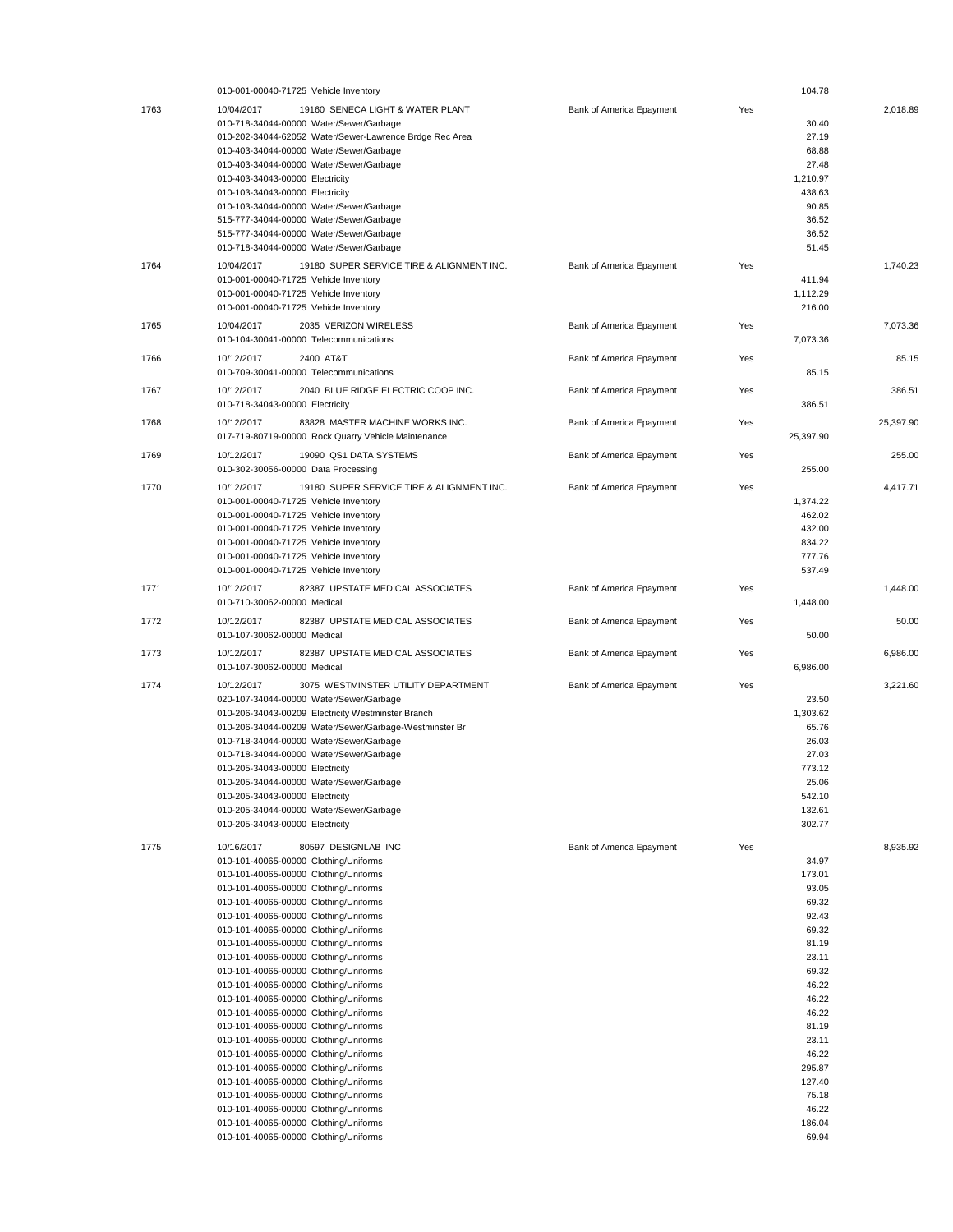| 010-101-40065-00000 Clothing/Uniforms | 83.39  |
|---------------------------------------|--------|
| 010-101-40065-00000 Clothing/Uniforms | 52.07  |
|                                       |        |
| 010-101-40065-00000 Clothing/Uniforms | 104.91 |
| 010-101-40065-00000 Clothing/Uniforms | 14.07  |
| 010-101-40065-00000 Clothing/Uniforms | 50.07  |
|                                       |        |
| 010-101-40065-00000 Clothing/Uniforms | 14.07  |
| 010-101-40065-00000 Clothing/Uniforms | 14.07  |
| 010-101-40065-00000 Clothing/Uniforms | 36.01  |
|                                       |        |
| 010-101-40065-00000 Clothing/Uniforms | 14.07  |
| 010-101-40065-00000 Clothing/Uniforms | 14.07  |
| 010-101-40065-00000 Clothing/Uniforms | 28.13  |
| 010-101-40065-00000 Clothing/Uniforms | 14.07  |
|                                       |        |
| 010-101-40065-00000 Clothing/Uniforms | 14.07  |
| 010-101-40065-00000 Clothing/Uniforms | 69.94  |
| 010-101-40065-00000 Clothing/Uniforms | 34.97  |
|                                       |        |
| 010-101-40065-00000 Clothing/Uniforms | 104.30 |
| 010-101-40065-00000 Clothing/Uniforms | 111.28 |
| 010-101-40065-00000 Clothing/Uniforms | 34.97  |
|                                       |        |
| 010-101-40065-00000 Clothing/Uniforms | 34.97  |
| 010-101-40065-00000 Clothing/Uniforms | 69.94  |
| 010-101-40065-00000 Clothing/Uniforms | 34.97  |
| 010-101-40065-00000 Clothing/Uniforms | 174.85 |
|                                       |        |
| 010-101-40065-00000 Clothing/Uniforms | 69.94  |
| 010-101-40065-00000 Clothing/Uniforms | 279.76 |
| 010-101-40065-00000 Clothing/Uniforms | 104.91 |
|                                       |        |
| 010-101-40065-00000 Clothing/Uniforms | 41.34  |
| 010-101-40065-00000 Clothing/Uniforms | 34.97  |
| 010-101-40065-00000 Clothing/Uniforms | 69.94  |
| 010-101-40065-00000 Clothing/Uniforms | 502.76 |
|                                       |        |
| 010-101-40065-00000 Clothing/Uniforms | 145.79 |
| 010-101-40065-00000 Clothing/Uniforms | 252.05 |
| 010-101-40065-00000 Clothing/Uniforms | 237.97 |
|                                       |        |
| 010-101-40065-00000 Clothing/Uniforms | 269.57 |
| 010-101-40065-00000 Clothing/Uniforms | 102.25 |
| 010-101-40065-00000 Clothing/Uniforms | 138.54 |
|                                       |        |
| 010-101-40065-00000 Clothing/Uniforms | 54.31  |
| 010-101-40065-00000 Clothing/Uniforms | 131.90 |
| 010-101-40065-00000 Clothing/Uniforms | 67.28  |
| 010-101-40065-00000 Clothing/Uniforms | 62.96  |
|                                       |        |
| 010-101-40065-00000 Clothing/Uniforms | 32.31  |
| 010-101-40065-00000 Clothing/Uniforms | 64.62  |
| 010-101-40065-00000 Clothing/Uniforms | 37.79  |
|                                       |        |
| 010-101-40065-00000 Clothing/Uniforms | 86.07  |
| 010-101-40065-00000 Clothing/Uniforms | 23.11  |
| 010-101-40065-00000 Clothing/Uniforms | 32.31  |
|                                       |        |
| 010-101-40065-00000 Clothing/Uniforms | 78.52  |
| 010-101-40065-00000 Clothing/Uniforms | 141.49 |
| 010-101-40065-00000 Clothing/Uniforms | 32.31  |
| 010-101-40065-00000 Clothing/Uniforms | 32.31  |
|                                       |        |
| 010-101-40065-00000 Clothing/Uniforms | 23.11  |
| 010-101-40065-00000 Clothing/Uniforms | 19.81  |
| 010-101-40065-00000 Clothing/Uniforms | 46.07  |
|                                       |        |
| 010-101-40065-00000 Clothing/Uniforms | 99.32  |
| 010-101-40065-00000 Clothing/Uniforms | 129.37 |
| 010-101-40065-00000 Clothing/Uniforms | 97.66  |
| 010-101-40065-00000 Clothing/Uniforms | 151.97 |
|                                       |        |
| 010-101-40065-00000 Clothing/Uniforms | 65.88  |
| 010-101-40065-00000 Clothing/Uniforms | 21.01  |
| 010-101-40065-00000 Clothing/Uniforms | 21.01  |
|                                       |        |
| 010-101-40065-00000 Clothing/Uniforms | 26.26  |
| 010-101-40065-00000 Clothing/Uniforms | 175.04 |
| 010-101-40065-00000 Clothing/Uniforms | 85.69  |
|                                       |        |
| 010-101-40065-00000 Clothing/Uniforms | 47.27  |
| 010-101-40065-00000 Clothing/Uniforms | 26.26  |
| 010-101-40065-00000 Clothing/Uniforms | 84.29  |
| 010-101-40065-00000 Clothing/Uniforms | 77.38  |
|                                       |        |
| 010-101-40065-00000 Clothing/Uniforms | 77.38  |
| 010-101-40065-00000 Clothing/Uniforms | 96.73  |
| 010-101-40065-00000 Clothing/Uniforms | 135.42 |
|                                       |        |
| 010-101-40065-00000 Clothing/Uniforms | 135.42 |
| 010-101-40065-00000 Clothing/Uniforms | 96.73  |
| 010-101-40065-00000 Clothing/Uniforms | 58.04  |
|                                       |        |
| 010-101-40065-00000 Clothing/Uniforms | 58.04  |
| 010-101-40065-00000 Clothing/Uniforms | 38.69  |
| 010-101-40065-00000 Clothing/Uniforms | 122.98 |
|                                       |        |
| 010-101-40065-00000 Clothing/Uniforms | 26.26  |

|   | 83.39           |            |   |
|---|-----------------|------------|---|
|   | 52.07           |            |   |
| 1 | 04.91           |            |   |
|   | 14.07           |            |   |
|   | 50.07           |            |   |
|   | 14.07           |            |   |
|   | 14.07           |            |   |
|   |                 |            |   |
|   | 36.01           |            |   |
|   | 14.07           |            |   |
|   | 14.07           |            |   |
|   | 28.13           |            |   |
|   | 14.07           |            |   |
|   | 14.07           |            |   |
|   | 69.94           |            |   |
|   | 34.97           |            |   |
|   | 104.30          |            |   |
|   | 111.28          |            |   |
|   | 34.97           |            |   |
|   | 34.97           |            |   |
|   |                 |            |   |
|   | 69.94           |            |   |
|   | 34.97           |            |   |
|   | 174.85          |            |   |
|   | 69.94           |            |   |
|   | 279.76          |            |   |
|   | 104.91          |            |   |
|   | 41.34           |            |   |
|   | 34.97           |            |   |
|   | 69.94           |            |   |
|   | 502.76          |            |   |
|   | 145.79          |            |   |
|   | 252.05          |            |   |
|   |                 |            |   |
|   | 237.97          |            |   |
|   | 269.57          |            |   |
|   | 102.25          |            |   |
|   | 138.54          |            |   |
|   | 54.31           |            |   |
|   | 131.90          |            |   |
|   | 67.28           |            |   |
|   |                 |            |   |
|   | 62.96           |            |   |
|   | 32.31           |            |   |
|   |                 |            |   |
|   | 64.62           |            |   |
|   | 37.79           |            |   |
|   | 86.07           |            |   |
|   | 23.11           |            |   |
|   | 32.31           |            |   |
|   | 78.52           |            |   |
|   | 141.49          |            |   |
|   | 32.31           |            |   |
|   | 32.31           |            |   |
|   | 23.11           |            |   |
|   |                 | $\epsilon$ | 1 |
|   | 46.07           |            |   |
|   | 99.32           |            |   |
|   | 129.37          |            |   |
|   | 97.66           |            |   |
|   |                 |            |   |
|   | 151.97<br>65.88 |            |   |
|   |                 |            |   |
|   | 21.01           |            |   |
|   | 21.01           |            |   |
|   | 26.26           |            |   |
|   | 175.04          |            |   |
|   | 85.69           |            |   |
|   | 47.27           |            |   |
|   | 26.26           |            |   |
|   | 84.29           |            |   |
|   | 77.38           |            |   |
|   | 77.38           |            |   |
|   | 96.73           |            |   |
|   | 135.42          |            |   |
|   | 135.42          |            |   |
|   | 96.73           |            |   |
|   |                 |            |   |
|   | 58.04           |            |   |
|   | 58.04           |            |   |
|   | 38.69           |            |   |
| 1 | 22.98<br>26.26  |            |   |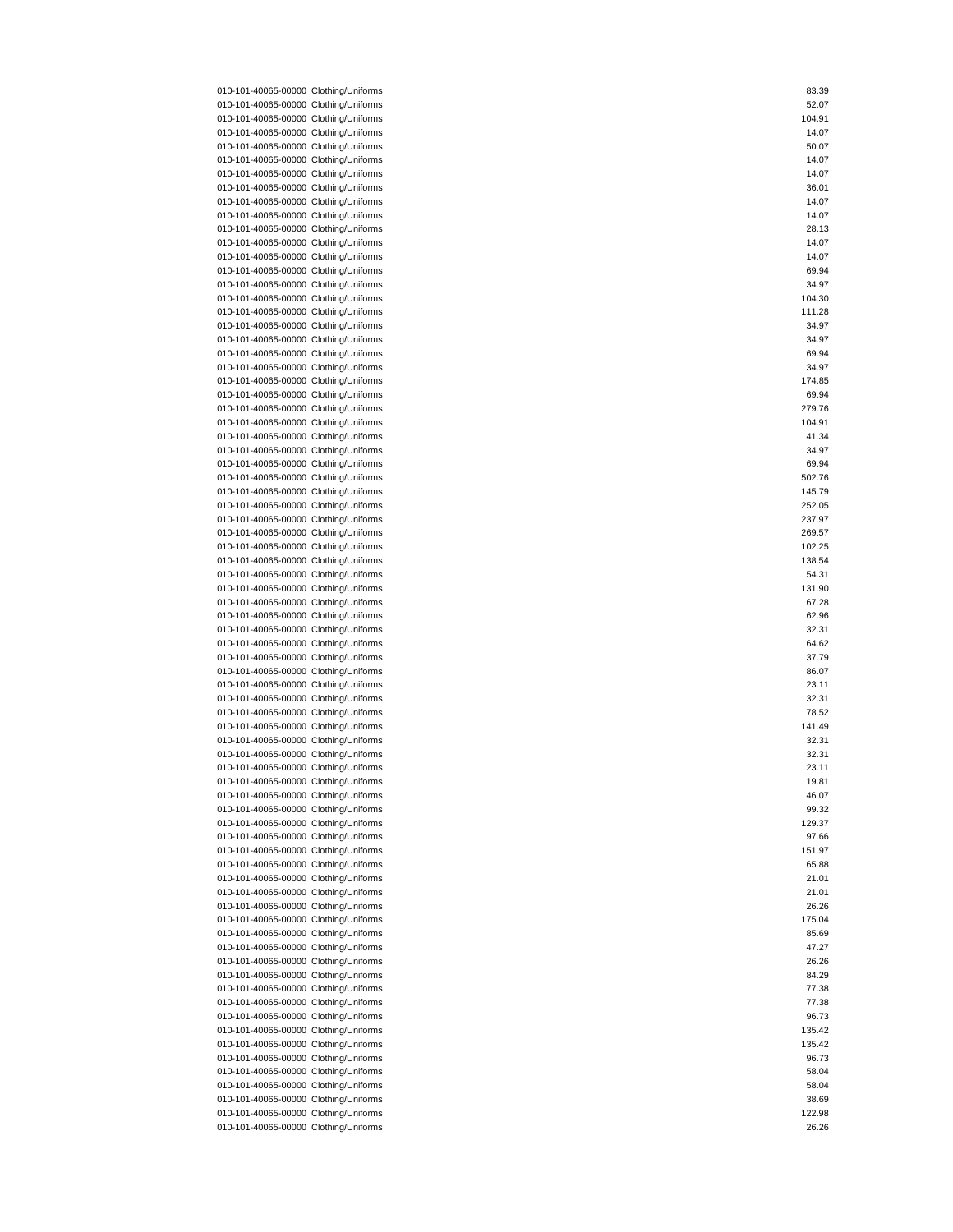|      | 010-101-40065-00000 Clothing/Uniforms                        |                          |     | 116.07   |           |
|------|--------------------------------------------------------------|--------------------------|-----|----------|-----------|
|      | 010-101-40065-00000 Clothing/Uniforms                        |                          |     | 38.69    |           |
|      | 010-101-40065-00000 Clothing/Uniforms                        |                          |     | 135.42   |           |
|      | 010-101-40065-00000 Clothing/Uniforms                        |                          |     | 19.35    |           |
|      |                                                              |                          |     | 135.42   |           |
|      | 010-101-40065-00000 Clothing/Uniforms                        |                          |     |          |           |
|      | 010-101-40065-00000 Clothing/Uniforms                        |                          |     | 107.73   |           |
|      | 010-101-40065-00000 Clothing/Uniforms                        |                          |     | 69.94    |           |
|      | 010-101-40065-00000 Clothing/Uniforms                        |                          |     | 26.26    |           |
|      | 010-101-40065-00000 Clothing/Uniforms                        |                          |     | 62.74    |           |
|      | 010-101-40065-00000 Clothing/Uniforms                        |                          |     | 36.49    |           |
|      | 010-101-40065-00000 Clothing/Uniforms                        |                          |     | 41.34    |           |
|      | 010-101-40065-00000 Clothing/Uniforms                        |                          |     | 57.49    |           |
|      |                                                              |                          |     | 0.00     |           |
|      |                                                              |                          |     |          |           |
| 1776 | 10/16/2017<br>85275 R&T PARTS INC. SENECA                    | Bank of America Epayment | Yes |          | 2,980.44  |
|      | 010-001-00040-71725 Vehicle Inventory                        |                          |     | 78.19    |           |
|      | 010-001-00040-71725 Vehicle Inventory                        |                          |     | 41.14    |           |
|      | 010-001-00040-71725 Vehicle Inventory                        |                          |     | 31.24    |           |
|      | 010-001-00040-71725 Vehicle Inventory                        |                          |     | 106.59   |           |
|      | 010-001-00040-71725 Vehicle Inventory                        |                          |     | 67.50    |           |
|      | 010-001-00040-71725 Vehicle Inventory                        |                          |     | 162.73   |           |
|      | 010-001-00040-71725 Vehicle Inventory                        |                          |     | 171.93   |           |
|      |                                                              |                          |     |          |           |
|      | 010-001-00040-71725 Vehicle Inventory                        |                          |     | 110.39   |           |
|      | 010-001-00040-71725 Vehicle Inventory                        |                          |     | 58.17    |           |
|      | 010-001-00040-71725 Vehicle Inventory                        |                          |     | 113.79   |           |
|      | 010-001-00040-71725 Vehicle Inventory                        |                          |     | 20.19    |           |
|      | 010-001-00040-71725 Vehicle Inventory                        |                          |     | 7.08     |           |
|      | 010-001-00040-71725 Vehicle Inventory                        |                          |     | 182.78   |           |
|      | 010-001-00040-71725 Vehicle Inventory                        |                          |     | 621.92   |           |
|      | 010-001-00040-71725 Vehicle Inventory                        |                          |     | 168.86   |           |
|      | 010-001-00040-71725 Vehicle Inventory                        |                          |     | 4.02     |           |
|      | 010-001-00040-71725 Vehicle Inventory                        |                          |     | 40.26    |           |
|      |                                                              |                          |     |          |           |
|      | 010-001-00040-71725 Vehicle Inventory                        |                          |     | 132.47   |           |
|      | 010-001-00040-71725 Vehicle Inventory                        |                          |     | 19.76    |           |
|      | 010-001-00040-71725 Vehicle Inventory                        |                          |     | 19.76    |           |
|      | 010-001-00040-71725 Vehicle Inventory                        |                          |     | 159.58   |           |
|      | 010-001-00040-71725 Vehicle Inventory                        |                          |     | 10.64    |           |
|      | 010-001-00040-71725 Vehicle Inventory                        |                          |     | 29.67    |           |
|      | 010-001-00040-71725 Vehicle Inventory                        |                          |     | 49.39    |           |
|      | 010-001-00040-71725 Vehicle Inventory                        |                          |     | 20.22    |           |
|      | 010-001-00040-71725 Vehicle Inventory                        |                          |     | 10.58    |           |
|      |                                                              |                          |     |          |           |
|      | 010-001-00040-71725 Vehicle Inventory                        |                          |     | 108.07   |           |
|      | 010-001-00040-71725 Vehicle Inventory                        |                          |     | 34.12    |           |
|      | 010-001-00040-71725 Vehicle Inventory                        |                          |     | 47.44    |           |
|      | 010-001-00040-71725 Vehicle Inventory                        |                          |     | 86.91    |           |
|      | 010-001-00040-71725 Vehicle Inventory                        |                          |     | 45.57    |           |
|      | 010-001-00040-71725 Vehicle Inventory                        |                          |     | 69.92    |           |
|      | 010-001-00040-71725 Vehicle Inventory                        |                          |     | 149.56   |           |
|      |                                                              |                          |     |          |           |
| 1777 | 10/17/2017<br>19150 SC DEPT OF REVENUE-SALES & USE TAX RETUR | Bank of America Epayment | Yes |          | 1,919.54  |
|      | 010-101-50870-00000 Capital Vehicle                          |                          |     | 234.00   |           |
|      | 225-104-30024-31010 Equipment Maint.-CLEC                    |                          |     | 520.68   |           |
|      | 010-107-50840-00000 Equipment Capital Expenditures           |                          |     | 538.50   |           |
|      | 010-001-00040-71725 Vehicle Inventory                        |                          |     |          |           |
|      |                                                              |                          |     | 302.12   |           |
|      | 010-101-40031-00000 Non-Capital Equipment                    |                          |     | 10.13    |           |
|      | 010-101-40032-00000 Operational                              |                          |     | 39.96    |           |
|      | 010-101-40065-00000 Clothing/Uniforms                        |                          |     | 34.20    |           |
|      | 010-101-40353-00000 Firing Range                             |                          |     | 32.88    |           |
|      | 010-104-30024-00000 Maintenance on Equipment                 |                          |     | 11.40    |           |
|      | 010-104-40031-00000 Non-Capital Equipment                    |                          |     | 8.28     |           |
|      | 010-107-40032-00000 Operational                              |                          |     | 4.66     |           |
|      | 010-203-33022-00000 Maintenance Buildings/Grounds            |                          |     | 0.57     |           |
|      | 010-206-40032-00000 Operational                              |                          |     | 16.50    |           |
|      |                                                              |                          |     |          |           |
|      | 010-501-30026-00000 Court Expense                            |                          |     | 20.44    |           |
|      | 010-718-30068-00000 Advertising                              |                          |     | 116.99   |           |
|      | 013-116-40032-91170 Operational - FY17 LEMPG01               |                          |     | 8.60     |           |
|      | 013-206-60010-00000 Library Misc Donations Expense           |                          |     | 2.32     |           |
|      | 225-104-40032-31010 Operational - CLEC                       |                          |     | 12.96    |           |
|      | 240-206-40032-00255 Operational                              |                          |     | 4.35     |           |
|      |                                                              |                          |     |          |           |
| 1778 | 10/17/2017<br>19150 SC DEPT OF REVENUE-SALES & USE TAX RETUR | Bank of America Epayment | Yes |          | 6,786.72  |
|      | 010-080-00805-10906 CS Airport Miscellaneous                 |                          |     | 4.47     |           |
|      | 010-080-00805-10980 CS Aviation Fuel                         |                          |     | 1,589.01 |           |
|      | 010-080-00805-10990 CS Jet Fuel                              |                          |     | 5,193.24 |           |
| 1779 | 10/17/2017<br>19150 SC DEPT OF REVENUE-SALES & USE TAX RETUR | Bank of America Epayment | Yes |          | 137.58    |
|      | 010-080-49807-14910 CS SWC Sale of Mulch                     |                          |     | 137.58   |           |
|      |                                                              |                          |     |          |           |
| 1780 | 19150 SC DEPT OF REVENUE-SALES & USE TAX RETUR<br>10/17/2017 | Bank of America Epayment | Yes |          | 13,224.84 |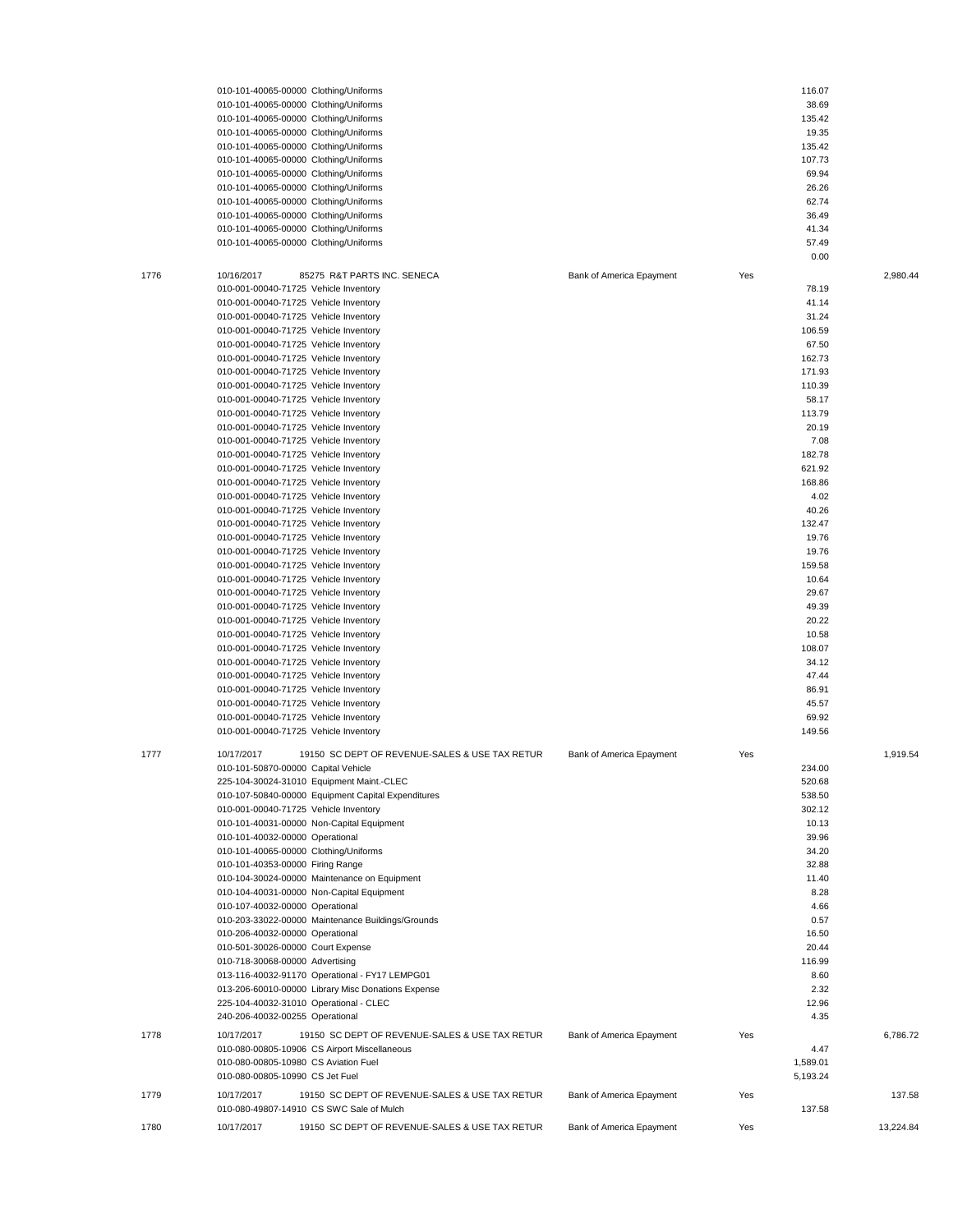|      | 017-080-00805-15401 Outside Sales                                                                      |                          |     | 13,224.84        |            |
|------|--------------------------------------------------------------------------------------------------------|--------------------------|-----|------------------|------------|
| 1781 | 10/17/2017<br>19150 SC DEPT OF REVENUE-SALES & USE TAX RETUR<br>010-080-00805-00203 CS High Falls Park | Bank of America Epayment | Yes | 4,308.11         | 4,308.11   |
| 1782 | 10/17/2017<br>19150 SC DEPT OF REVENUE-SALES & USE TAX RETUR<br>010-080-00805-00204 CS South Cove Park | Bank of America Epayment | Yes | 7,679.81         | 7,679.81   |
| 1783 | 10/17/2017<br>19150 SC DEPT OF REVENUE-SALES & USE TAX RETUR<br>010-080-00805-00205 CS Chau Ram Park   | Bank of America Epayment | Yes | 1,275.22         | 1.275.22   |
| 1784 | 10/18/2017<br>82816 AT&T<br>010-104-30041-00000 Telecommunications                                     | Bank of America Epayment | Yes | 84.32            | 84.32      |
| 1785 | 10/18/2017<br>2040 BLUE RIDGE ELECTRIC COOP INC.                                                       | Bank of America Epayment | Yes |                  | 9,095.20   |
|      | 010-104-34043-00000 Electricity                                                                        |                          |     | 71.23            |            |
|      | 020-107-34043-00000 Electricity                                                                        |                          |     | 87.48            |            |
|      | 315-707-34043-00000 Electric<br>020-107-34043-00000 Electricity                                        |                          |     | 586.31<br>64.85  |            |
|      | 010-720-34043-00000 Electricity                                                                        |                          |     | 1,586.66         |            |
|      | 010-202-34043-62051 Electricity- Fairplay Rec. Area                                                    |                          |     | 54.24            |            |
|      | 010-104-34043-00000 Electricity                                                                        |                          |     | 422.28           |            |
|      | 010-110-34043-00000 Electricity                                                                        |                          |     | 1,119.14         |            |
|      | 515-777-34043-00000 Electricity                                                                        |                          |     | 125.35           |            |
|      | 515-777-34043-00000 Electricity                                                                        |                          |     | 965.05<br>133.97 |            |
|      | 515-777-34043-00000 Electricity<br>020-107-34043-00000 Electricity                                     |                          |     | 145.83           |            |
|      | 010-718-34043-00000 Electricity                                                                        |                          |     | 3,732.81         |            |
| 1786 | 10/18/2017<br>19090 QS1 DATA SYSTEMS                                                                   | Bank of America Epayment | Yes |                  | 60.00      |
|      | 010-501-60901-00155 DSS Child Support Title IV-D                                                       |                          |     | 60.00            |            |
| 1787 | 10/18/2017<br>19160 SENECA LIGHT & WATER PLANT                                                         | Bank of America Epayment | Yes |                  | 1,311.85   |
|      | 010-110-34044-00000 Water/Sewer/Garbage                                                                |                          |     | 591.80           |            |
|      | 010-718-34044-00000 Water/Sewer/Garbage                                                                |                          |     | 118.63           |            |
|      | 010-718-34044-00000 Water/Sewer/Garbage                                                                |                          |     | 206.19           |            |
|      | 010-718-34044-00000 Water/Sewer/Garbage                                                                |                          |     | 31.66            |            |
|      | 010-601-34044-00000 Water/Sewer/Garbage                                                                |                          |     | 78.50            |            |
|      | 010-601-34044-00000 Water/Sewer/Garbage                                                                |                          |     | 55.22<br>74.74   |            |
|      | 010-720-34044-00000 Water/Sewer/Garbage<br>020-107-34044-00000 Water/Sewer/Garbage                     |                          |     | 19.45            |            |
|      | 010-718-34044-00000 Water/Sewer/Garbage                                                                |                          |     | 33.76            |            |
|      | 010-721-34044-00000 Water/Sewer/Garbage                                                                |                          |     | 101.90           |            |
|      |                                                                                                        |                          |     |                  |            |
| 1788 | 10/18/2017<br>18160 WASTE MANAGEMENT<br>010-718-60007-00000 Tipping Fees/MSW Disposal                  | Bank of America Epayment | Yes | 103,250.61       | 103,250.61 |
| 1789 | 10/24/2017<br>2040 BLUE RIDGE ELECTRIC COOP INC.                                                       | Bank of America Epayment | Yes |                  | 2,559.30   |
|      | 010-104-34043-00000 Electricity                                                                        |                          |     | 64.73            |            |
|      | 020-107-34043-00000 Electricity                                                                        |                          |     | 78.23            |            |
|      | 010-714-34043-00270 Electricity Oakway School                                                          |                          |     | 1,447.80         |            |
|      | 010-714-34043-00270 Electricity Oakway School                                                          |                          |     | 31.62            |            |
|      | 010-707-34043-00001 Electricity - Commerce Center                                                      |                          |     | 184.60           |            |
|      | 010-202-34043-62052 Electricity-Lawrence Br. Rec. Area<br>010-107-34043-00000 Electricity              |                          |     | 47.28<br>57.19   |            |
|      | 010-107-34043-00000 Electricity                                                                        |                          |     | 56.82            |            |
|      | 020-107-34043-00000 Electricity                                                                        |                          |     | 112.72           |            |
|      | 010-107-34043-00000 Electricity                                                                        |                          |     | 15.64            |            |
|      | 010-104-34043-00000 Electricity                                                                        |                          |     | 56.61            |            |
|      | 020-107-34043-00000 Electricity<br>010-107-34043-00000 Electricity                                     |                          |     | 63.74<br>309.70  |            |
|      | 010-107-34043-00000 Electricity                                                                        |                          |     | 32.62            |            |
| 1790 | 10/24/2017<br>6005 FORT HILL NATURAL GAS AUTHORIT                                                      | Bank of America Epayment | Yes |                  | 656.12     |
|      | 010-721-34042-00000 Gas & Fuel Oil                                                                     |                          |     | 16.10            |            |
|      | 010-601-34043-00000 Electricity                                                                        |                          |     | 19.48            |            |
|      | 515-777-34042-00000 Gas & Fuel Oil                                                                     |                          |     | 12.72            |            |
|      | 010-110-34042-00000 Gas & Fuel Oil                                                                     |                          |     | 594.25           |            |
|      | 020-107-34042-00000 Gas & Fuel Oil                                                                     |                          |     | 13.57<br>0.00    |            |
|      | 10/24/2017<br>85275 R&T PARTS INC. SENECA                                                              |                          | Yes |                  | 708.02     |
| 1791 | 010-001-00040-71725 Vehicle Inventory                                                                  | Bank of America Epayment |     | 20.08            |            |
|      | 010-001-00040-71725 Vehicle Inventory                                                                  |                          |     | 7.18             |            |
|      | 010-001-00040-71725 Vehicle Inventory                                                                  |                          |     | $-25.69$         |            |
|      | 010-001-00040-71725 Vehicle Inventory                                                                  |                          |     | 25.69            |            |
|      | 010-001-00040-71725 Vehicle Inventory                                                                  |                          |     | 42.23            |            |
|      | 010-001-00040-71725 Vehicle Inventory<br>010-001-00040-71725 Vehicle Inventory                         |                          |     | 36.76<br>12.23   |            |
|      | 010-001-00040-71725 Vehicle Inventory                                                                  |                          |     | 2.48             |            |
|      | 010-001-00040-71725 Vehicle Inventory                                                                  |                          |     | 10.98            |            |
|      | 010-001-00040-71725 Vehicle Inventory<br>010-001-00040-71725 Vehicle Inventory                         |                          |     | 117.53<br>72.95  |            |